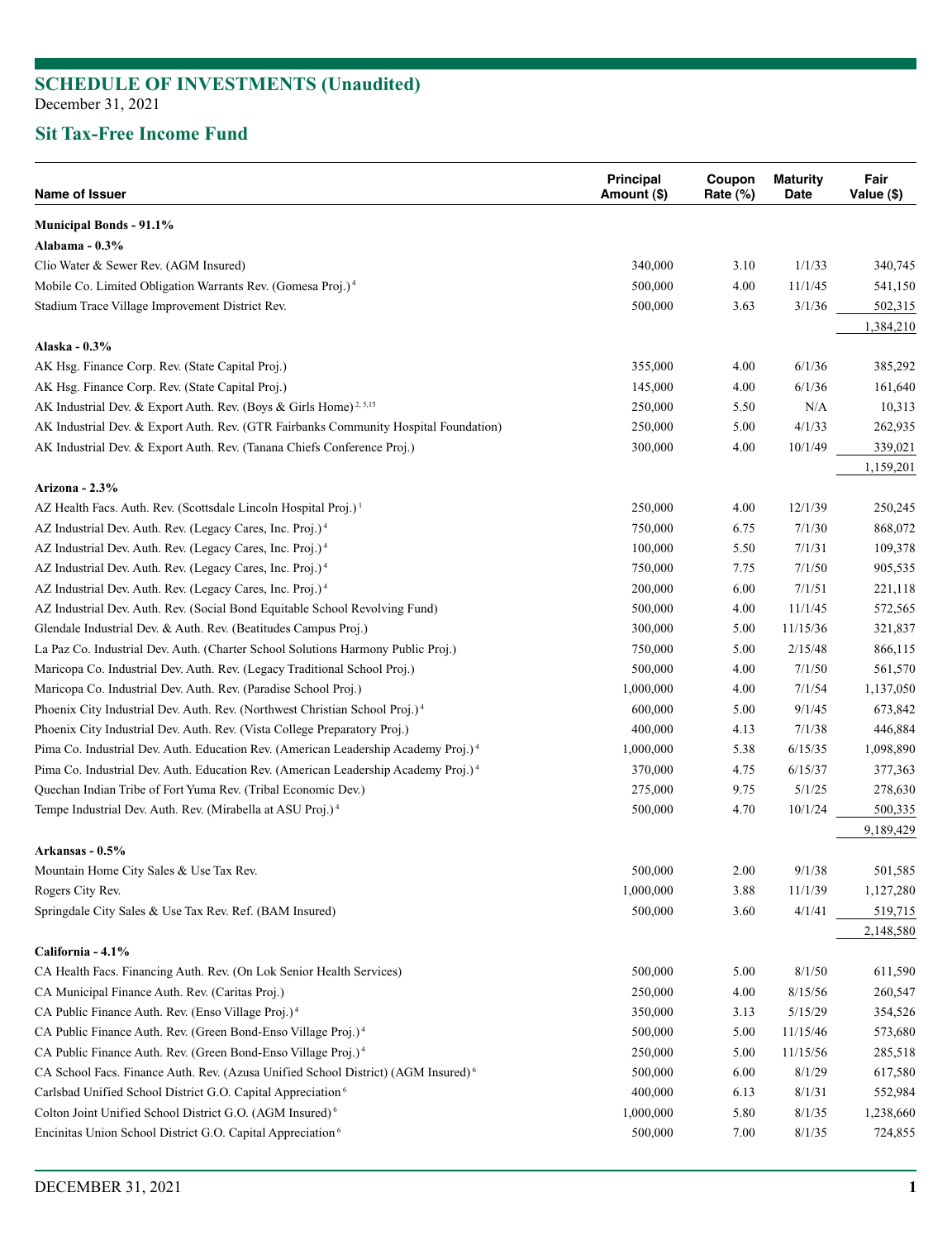| Name of Issuer                                                                                        | <b>Principal</b><br>Amount (\$) | Coupon<br>Rate $(\%)$ | <b>Maturity</b><br>Date | Fair<br>Value (\$) |
|-------------------------------------------------------------------------------------------------------|---------------------------------|-----------------------|-------------------------|--------------------|
| Hartnell Community College G.O. <sup>6</sup>                                                          | 500,000                         | 7.00                  | 8/1/34                  | 626,335            |
| Healdsburg Unified School District G.O. <sup>6</sup>                                                  | 1,250,000                       | 5.00                  | 8/1/37                  | 1,398,875          |
| Imperial Community College District G.O. Capital Appreciation (AGM Insured) <sup>6</sup>              | 250,000                         | 6.75                  | 8/1/40                  | 304,522            |
| Los Alamitos Unified School District Capital Appreciation C.O.P. <sup>6</sup>                         | 1,100,000                       | 6.00                  | 8/1/34                  | 1,274,889          |
| Martinez Unified School District G.O. <sup>6</sup>                                                    | 250,000                         | 6.13                  | 8/1/35                  | 287,020            |
| Orange Co. Community Facs. District No. 2017-1 Special Assessment (Village of Esencia)                | 500,000                         | 4.00                  | 8/15/45                 | 571,415            |
| Redondo Beach School District G.O. <sup>6</sup>                                                       | 600,000                         | 6.38                  | 8/1/34                  | 749,658            |
| Reef-Sunset Unified School District (BAM Insured) <sup>6</sup>                                        | 750,000                         | 4.85                  | 8/1/38                  | 861,795            |
| Ripon Unified School District G.O. (BAM Insured) <sup>6</sup>                                         | 80,000                          | 4.50                  | 8/1/30                  | 85,052             |
| Ripon Unified School District G.O. (BAM Insured) <sup>6</sup>                                         | 270,000                         | 4.50                  | 8/1/30                  | 287,037            |
| Sacramento Co. Water Financing Auth. Rev. (NATL-RE FGIC Insured) <sup>1</sup>                         | 500,000                         | 0.68                  | 6/1/39                  | 493,655            |
| San Jose Financing Auth. Rev. (Civic Center Garage Proj.) <sup>9</sup>                                | 400,000                         | 5.00                  | 6/1/39                  | 426,544            |
| South Tahoe Joint Powers Financing Auth. Tax Allocation Ref. (South Tahoe Redev. Proj.) (AGM Insured) | 500,000                         | 5.00                  | 10/1/30                 | 552,770            |
| Sulphur Springs Union School Dist. C.O.P. (AGM Insured) <sup>6</sup>                                  | 245,000                         | 6.50                  | 12/1/37                 | 297,391            |
| Sulphur Springs Union School Dist. C.O.P. (AGM Insured) <sup>6</sup>                                  | 205,000                         | 6.50                  | 12/1/37                 | 251,258            |
| Tracy Joint Unified School District G.O. Capital Appreciation <sup>6</sup>                            | 600,000                         | 7.00                  | 8/1/41                  | 677,982            |
| Upland Unified School District G.O. Capital Appreciation <sup>6</sup>                                 | 1,000,000                       | 7.00                  | 8/1/41                  | 1,225,570          |
| Val Verde Unified School District G.O. Capital Appreciation (AGM Insured) <sup>6</sup>                | 500,000                         | 6.00                  | 8/1/34                  | 680,715            |
|                                                                                                       |                                 |                       |                         | 16,272,423         |
| Colorado - 4.5%                                                                                       |                                 |                       |                         |                    |
| Baseline Metropolitan District No. 1 G.O.                                                             | 280,000                         | 5.00                  | 12/1/51                 | 298,214            |
| Brighton Crossing Metropolitan District No. 6 G.O.                                                    | 515,000                         | 5.00                  | 12/1/40                 | 565,650            |
| Buffalo Highlands Metropolitan District G.O.                                                          | 350,000                         | 5.25                  | 12/1/38                 | 373,209            |
| Chambers Highpoint Metropolitan District No. 2 G.O.                                                   | 515,000                         | 5.00                  | 12/1/41                 | 547,435            |
| CO Educational & Cultural Facs. Auth. Rev. (CO Springs Charter Academy Proj.)                         | 250,000                         | 5.60                  | 7/1/34                  | 250,942            |
| CO Educational & Cultural Facs. Auth. Rev. (STEM School Proj.)                                        | 350,000                         | 4.00                  | 10/1/61                 | 367,570            |
| CO Health Facs. Auth. Rev. (Aberdeen Ridge)                                                           | 400,000                         | 3.50                  | 5/15/30                 | 401,364            |
| CO Health Facs. Auth. Rev. (Aberdeen Ridge)                                                           | 500,000                         | 5.00                  | 5/15/58                 | 520,455            |
| CO Health Facs. Auth. Rev. (Covenant Living Community)                                                | 500,000                         | 4.00                  | 12/1/50                 | 569,475            |
| CO Health Facs. Auth. Rev. (Covenant Retirement Community)                                            | 650,000                         | 5.00                  | 12/1/48                 | 755,411            |
| Copperleaf Metro District No. 4 G.O.                                                                  | 750,000                         | 5.00                  | 12/1/49                 | 809,617            |
| Crystal Crossing Metro District G.O.                                                                  | 500,000                         | 5.25                  | 12/1/40                 | 539,975            |
| Denver City & County Housing Auth. Rev. (Sustainability Bonds - Thrive Proj.)                         | 500,000                         | 2.05                  | 2/1/39                  | 500,205            |
| DIATC Metropolitan District G.O. <sup>4</sup>                                                         | 500,000                         | $5.00\,$              | 12/1/49                 | 536,390            |
| Green Valley Ranch East Metropolitan District No. 6 G.O.                                              | 1,000,000                       | 5.88                  | 12/1/50                 | 1,100,670          |
| Haskins Station Metropolitan District G.O.                                                            | 500,000                         | 5.00                  | 12/1/49                 | 535,985            |
| Hunters Overlook Metropolitan District No. 5 G.O.                                                     | 500,000                         | 5.00                  | 12/1/49                 | 541,495            |
| Johnstown Village Metropolitan District No. 2. G.O.                                                   | 500,000                         | 5.00                  | 12/1/50                 | 540,625            |
| Lambertson Farms Metro District No. 1 G.O.                                                            | 500,000                         | 5.00                  | 12/15/25                | 473,870            |
| Legato Community Auth. Rev.                                                                           | 500,000                         | 5.00                  | 12/1/51                 | 539,170            |
| Mirabelle Metropolitan District. No. 2 G.O.                                                           | 500,000                         | 5.00                  | 12/1/49                 | 535,035            |
| Peak Metropolitan District No. 1 G.O. <sup>4</sup>                                                    | 500,000                         | 5.00                  | 12/1/41                 | 548,115            |
| Peak Metropolitan District No. 1 G.O. <sup>4</sup>                                                    | 500,000                         | 5.00                  | 12/1/51                 | 544,000            |
| Raindance Metropolitan District No. 2 G.O.                                                            | 330,000                         | 5.00                  | 12/1/39                 | 355,925            |
| Reunion Metropolitan District Rev.                                                                    | 600,000                         | 3.63                  | 12/1/44                 | 595,374            |
| St. Vrain Lakes Metropolitan District No. 2 G.O.                                                      | 500,000                         | 5.00                  | 12/1/37                 | 525,950            |
|                                                                                                       |                                 |                       |                         |                    |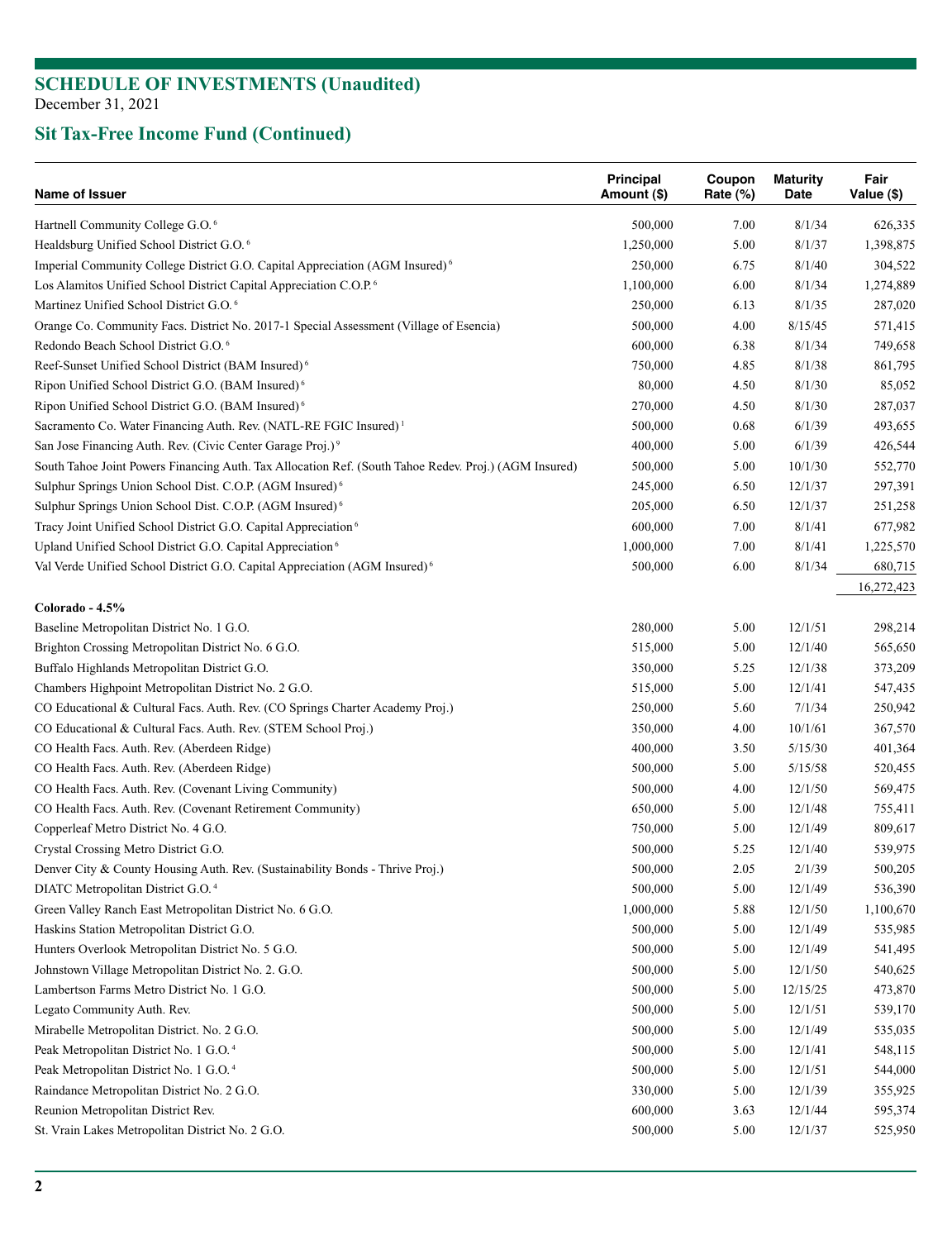| Name of Issuer                                                                               | Principal<br>Amount (\$) | Coupon<br>Rate (%) | <b>Maturity</b><br>Date | Fair<br>Value (\$) |
|----------------------------------------------------------------------------------------------|--------------------------|--------------------|-------------------------|--------------------|
| STC Metropolitan District No. 2 G.O.                                                         | 500,000                  | 5.00               | 12/1/49                 | 541,835            |
| Thompson Crossing Metropolitan District No. 4 G.O.                                           | 500,000                  | 5.00               | 12/1/49                 | 536,255            |
| Transport Metropolitan District No. 3 G.O.                                                   | 750,000                  | 5.00               | 12/1/51                 | 828,510            |
| Tree Farm Metropolitan District G.O. <sup>4</sup>                                            | 500,000                  | 4.50               | 12/1/41                 | 506,625            |
| Vauxmont Metropolitan District G.O. (AGM Insured)                                            | 475,000                  | 3.25               | 12/15/50                | 512,891            |
| Wild Plum Metropolitan District G.O.                                                         | 595,000                  | 5.00               | 12/1/49                 | 643,647            |
| Windler Public Improvement Auth. Rev.                                                        | 500,000                  | 4.00               | 12/1/41                 | 499,300            |
|                                                                                              |                          |                    |                         | 17,941,189         |
| Connecticut - 1.0%                                                                           |                          |                    |                         |                    |
| CT Health & Educational Facs. Auth. Rev. <sup>4</sup>                                        | 250,000                  | 3.25               | 1/1/27                  | 253,792            |
| CT Health & Educational Facs. Auth. Rev. <sup>4</sup>                                        | 250,000                  | 5.00               | 1/1/55                  | 275,408            |
| CT Hsg. Finance Auth. Rev.                                                                   | 100,000                  | 3.88               | 11/15/35                | 100,670            |
| CT Hsg. Finance Auth. Rev. <sup>9</sup>                                                      | 505,000                  | 4.25               | 6/15/43                 | 571,675            |
| CT Hsg. Finance Auth. Rev.                                                                   | 1,000,000                | 3.85               | 5/15/45                 | 1,027,460          |
| CT Hsg. Finance Auth. Rev.                                                                   | 865,000                  | 2.55               | 6/15/46                 | 873,788            |
| CT Hsg. Finance Auth. Rev. <sup>9</sup>                                                      | 455,000                  | 4.30               | 6/15/48                 | 512,052            |
| Steel Point Infrastructure Improvement District Rev. (Steelpointe Harbor Proj.) <sup>4</sup> | 350,000                  | 4.00               | 4/1/51                  | 366,405            |
|                                                                                              |                          |                    |                         | 3,981,250          |
| District of Columbia - 0.7%                                                                  |                          |                    |                         |                    |
| District of Columbia Hsg. Finance Agency Rev. (FHA Insured)                                  | 1,500,000                | 2.50               | 3/1/42                  | 1,497,855          |
| District of Columbia Hsg. Finance Agency Rev. (Multi-Family Dev. Program)                    | 600,000                  | 4.05               | 9/1/43                  | 671,766            |
| District of Columbia Rev. (Ingleside Rock Creek Proj.)                                       | 500,000                  | 5.00               | 7/1/37                  | 537,005            |
|                                                                                              |                          |                    |                         | 2,706,626          |
| <b>Florida - 12.8%</b>                                                                       |                          |                    |                         |                    |
| Alachua Co. Health Facs. Auth. Rev. (Oak Hammock University)                                 | 385,000                  | 8.00               | 10/1/32                 | 414,094            |
| Artisan Lakes East Community Dev. District Special Assessment                                | 450,000                  | 4.00               | 5/1/51                  | 475,088            |
| Atlantic Beach, Rev. (Fleet Landing Proj.)                                                   | 750,000                  | 3.00               | 11/15/23                | 753,247            |
| Ave Maria Stewardship Community District Special Assessment. (AGM Insured)                   | 295,000                  | 3.00               | 5/1/38                  | 318,579            |
| Blackburn Creek Community Dev. District Special Assessment (Grand Palm Proj.)                | 200,000                  | 6.25               | 5/1/35                  | 226,082            |
| Capital Trust Agency Rev. (Academir Charter Schools, Inc. Proj.) <sup>4</sup>                | 250,000                  | 4.00               | 7/1/51                  | 270,515            |
| Capital Trust Agency Rev. (Academir Charter Schools, Inc. Proj.) <sup>4</sup>                | 250,000                  | 4.00               | 7/1/56                  | 268,378            |
| Capital Trust Agency Rev. (Imagine School at North Manate, Inc. Proj.) <sup>4</sup>          | 230,000                  | 5.00               | 6/1/41                  | 252,798            |
| Capital Trust Agency Rev. (Imagine School at North Manate, Inc. Proj.) <sup>4</sup>          | 325,000                  | 5.00               | 6/1/41                  | 371,625            |
| Capital Trust Agency Rev. (Lutz Preparatory School, Inc. Proj.)                              | 300,000                  | 4.00               | 6/1/41                  | 338,160            |
| Capital Trust Agency Rev. (River City Educational Services, Inc. Proj.)                      | 500,000                  | 5.38               | 2/1/35                  | 524,715            |
| Capital Trust Agency Rev. (River City Educational Services, Inc. Proj.)                      | 300,000                  | 5.63               | 2/1/45                  | 314,433            |
| Capital Trust Agency Rev. (Tallahassee Tapestry) <sup>2, 4, 5</sup>                          | 550,000                  | 6.75               | 12/1/35                 | 176,000            |
| Capital Trust Agency Rev. (Tapestry Walden Senior Hsg. Proj.) <sup>2,4,5</sup>               | 250,000                  | 6.75               | 7/1/37                  | 76,250             |
| Capital Trust Agency Rev. (Tuscan Gardens Senior Living Center) <sup>2,5</sup>               | 250,000                  | 7.00               | 4/1/35                  | 137,500            |
| Capital Trust Agency Rev. (University Bridge LLC Student Housing Proj.) <sup>4</sup>         | 500,000                  | 5.25               | 12/1/43                 | 575,430            |
| Celebration Pointe Community Dev. District Special Assessment Rev. <sup>4</sup>              | 240,000                  | 5.00               | 5/1/32                  | 267,869            |
|                                                                                              |                          |                    |                         |                    |
| CFM Community Dev. District Special Assessment                                               | 500,000                  | 4.00               | 5/1/51                  | 523,375            |
| Collier Co. Industrial Dev. Auth. Rev. (Arlington of Naples Proj.) <sup>2,4,5</sup>          | 250,000                  | 7.25               | 5/15/26                 | 170,000            |
| Collier Co. Industrial Dev. Auth. Rev. (Arlington of Naples Proj.) <sup>2,4,5</sup>          | 750,000                  | 8.13               | 5/15/44                 | 510,000            |
| County of Hillsborough Utility Rev.                                                          | 1,000,000                | 2.50               | 8/1/51                  | 1,001,720          |
| Durbin Crossing Community Dev. District Special Assessment (AGM Insured)                     | 510,000                  | 5.00               | 5/1/32                  | 615,759            |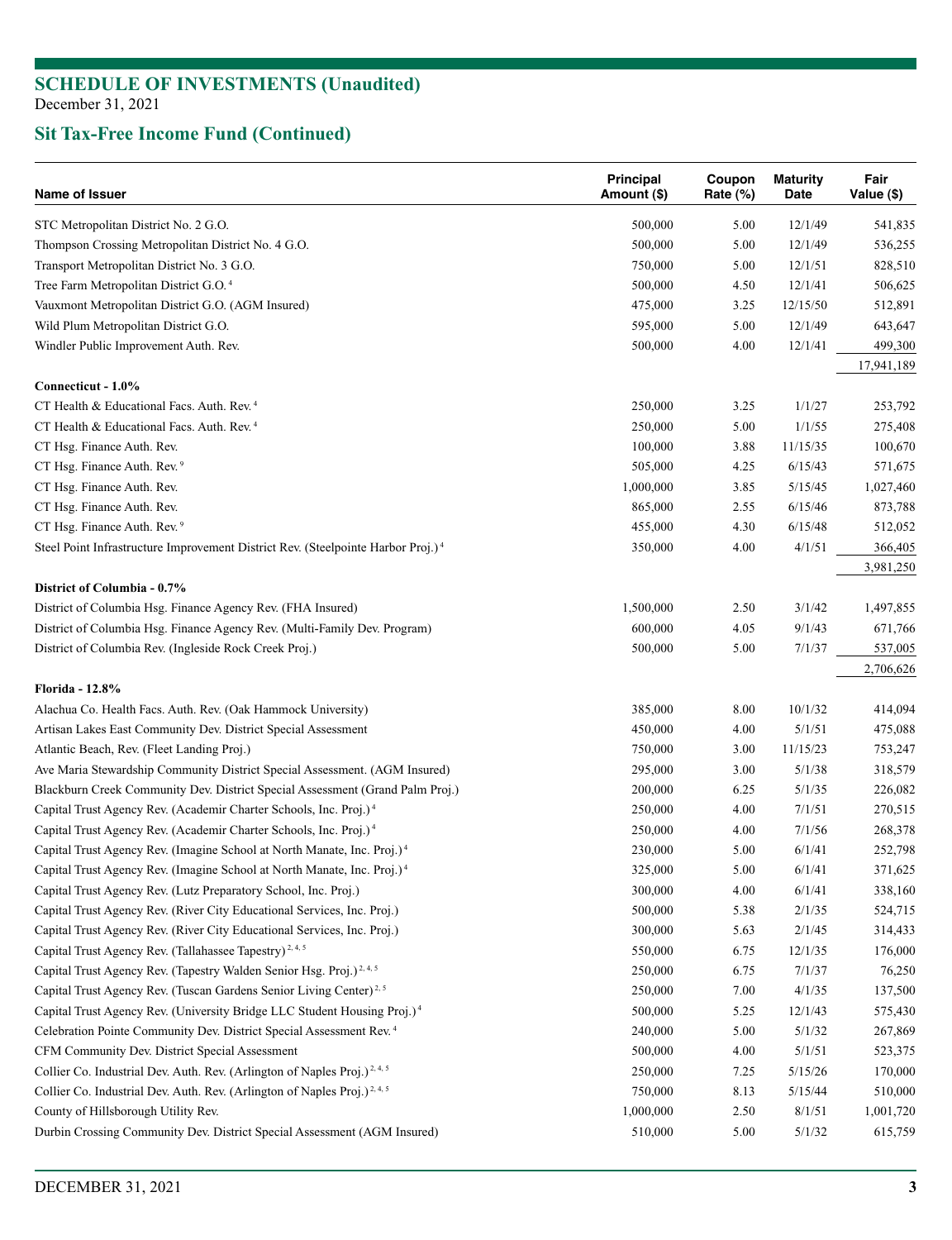| Name of Issuer                                                                                                                                                        | Principal<br>Amount (\$) | Coupon<br>Rate $(\%)$ | <b>Maturity</b><br>Date | Fair<br>Value (\$) |
|-----------------------------------------------------------------------------------------------------------------------------------------------------------------------|--------------------------|-----------------------|-------------------------|--------------------|
| Entrada Community Dev. District Special Assessment Rev. <sup>4</sup>                                                                                                  | 400,000                  | 4.00                  | 5/1/52                  | 422,300            |
| Escambia Co. Housing Finance Auth. Rev. (Multi-County Program)                                                                                                        | 525,000                  | 3.75                  | 10/1/49                 | 547,475            |
| Fishhawk Ranch Community Dev. District Special Assessment (AGM Insured)                                                                                               | 500,000                  | 3.00                  | 11/1/41                 | 534,960            |
| FL Dev. Finance Corp. Rev. (Discovery High School Proj.) <sup>4</sup>                                                                                                 | 500,000                  | 5.00                  | 6/1/40                  | 555,445            |
| FL Dev. Finance Corp. Rev. (Green Bond-Brightline Proj.) <sup>4</sup>                                                                                                 | 650,000                  | 7.38                  | 1/1/49                  | 709,494            |
| FL Dev. Finance Corp. Rev. (Mayflower Retirement Community) <sup>4</sup>                                                                                              | 330,000                  | 2.38                  | 6/1/27                  | 330,927            |
| FL Dev. Finance Corp. Rev. (The Glenride on Palmer Ranch Proj.)                                                                                                       | 650,000                  | 5.00                  | 6/1/51                  | 739,317            |
| FL Higher Educational Facs. Financial Auth. Rev. (Rollins College Proj.)                                                                                              | 1,000,000                | 4.00                  | 12/1/50                 | 1,153,840          |
| FL Hsg. Finance Corp. (GNMA/FNMA/FHLMC Collateralized)                                                                                                                | 525,000                  | 4.20                  | 1/1/45                  | 555,188            |
| FL Hsg. Finance Corp. (GNMA/FNMA/FHLMC Collateralized)                                                                                                                | 345,000                  | 3.30                  | 7/1/49                  | 354,446            |
| FL Hsg. Finance Corp. (GNMA/FNMA/FHLMC Collateralized)                                                                                                                | 905,000                  | 2.75                  | 7/1/50                  | 924,258            |
| FL Hsg. Finance Corp. (GNMA/FNMA/FHLMC Collateralized)                                                                                                                | 1,500,000                | 2.30                  | 1/1/52                  | 1,493,700          |
| FRERC Community Dev. District Special Assessment                                                                                                                      | 1,000,000                | 5.38                  | 11/1/40                 | 1,077,970          |
| Gramercy Farms Community Dev. District Special Assessment <sup>6</sup>                                                                                                | 330,000                  | 3.20                  | 5/1/39                  | 171,600            |
| Grande Pines Community Dev. District Special Assessment                                                                                                               | 635,000                  | 4.00                  | 5/1/51                  | 654,939            |
| Harbor Bay Community Dev. District Special Assessment                                                                                                                 | 295,000                  | 4.10                  | 5/1/48                  | 316,948            |
| Heritage Harbour North Community Dev. District Special Assessment                                                                                                     | 200,000                  | 5.00                  | 5/1/34                  | 232,114            |
| Hollywood Beach Community Dev. District Special Assessment (Public Parking Facilities Proj.)                                                                          | 500,000                  | 4.00                  | 10/1/45                 | 574,520            |
| Lake Co. Retirement Project. Rev. (Lakeside at Waterman Village Proj.)                                                                                                | 500,000                  | 5.75                  | 8/15/50                 | 565,630            |
| Lakes of Sarasota Community Dev. District Special Assessment                                                                                                          | 300,000                  | 3.88                  | 5/1/31                  | 304,569            |
| Lakes of Sarasota Community Dev. District Special Assessment                                                                                                          | 500,000                  | 4.13                  | 5/1/31                  | 511,055            |
| Lakes of Sarasota Community Dev. District Special Assessment                                                                                                          | 265,000                  | 4.10                  | 5/1/51                  | 272,439            |
| Lakewood Ranch Stewardship District Cap. Improvement Special Assessment Rev.                                                                                          | 100,000                  | 4.25                  | 5/1/25                  | 104,168            |
| Lakewood Ranch Stewardship District Cap. Improvement Special Assessment Rev. (Azario Proj.)                                                                           | 520,000                  | 3.75                  | 5/1/40                  | 549,219            |
| Lakewood Ranch Stewardship District Cap. Improvement Special Assessment Rev. (Azario Proj.)                                                                           | 580,000                  | 4.00                  | 5/1/40                  | 627,270            |
| Lakewood Ranch Stewardship District Cap. Improvement Special Assessment Rev. (Country Club East Proj.)                                                                | 100,000                  | 6.70                  | 5/1/33                  | 104,725            |
| Lakewood Ranch Stewardship District Cap. Improvement Special Assessment Rev. (Lakewood National)                                                                      | 300,000                  | 5.25                  | 5/1/37                  | 335,955            |
| Lakewood Ranch Stewardship District Cap. Improvement Special Assessment Rev. (Lakewood Ranch)                                                                         | 400,000                  | 5.00                  | 5/1/36                  | 436,320            |
| Lakewood Ranch Stewardship District Cap. Improvement Special Assessment Rev. (Lakewood Ranch)                                                                         | 430,000                  | 3.00                  | 5/1/41                  | 426,865            |
| Lakewood Ranch Stewardship District Cap. Improvement Special Assessment Rev. (Lorraine Lakes Proj.) <sup>4</sup>                                                      | 500,000                  | 3.63                  | 5/1/40                  | 523,605            |
| Lakewood Ranch Stewardship District Cap. Improvement Special Assessment Rev. (NE Sector Proj.)                                                                        | 300,000                  | 5.00                  | 5/1/38                  | 335,472            |
| Lakewood Ranch Stewardship District Cap. Improvement Special Assessment Rev. (NE Sector Proj.)                                                                        | 550,000                  | 5.30                  | 5/1/39                  | 634,562            |
| Lakewood Ranch Stewardship District Cap. Improvement Special Assessment Rev. (NE Sector Proj.) <sup>4</sup>                                                           | 485,000                  | 3.75                  | 5/1/40                  | 511,602            |
| Lakewood Ranch Stewardship District Cap. Improvement Special Assessment Rev. (Sweetwater Proj.)                                                                       | 490,000                  | 3.10                  | 5/1/41                  | 492,514            |
| Lakewood Ranch Stewardship District Cap. Improvement Special Assessment Rev. (Webb Proj.) <sup>4</sup>                                                                | 320,000                  | 5.00                  | 5/1/37                  | 355,258            |
| Lakewood Ranch Stewardship District Special Assessment (Lake Club Phase 4 Proj.)                                                                                      | 375,000                  | 4.50                  | 5/1/49                  | 410,280            |
| Laurel Road Community Dev. District Special Assessment                                                                                                                | 700,000                  | 3.13                  | 5/1/31                  | 699,412            |
| Live Oak No. 2 Community Dev. District Special Assessment                                                                                                             | 400,000                  | 4.00                  | 5/1/35                  | 437,052            |
| LT Ranch Community Dev. District Special Assessment                                                                                                                   | 500,000                  | 4.00                  | 5/1/40                  | 534,430            |
| Marshall Creek Community Dev. District Cap. Improvement Special Assessment Rev.                                                                                       | 250,000                  | 5.00                  | 5/1/32                  | 264,827            |
| Meadow View at Twin Creeks Community Dev. District Special Assessment                                                                                                 |                          |                       |                         |                    |
|                                                                                                                                                                       | 225,000                  | 3.75                  | 5/1/52                  | 227,821            |
| Meadow View at Twin Creeks Community Dev. District Special Assessment<br>New River Community Dev. District Cap. Improvement Special Assessment Rev. <sup>2,5,15</sup> | 245,000                  | 4.00                  | 5/1/52                  | 258,257            |
|                                                                                                                                                                       | 230,000<br>550,000       | 5.00                  | N/A                     | 2                  |
| North River Ranch Community Dev. District Cap. Improvement Special Assessment Rev.<br>Northern Palm Beach Co. Improvement District Special Assessment                 | 500,000                  | 4.20<br>5.00          | 5/1/35<br>8/1/29        | 572,726<br>537,490 |
|                                                                                                                                                                       |                          |                       |                         |                    |
| Northern Palm Beach Co. Improvement District Special Assessment                                                                                                       | 250,000                  | 5.00                  | 8/1/37                  | 284,983            |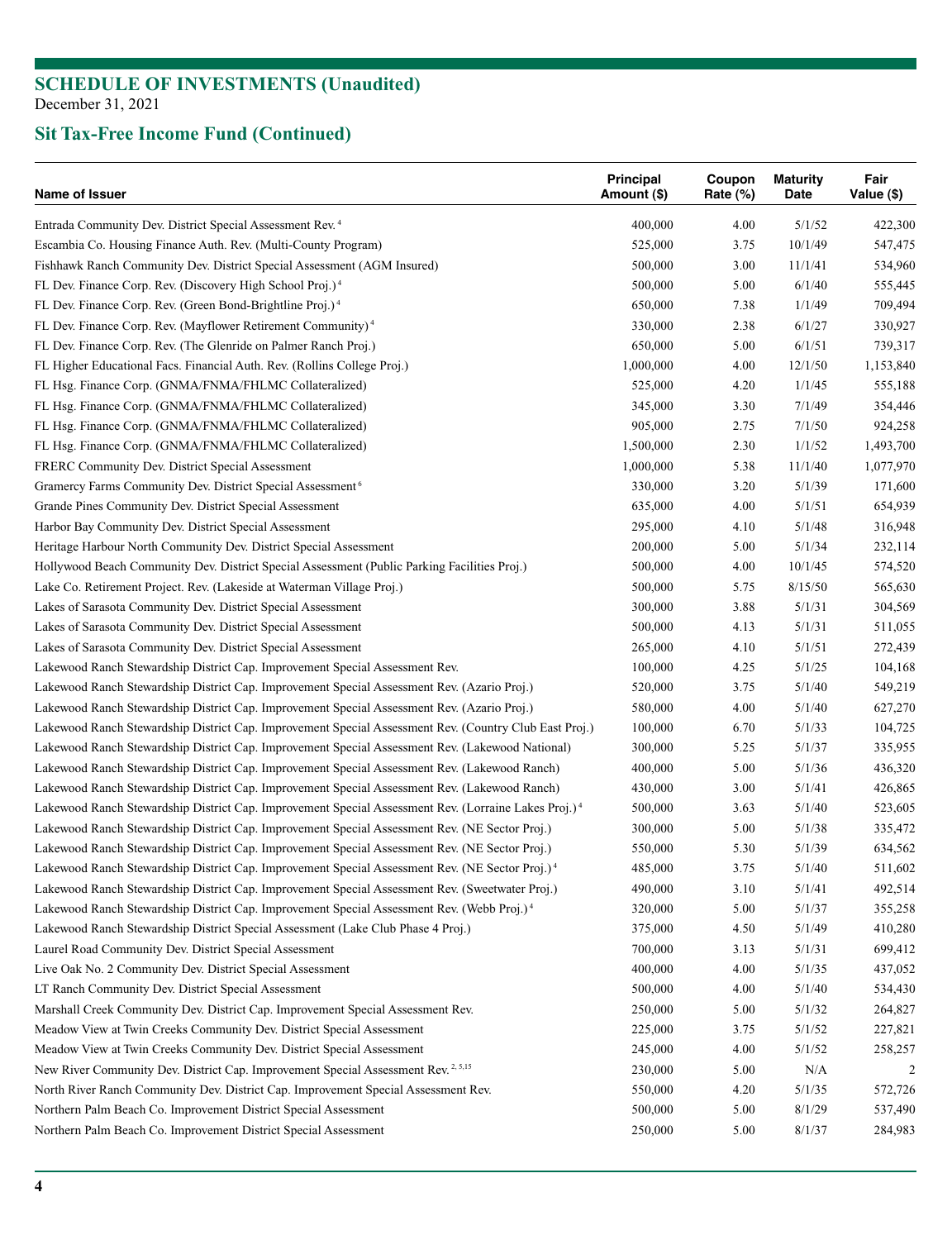| Orange Co. Health Facs. Auth. Rev. (Presbyterian Retirement Community Proj.)<br>550,000<br>8/1/34<br>5.00<br>Orange Co. Health Facs. Auth. Rev. (Presbyterian Retirement Community Proj.)<br>500,000<br>5.00<br>8/1/35 | 604,483<br>567,800<br>272,232 |
|------------------------------------------------------------------------------------------------------------------------------------------------------------------------------------------------------------------------|-------------------------------|
|                                                                                                                                                                                                                        |                               |
|                                                                                                                                                                                                                        |                               |
| Orange Co. Health Facs. Auth. Rev. (Presbyterian Retirement Community Proj.)<br>5.00<br>8/1/41<br>250,000                                                                                                              |                               |
| Orange Co. Hsg. Finance Auth. Rev. (GNMA/FNMA/FHLMC Collateralized)<br>40,000<br>3.95<br>3/1/40                                                                                                                        | 40,171                        |
| Orange Co. Hsg. Finance Auth. Rev. (GNMA/FNMA/FHLMC Collateralized)<br>285,000<br>4.00<br>9/1/48                                                                                                                       | 309,353                       |
| Orlando Tourist Dev. Rev. (Senior Lien Tourist Dev.) (AGM Insured)<br>250,000<br>5.00<br>11/1/38                                                                                                                       | 300,810                       |
| Palm Beach Co. Health Facs. Auth. Rev. (ACTS Retirement-Life Community, Inc.)<br>500,000<br>5.00<br>11/15/32                                                                                                           | 588,980                       |
| Palm Beach Co. Health Facs. Auth. Rev. (Lifespace Communities, Inc.)<br>500,000<br>4.00<br>5/15/53                                                                                                                     | 539,475                       |
| Palm Beach Co. Health Facs. Auth. Rev. (Sinai Residences Boca Raton Proj.)<br>7.25<br>6/1/34<br>600,000                                                                                                                | 628,722                       |
| 6/1/49<br>Palm Beach Co. Health Facs. Auth. Rev. (Sinai Residences Boca Raton Proj.)<br>690,000<br>7.50                                                                                                                | 723,727                       |
| Palm Beach Co. Health Facs. Auth. Rev. (Toby & Leon Cooperman Sinai Residences of Boca Raton)<br>500,000<br>4.00<br>6/1/41                                                                                             | 521,025                       |
| Palm Beach Co. Health Facs. Auth. Rev. (Toby & Leon Cooperman Sinai Residences of Boca Raton)<br>500,000<br>5.00<br>6/1/55                                                                                             | 540,930                       |
| Palm Coast Park Community Dev. District Special Assessment<br>500,000<br>4.00<br>5/1/52                                                                                                                                | 524,595                       |
| Parker Road Community Dev. District Special Assessment<br>500,000<br>4.10<br>5/1/50                                                                                                                                    | 529,255                       |
| Parkview at Long Lake Ranch Community Dev. District Special Assessment<br>270,000<br>4.00<br>5/1/51                                                                                                                    | 283,851                       |
| Pinellas Co. Industrial Dev. Auth. Rev.<br>500,000<br>5.00<br>7/1/39                                                                                                                                                   | 579,730                       |
| Pompano Beach, Rev. (John Knox Village Proj.)<br>1,250,000<br>4.00<br>9/1/50                                                                                                                                           | 1,352,588                     |
| River Landing Community Dev. District Special Assessment<br>500,000<br>4.25<br>11/1/35                                                                                                                                 | 513,150                       |
| Sandridge Community Dev. District Special Assessment<br>500,000<br>3.88<br>5/1/41                                                                                                                                      | 511,985                       |
| Sawyers Landing Community Dev. District Special Assessment Rev.<br>590,000<br>3.25<br>5/1/26                                                                                                                           | 608,685                       |
| Sawyers Landing Community Dev. District Special Assessment Rev.<br>500,000<br>4.13<br>5/1/41                                                                                                                           | 540,785                       |
| Sawyers Landing Community Dev. District Special Assessment Rev.<br>1,250,000<br>4.25<br>5/1/53                                                                                                                         | 1,343,525                     |
| Seminole County Industrial Dev. Auth. Rev. (Galileo Schools For Gifted Learning Proj.) <sup>4</sup><br>705,000<br>4.00<br>6/15/56                                                                                      | 774,788                       |
| Southern Groves Community Dev. District No. 5 Special Assessment<br>500,000<br>4.00<br>5/1/30                                                                                                                          | 538,630                       |
| Southern Groves Community Dev. District No. 5 Special Assessment<br>4.00<br>5/1/48<br>285,000                                                                                                                          | 300,886                       |
| St. Johns Co. Industrial Dev. Auth. Rev. (Presbyterian Retirement Communities Obligated Group Proj.)<br>4.00<br>8/1/55<br>1,000,000                                                                                    | 1,123,420                     |
| Tolomato Community Dev. District Special Assessment<br>500,000<br>4.25<br>5/1/37                                                                                                                                       | 552,545                       |
| Tolomato Community Dev. District Special Assessment <sup>2, 5</sup><br>120,000<br>6.61<br>5/1/40                                                                                                                       | 1                             |
| Tolomato Community Dev. District Special Assessment <sup>6</sup><br>185,000<br>6.61<br>5/1/40                                                                                                                          | 185,524                       |
| Tolomato Community Dev. District Special Assessment <sup>6</sup><br>110,000<br>7.00<br>5/1/40                                                                                                                          | 87,088                        |
| Tolomato Community Dev. District Special Assessment <sup>6</sup><br>45,000<br>7.00<br>5/1/40                                                                                                                           | 44,960                        |
| 5/1/40<br>Tolomato Community Dev. District Special Assessment (AGM Insured)<br>500,000<br>3.75                                                                                                                         | 554,655                       |
| 4.00<br>Tradition Community Dev. District No. 9 Special Assessment<br>645,000<br>5/1/52                                                                                                                                | 679,901                       |
| 5/1/38<br>Trout Creek Community Dev. District Special Assessment<br>300,000<br>5.38                                                                                                                                    | 336,642                       |
| Trout Creek Community Dev. District Special Assessment<br>4.00<br>5/1/40<br>250,000                                                                                                                                    | 263,570                       |
| University Park Recreation District Special Assessment (BAM Insured)<br>750,000<br>3.50<br>5/1/50                                                                                                                      | 825,345                       |
| Viera Stewardship District Special Assessment<br>250,000<br>4.00<br>5/1/53                                                                                                                                             | 263,323                       |
| Waters Edge Community Dev. District Cap. Improvement Rev.<br>9,000<br>5.35<br>5/1/39                                                                                                                                   | 9,010                         |
| Waters Edge Community Dev. District Cap. Improvement Rev. <sup>6</sup><br>110,000<br>6.60<br>5/1/39                                                                                                                    | 110,477                       |
| Wiregrass Community Dev. District Special Assessment<br>240,000<br>5.38<br>5/1/35                                                                                                                                      | 259,966                       |
| Zephyr Ridge Community Dev. District Special Assessment <sup>2, 5,15</sup><br>450,000<br>5.25                                                                                                                          | N/A<br>189,000                |
|                                                                                                                                                                                                                        |                               |
| Georgia - 2.1%                                                                                                                                                                                                         | 50,775,154                    |
| Burke Co. Dev. Auth. Rev. (Georgia Transmission Corp. Vogtle Proj.) <sup>14</sup><br>740,000<br>2.75<br>1/1/52                                                                                                         | 750,382                       |
| Clarke Co. Hospital Auth. Rev. (Piedmont Healthcare)<br>350,000<br>5.00<br>7/1/46                                                                                                                                      | 410,651                       |
| Cobb Co. Dev. Auth. Rev. (Presbyterian Village Proj.) <sup>4</sup><br>650,000<br>5.00<br>12/1/39                                                                                                                       | 710,352                       |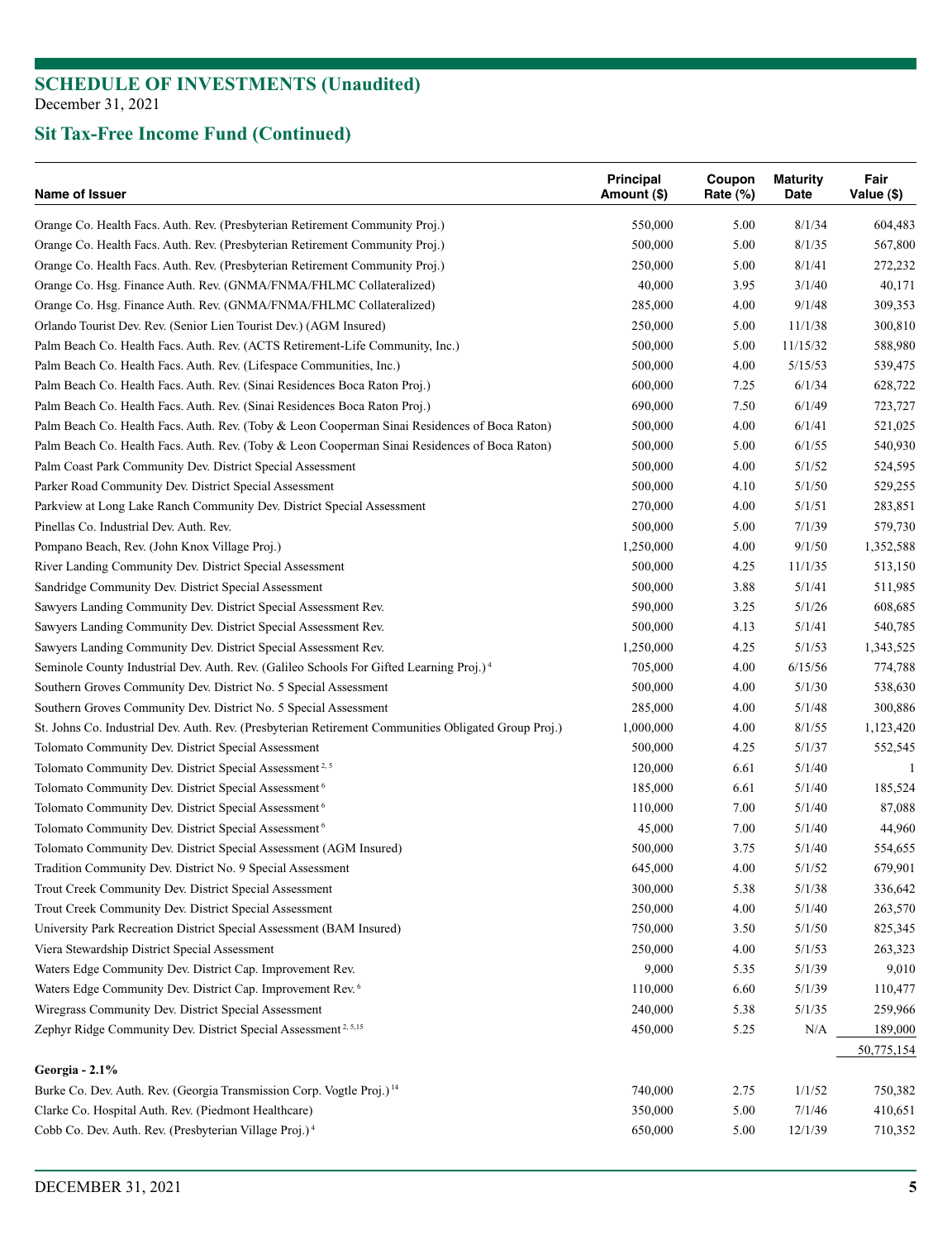| Name of Issuer                                                                         | <b>Principal</b><br>Amount (\$) | Coupon<br>Rate (%) | <b>Maturity</b><br>Date | Fair<br>Value (\$) |
|----------------------------------------------------------------------------------------|---------------------------------|--------------------|-------------------------|--------------------|
| Fulton Co. Dev. Auth. Rev. (Woodruff Arts Center)                                      | 500,000                         | 5.00               | 3/15/44                 | 601,535            |
| GA Housing & Finance Authority Rev.                                                    | 915,000                         | 3.80               | 12/1/37                 | 929,942            |
| GA Housing & Finance Authority Rev.                                                    | 590,000                         | 4.00               | 12/1/37                 | 591,009            |
| GA Housing & Finance Authority Rev.                                                    | 255,000                         | 3.85               | 12/1/38                 | 267,202            |
| GA Housing & Finance Authority Rev.                                                    | 355,000                         | 3.80               | 12/1/40                 | 368,508            |
| GA Housing & Finance Authority Rev.                                                    | 605,000                         | 3.85               | 12/1/41                 | 614,208            |
| GA Housing & Finance Authority Rev.                                                    | 925,000                         | 3.50               | 12/1/46                 | 964,174            |
| GA Housing & Finance Authority Rev.                                                    | 490,000                         | 4.00               | 12/1/48                 | 510,551            |
| GA Tax Allocation (Beltline Proj.)                                                     | 500,000                         | 5.00               | 1/1/30                  | 505,390            |
| Gainesville Hospital Auth. Rev. (Northeast Georgia Health System, Inc. Proj.)          | 500,000                         | 5.00               | 2/15/37                 | 590,815            |
| Glynn-Brunswick Memorial Hospital Auth. Rev. (Southeast Georgia Health System Proj.)   | 350,000                         | 5.00               | 8/1/47                  | 412,559            |
|                                                                                        |                                 |                    |                         | 8,227,278          |
| Idaho - 0.5%                                                                           |                                 |                    |                         |                    |
| ID Health Facs. Authority Rev. (Terraces Boise Proj.)                                  | 100,000                         | 8.00               | 10/1/28                 | 100,144            |
| ID Health Facs. Authority Rev. (Terraces Boise Proj.)                                  | 290,000                         | 3.80               | 10/1/31                 | 291,021            |
| ID Health Facs. Authority Rev. (Terraces Boise Proj.)                                  | 250,000                         | 4.00               | 10/1/33                 | 250,995            |
| ID Health Facs. Authority Rev. (Terraces Boise Proj.)                                  | 500,000                         | 4.50               | 10/1/50                 | 501,940            |
| ID Hsg. & Fin. Assoc. Nonprofit Facs. Rev. (Idaho Arts Charter School Proj.)           | 335,000                         | 5.75               | 12/1/32                 | 351,311            |
| Spring Valley Community Infrastructure District. No. 1 Special Assessment <sup>4</sup> | 500,000                         | 3.75               | 9/1/51                  | 502,365            |
|                                                                                        |                                 |                    |                         | 1,997,776          |
| Illinois - 5.8%                                                                        |                                 |                    |                         |                    |
| Bellwood Village G.O.                                                                  | 500,000                         | 5.88               | 12/1/27                 | 525,730            |
| Bolingbrook Special Tax (AGM Insured)                                                  | 998,000                         | 4.00               | 3/1/30                  | 1,138,409          |
| Burbank Educational Facs. Rev. (Intercultural Montessori Language School) <sup>4</sup> | 500,000                         | 6.00               | 9/1/35                  | 545,235            |
| Bureau Co. Township High School Dist. No. 502 G.O. (BAM Insured)                       | 500,000                         | 6.25               | 12/1/33                 | 556,480            |
| Chicago Heights G.O. (NATL-RE Insured)                                                 | 500,000                         | 4.50               | 12/1/29                 | 557,745            |
| Chicago Midway Airport Rev. (Second Lien)                                              | 500,000                         | 5.25               | 1/1/35                  | 523,350            |
| Chicago Park Dist. G.O. (BAM Insured)                                                  | 500,000                         | 4.00               | 1/1/42                  | 576,350            |
| Chicago Park Dist. G.O. (Limited Tax)                                                  | 1,000,000                       | 5.00               | 1/1/28                  | 1,082,710          |
| Evanston Educational Facs. Rev. (Roycemore School) <sup>4</sup>                        | 250,000                         | 4.00               | 4/1/32                  | 253,603            |
| IL Educational Facs. Auth. Rev.                                                        | 250,000                         | 4.50               | 11/1/36                 | 276,037            |
| IL Educational Facs. Auth. Rev. (Field Museum of Natural History)                      | 500,000                         | 3.90               | 11/1/36                 | 573,550            |
| IL Fin. Auth. Rev. (Admiral Lake Proj.)                                                | 670,000                         | 5.13               | 5/15/38                 | 703,058            |
| IL Fin. Auth. Rev. (Christian Homes, Inc.)                                             | 500,000                         | 5.00               | 5/15/36                 | 563,040            |
| IL Fin. Auth. Rev. (Edward Elmhurst Healthcare)                                        | 1,000,000                       | 5.00               | 1/1/44                  | 1,192,230          |
| IL Fin. Auth. Rev. (Lifespace Communities)                                             | 500,000                         | 5.00               | 5/15/35                 | 550,780            |
| IL Fin. Auth. Rev. (Lifespace Communities)                                             | 1,000,000                       | 5.00               | 5/15/45                 | 1,089,260          |
| IL Fin. Auth. Rev. (Rogers Park Montessori School Proj.)                               | 100,000                         | 5.00               | 2/1/24                  | 102,839            |
| IL Fin. Auth. Rev. (Westminster Village)                                               | 500,000                         | 5.25               | 5/1/38                  | 530,130            |
| IL Fin. Auth. Sports Facs. Rev. (North Shore Ice Arena Proj.)                          | 1,000,000                       | 6.25               | 12/1/38                 | 704,000            |
| IL G.O.                                                                                | 250,000                         | 5.50               | 7/1/33                  | 268,047            |
| IL G.O. (AGM Insured)                                                                  | 500,000                         | 4.00               | 2/1/30                  | 569,290            |
| IL Housing Dev. Auth. Rev.                                                             | 500,000                         | 5.38               | 12/1/28                 | 505,550            |
| IL Housing Dev. Auth. Rev. (FHA Insured)                                               | 1,500,000                       | 3.00               | 7/1/61                  | 1,529,415          |
| IL Housing Dev. Auth. Rev. (GNMA/FNMA/FHLMC Collateralized)                            | 155,000                         | 3.88               | 4/1/41                  | 159,126            |
| IL Housing Dev. Auth. Rev. (GNMA/FNMA/FHLMC Collateralized)                            | 1,000,000                       | 2.38               | 10/1/42                 | 1,002,030          |
|                                                                                        |                                 |                    |                         |                    |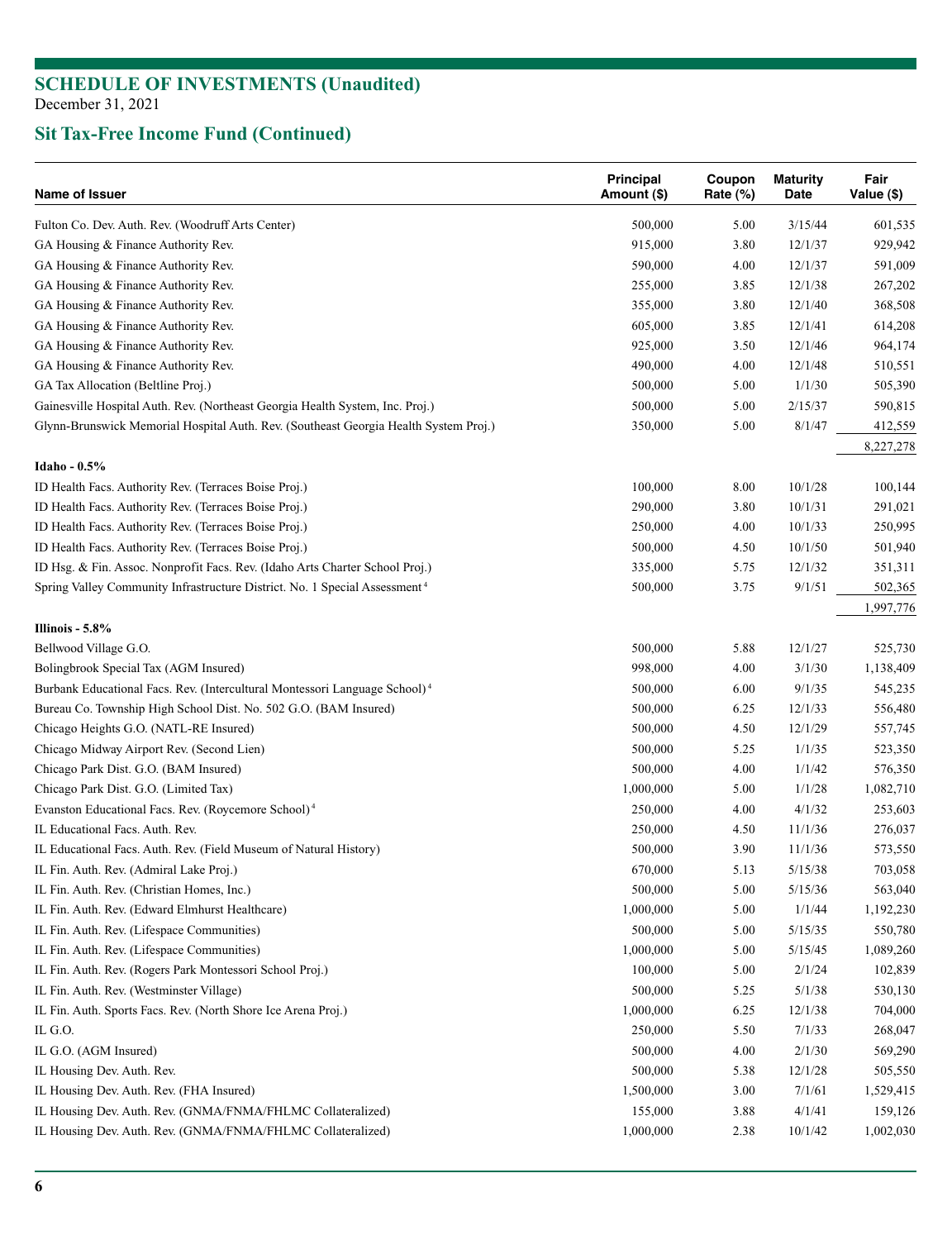| Name of Issuer                                                                                | Principal<br>Amount (\$) | Coupon<br>Rate (%) | <b>Maturity</b><br>Date | Fair<br>Value (\$)   |
|-----------------------------------------------------------------------------------------------|--------------------------|--------------------|-------------------------|----------------------|
| IL Housing Dev. Auth. Rev. (GNMA/FNMA/FHLMC Collateralized)                                   | 240,000                  | 4.00               | 10/1/48                 | 259,118              |
| IL Rev.                                                                                       | 500,000                  | 5.00               | 6/15/33                 | 604,560              |
| IL Sports Facilities Auth. Rev. (State Tax Supported) (AGM Insured)                           | 1,000,000                | 5.25               | 6/15/31                 | 1,089,430            |
| La Salle & Bureau Counties Township High School Dist. No. 120 LaSalle-Peru G.O. (BAM Insured) | 250,000                  | 5.00               | 12/1/31                 | 300,615              |
| Macon & Moultrie Counties Community Unit School District No. 3 Mt Zion G.O.                   | 335,000                  | 5.50               | 12/1/41                 | 368,162              |
| Macoupin Sangamon & Montgomery Counties Community Unit School District G.O. (AGM Insured)     | 990,000                  | 4.25               | 12/1/35                 | 1,054,855            |
| Malta Tax Allocation Rev. <sup>2,5</sup>                                                      | 1,921,000                | 5.75               | 12/30/25                | 672,350              |
| Metropolitan Pier & Exposition Auth. Rev. (McCormick Place Expansion Proj.)                   | 250,000                  | 5.00               | 6/15/57                 | 290,955              |
| Richton Park Public Library District G.O.                                                     | 250,000                  | 4.50               | 12/15/32                | 259,125              |
| Southwestern IL Dev. Auth. Tax Allocation Ref. (Local Govt. Program) <sup>2</sup>             | 350,000                  | 7.00               | 10/1/22                 | 203,000              |
| University of Illinois (AGM Insured)                                                          | 1,000,000                | 4.13               | 4/1/48                  | 1,139,010            |
| Upper Illinois River Valley Dev. Auth. Rev. (Cambridge Lakes Learning Center) <sup>4</sup>    | 140,000                  | 4.00               | 12/1/22                 | 142,036              |
| Upper Illinois River Valley Dev. Auth. Rev. (Cambridge Lakes Learning Center) <sup>4</sup>    | 250,000                  | 5.25               | 12/1/37                 | 269,350              |
| Upper Illinois River Valley Dev. Auth. Rev. (Prairie Crossing Charter) <sup>4</sup>           | 250,000                  | 5.00               | 1/1/45                  | 264,220              |
|                                                                                               |                          |                    |                         | 22,994,780           |
| Indiana - 0.9%<br>IN Finance Auth. Rev. (BHI Senior Living)                                   | 500,000                  | 4.00               | 11/15/41                | 578,715              |
| IN Finance Auth. Rev. (BHI Senior Living)                                                     | 775,000                  | 5.88               | 11/15/41                | 854,724              |
| IN Finance Auth. Rev. (BHI Senior Living)                                                     | 425,000                  | 6.00               | 11/15/41                | 469,451              |
| IN Finance Auth. Rev. (BHI Senior Living)                                                     | 170,000                  | 5.25               | 11/15/46                | 195,539              |
| IN Finance Auth. Rev. (Greencroft Obligated Group)                                            | 350,000                  | 6.50               | 11/15/33                | 388,465              |
| IN Housing & Community Dev. Auth. Rev. (Hammond Assisted Living Proj.)                        | 500,000                  | 5.75               | 1/1/36                  |                      |
|                                                                                               |                          |                    | 4/1/36                  | 514,330              |
| Merrillville Industry Economic Dev. Rev. (Belvedere Housing Proj.)                            | 300,000                  | 5.75               |                         | 312,138              |
| Richmond Hospital Auth. Rev. (Reid Hospital & Health Care)                                    | 350,000                  | 5.00               | 1/1/35                  | 391,724<br>3,705,086 |
| Iowa - 0.8%                                                                                   |                          |                    |                         |                      |
| IA Fin. Auth. Rev. (Lifespace Communities, Inc.)                                              | 650,000                  | 5.00               | 5/15/36                 | 732,225              |
| IA Fin. Auth. Rev. (Lifespace Communities, Inc.)                                              | 565,000                  | 5.00               | 5/15/47                 | 626,240              |
| IA Fin. Auth. Rev. (Lifespace Communities, Inc.)                                              | 500,000                  | 4.00               | 5/15/53                 | 539,265              |
| IA Fin. Auth. Rev. (Lifespace Communities, Inc.)                                              | 530,000                  | 4.00               | 5/15/55                 | 571,340              |
| IA Higher Education Loan Auth. Rev. (Simpson College Proj.)                                   | 500,000                  | 5.00               | 11/1/30                 | 561,930              |
|                                                                                               |                          |                    |                         | 3,031,000            |
| Louisiana - 1.7%                                                                              |                          |                    |                         |                      |
| Denham Springs/Livingston Hsg. & Mtg. Finance Auth. Rev. (GNMA/FHLMC Collateralized)          | 8,694                    | 5.00               | 11/1/40                 | 8,840                |
| LA Hsg. Corp. Rev. (Home Ownership Prog.) (GNMA/FHLMC Collateralized)                         | 750,000                  | 2.55               | 12/1/46                 | 759,713              |
| LA Hsg. Fin. Agy. Single Family Mtg. Rev. (Home Ownership Prog.) (GNMA/FHLMC Collateralized)  | 455,000                  | 2.50               | 12/1/45                 | 460,765              |
| LA Local Government Environmental Facilities & Community Development Auth.                    | 500,000                  | 5.25               | 11/15/25                | 529,700              |
| LA Local Government Environmental Facilities & Community Development Auth.                    | 500,000                  | 6.00               | 11/15/30                | 552,200              |
| LA Local Government Environmental Facilities & Community Development Auth. Rev. <sup>4</sup>  | 300,000                  | 5.65               | 11/1/37                 | 357,285              |
| LA Local Government Environmental Facilities & Community Development Auth. Rev. <sup>4</sup>  | 500,000                  | 5.00               | 7/1/39                  | 530,760              |
| LA Local Government Environmental Facilities & Community Development Auth. Rev. <sup>4</sup>  | 300,000                  | 5.50               | 11/1/39                 | 342,255              |
| LA Local Government Environmental Facilities & Community Development Auth. Rev. <sup>4</sup>  | 500,000                  | 4.00               | 11/1/44                 | 540,420              |
| LA Local Government Environmental Facilities & Community Development Auth. Rev. <sup>4</sup>  | 495,000                  | 4.40               | 11/1/44                 | 544,198              |
| LA Local Government Environmental Facilities & Community Development Auth. Rev. <sup>4</sup>  | 750,000                  | 4.00               | 11/1/46                 | 816,240              |
| LA Public Facs. Auth. Rev. (Franciscan Missionaries Health System Proj.)                      | 300,000                  | 5.00               | 7/1/35                  | 340,716              |
| LA Public Facs. Auth. Rev. (Tulane Univ. Proj.) (NATL-RE Insured) <sup>1</sup>                | 545,000                  | 0.81               | 2/15/36                 | 543,272              |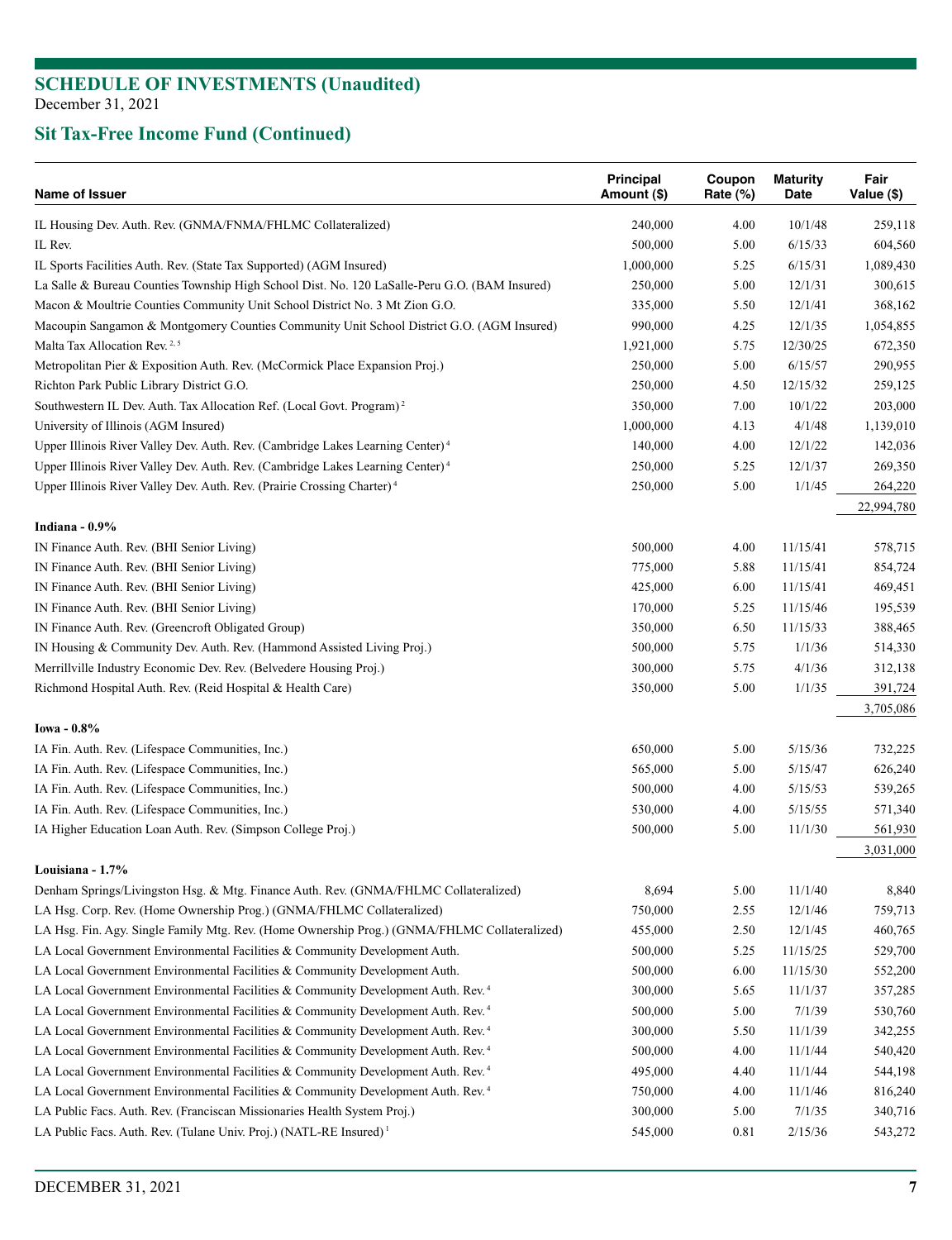| Name of Issuer                                                          | <b>Principal</b><br>Amount (\$) | Coupon<br>Rate (%) | <b>Maturity</b><br>Date | Fair<br>Value (\$) |
|-------------------------------------------------------------------------|---------------------------------|--------------------|-------------------------|--------------------|
| St. Tammany Parish Fin. Auth. Rev. (Christwood Proj.)                   | 300,000                         | 5.25               | 11/15/37                | 322,566            |
|                                                                         |                                 |                    |                         | 6,648,930          |
| Maine - $0.1\%$                                                         |                                 |                    |                         |                    |
| ME Hsg. Auth. Rev.                                                      | 310,000                         | 3.85               | 11/15/40                | 321,461            |
| Maryland - 0.9%                                                         |                                 |                    |                         |                    |
| MD Community Dev. Administration Rev.                                   | 500,000                         | 2.55               | 9/1/44                  | 503,075            |
| MD Community Dev. Administration Rev.                                   | 350,000                         | 4.20               | 7/1/46                  | 379,018            |
| MD Community Dev. Administration Rev.                                   | 750,000                         | 2.95               | 7/1/56                  | 761,228            |
| Montgomery Co. Housing Opportunities Commission Rev.                    | 250,000                         | 4.00               | 7/1/38                  | 253,440            |
| Montgomery Co. Housing Opportunities Commission Rev. (FHA Insured)      | 1,500,000                       | 2.85               | 1/1/51                  | 1,517,025          |
| Massachusetts - 3.6%                                                    |                                 |                    |                         | 3,413,786          |
| Dedham Municipal Purpose Loan. G.O. (NATL Insured)                      | 480,000                         | 4.00               | 10/15/24                | 481,421            |
| MA Dev. Finance Agy. Rev.                                               | 890,000                         | 5.00               | 7/1/44                  | 1,073,687          |
| MA Dev. Finance Agy. Rev. (Atrius Health Issue)                         | 1,375,000                       | 4.00               | 6/1/49                  | 1,574,086          |
| MA Dev. Finance Agy. Rev. (FNMA Collateralized)                         | 1,500,000                       | 2.30               | 1/1/42                  | 1,494,075          |
| MA Dev. Finance Agy. Rev. (Newbridge on the Charles, Inc.) <sup>4</sup> | 300,000                         | 5.00               | 10/1/47                 | 323,847            |
| MA Dev. Finance Agy. Rev. (Orchard Cove, Inc.)                          | 400,000                         | 5.00               | 10/1/49                 | 444,236            |
| MA Education Finance Auth. Education Rev.                               | 485,000                         | 3.63               | 7/1/34                  | 506,364            |
| MA Education Finance Auth. Education Rev.                               | 1,000,000                       | 2.63               | 7/1/36                  | 1,029,510          |
| MA Education Finance Auth. Education Rev.                               | 875,000                         | 3.75               | 7/1/48                  | 915,565            |
| MA Education Finance Auth. Education Rev.                               | 1,000,000                       | 3.00               | 7/1/51                  | 1,008,120          |
| MA Housing Finance Agy. Rev.                                            | 250,000                         | 4.75               | 6/1/35                  | 250,382            |
| MA Housing Finance Agy. Rev.                                            | 500,000                         | 4.00               | 12/1/38                 | 559,335            |
| MA Housing Finance Agy. Rev.                                            | 500,000                         | 3.75               | 12/1/40                 | 529,755            |
| MA Housing Finance Agy. Rev.                                            | 500,000                         | 2.40               | 6/1/44                  | 505,020            |
| MA Housing Finance Agy. Rev.                                            | 1,000,000                       | 2.80               | 12/1/46                 | 1,026,780          |
| MA Housing Finance Agy. Rev.                                            | 900,000                         | 3.85               | 12/1/47                 | 974,439            |
| MA Housing Finance Agy. Rev.                                            | 500,000                         | 2.80               | 6/1/63                  | 506,005            |
| MA Housing Finance Agy. Rev. (FHA Insured)                              | 355,000                         | 5.30               | 12/1/38                 | 355,870            |
| Northbridge Municipal Purpose Loan G.O. (AGM Insured)                   | 500,000                         | 4.00               | 6/15/25                 | 501,480            |
| Rowley Land Acquisition Loan G.O. (AGM Insured)                         | 360,000                         | 4.00               | 5/1/27                  | 361,066            |
|                                                                         |                                 |                    |                         | 14,421,043         |
| Michigan - 4.3%                                                         |                                 |                    |                         |                    |
| Chandler Park Academy Rev.                                              | 40,000                          | 5.00               | 11/1/22                 | 40,084             |
| City of Allen Park G.O. (BAM Insured)                                   | 300,000                         | 3.25               | 5/1/34                  | 330,960            |
| City of Kalamazoo Economic Dev. Corp. Rev. (Revel Creek Proj.)          | 500,000                         | 5.00               | 5/15/43                 | 564,380            |
| MI Finance Auth. Rev. (Holly Academy Proj.)                             | 500,000                         | 3.00               | 12/1/31                 | 497,020            |
| MI Finance Auth. Rev. (Madison Academy Proj.)                           | 350,000                         | 4.25               | 12/1/39                 | 355,474            |
| MI Finance Auth. Rev. (Presbyterian Village)                            | 250,000                         | 5.25               | 11/15/35                | 269,705            |
| MI Hsg. Dev. Auth. (G.O. of Authority Insured)                          | 250,000                         | 4.63               | 10/1/41                 | 252,682            |
| MI Hsg. Dev. Auth. Rev.                                                 | 500,000                         | 4.10               | 10/1/35                 | 532,520            |
| MI Hsg. Dev. Auth. Rev.                                                 | 145,000                         | 3.70               | 12/1/36                 | 148,223            |
| MI Hsg. Dev. Auth. Rev.                                                 | 300,000                         | 3.75               | 10/1/42                 | 323,925            |
| MI Hsg. Dev. Auth. Rev.                                                 | 750,000                         | 4.00               | 10/1/43                 | 822,292            |
| MI Hsg. Dev. Auth. Rev.                                                 | 310,000                         | 4.00               | 6/1/49                  | 328,219            |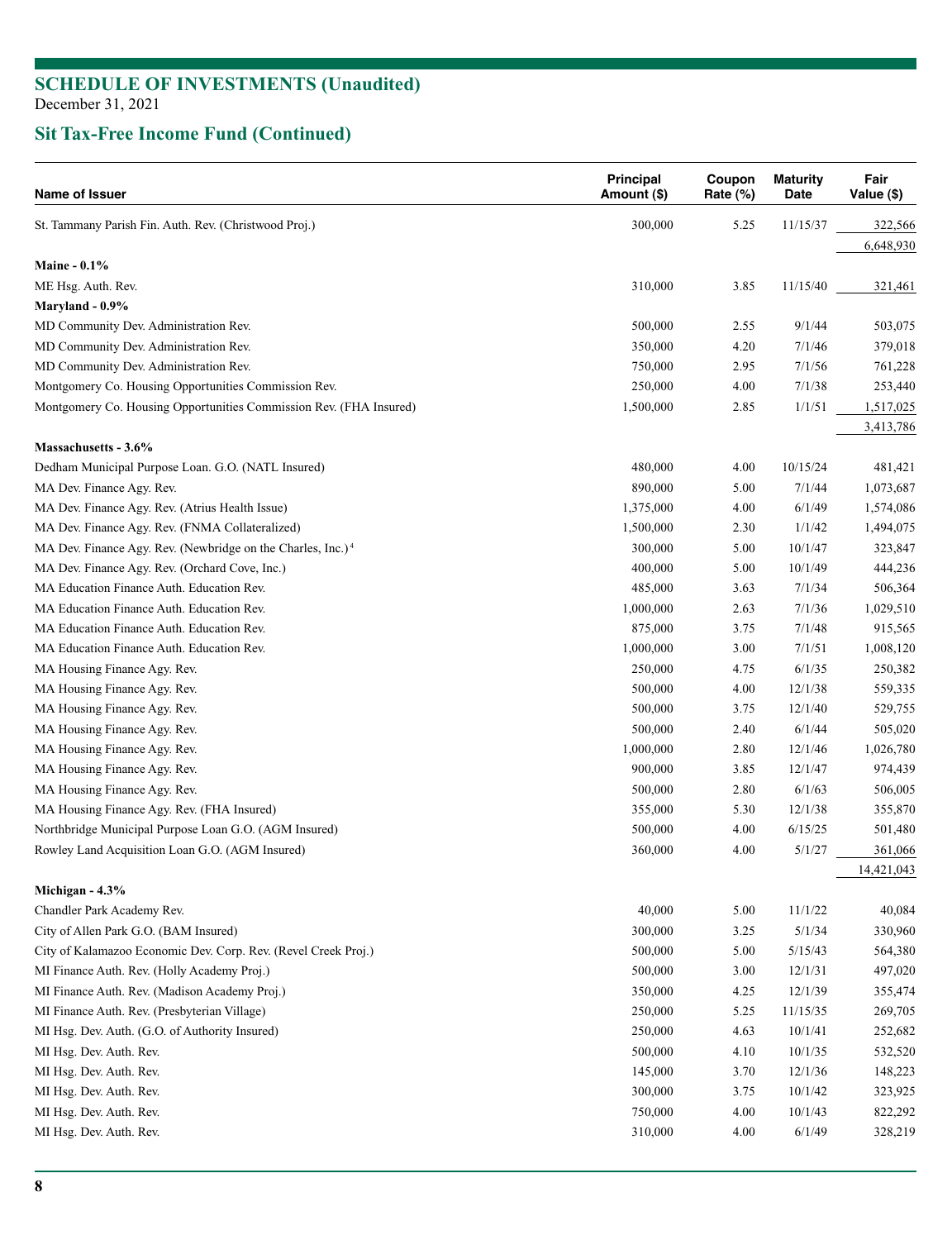| Name of Issuer                                                                                 | Principal<br>Amount (\$) | Coupon<br>Rate $(\%)$ | <b>Maturity</b><br>Date | Fair<br>Value (\$) |
|------------------------------------------------------------------------------------------------|--------------------------|-----------------------|-------------------------|--------------------|
| MI Hsg. Dev. Auth. Rev.                                                                        | 500,000                  | 3.35                  | 10/1/49                 | 529,530            |
| MI Hsg. Dev. Auth. Rev.                                                                        | 905,000                  | 3.15                  | 6/1/50                  | 943,408            |
| MI Hsg. Dev. Auth. Rev.                                                                        | 2,000,000                | 2.75                  | 6/1/51                  | 2,054,600          |
| MI Hsg. Dev. Auth. Rev.                                                                        | 3,500,000                | 2.50                  | 6/1/52                  | 3,434,305          |
| MI Hsg. Dev. Auth. Rev.                                                                        | 1,750,000                | 3.50                  | 10/1/54                 | 1,866,917          |
| MI Hsg. Dev. Auth. Rev.                                                                        | 1,000,000                | 2.70                  | 10/1/56                 | 1,008,570          |
| MI Public Educational Facs. Auth. Rev. (Chandler Park Academy)                                 | 235,000                  | 6.35                  | 11/1/28                 | 235,522            |
| MI Strategic Fund. Rev. (United Methodist Retirement Facs.)                                    | 415,000                  | 5.00                  | 11/15/49                | 472,432            |
| Muskegon Heights Water Supply Rev. (NATL Insured)                                              | 165,000                  | 4.15                  | 11/1/23                 | 167,135            |
| Muskegon Heights Water Supply Rev. (NATL Insured)                                              | 135,000                  | 4.20                  | 11/1/24                 | 136,773            |
| Richfield Public School Academy Rev.                                                           | 1,060,000                | 4.00                  | 9/1/36                  | 1,098,785          |
| Taylor Brownfield Redevelopment Authority (NATL Insured)                                       | 250,000                  | 5.00                  | 5/1/32                  | 274,975            |
| Universal Academy Michigan Public School Rev.                                                  | 350,000                  | 4.00                  | 12/1/40                 | 388,161            |
|                                                                                                |                          |                       |                         | 17,076,597         |
| Minnesota - 0.1%                                                                               |                          |                       |                         |                    |
| Apple Valley Rev. (Senior Living, LLC Proj.)                                                   | 475,000                  | 5.00                  | 1/1/47                  | 367,275            |
| Mississippi - 0.7%                                                                             |                          |                       |                         |                    |
| MS Development Bank Rev. (Green Bond-Hancock County) <sup>4</sup>                              | 1,000,000                | 4.55                  | 11/1/39                 | 1,117,870          |
| MS Development Bank Rev. (Jackson Co. Gomesa Proj.) <sup>4</sup>                               | 500,000                  | 3.63                  | 11/1/36                 | 496,860            |
| MS Gaming Tax Rev.                                                                             | 740,000                  | 4.00                  | 10/15/38                | 851,170            |
| MS Home Corp. Single Family Mtg. Rev. (GNMA/FNMA/FHLMC Collateralized)                         | 225,000                  | 4.00                  | 12/1/43                 | 240,260            |
|                                                                                                |                          |                       |                         | 2,706,160          |
| Missouri - 1.3%                                                                                |                          |                       |                         |                    |
| Joplin Industrial Dev. Auth. Rev. (32nd Street Place Community Improvement Dist. Proj.)        | 240,000                  | 3.50                  | 11/1/40                 | 241,879            |
| Kansas City Industrial Dev. Auth. Rev. (United Methodist Retirement Home, Inc.) <sup>2,5</sup> | 118,010                  | 2.00                  | 11/15/46                | 5,880              |
| Kansas City Industrial Dev. Auth. Rev. (United Methodist Retirement Home, Inc.)                | 264,421                  | 5.00                  | 11/15/46                | 261,441            |
| Lees Summit Industrial Dev. Auth. Rev. (John Knox Village Proj.)                               | 370,000                  | 5.00                  | 8/15/32                 | 413,971            |
| MO Health & Education Facs. Auth. Rev. (Lutheran Senior Services)                              | 500,000                  | 4.00                  | 2/1/33                  | 571,330            |
| MO Health & Education Facs. Auth. Rev. (Lutheran Senior Services)                              | 775,000                  | 4.00                  | 2/1/42                  | 872,952            |
| MO Health & Education Facs. Auth. Rev. (Lutheran Senior Services)                              | 1,000,000                | 4.00                  | 2/1/48                  | 1,116,620          |
| MO Hsg. Dev. Commission Rev. (GNMA/FNMA/FHLMC Collateralized)                                  | 445,000                  | 3.80                  | 11/1/48                 | 479,096            |
| MO Hsg. Dev. Commission Rev. (GNMA/FNMA/FHLMC Collateralized)                                  | 365,000                  | 3.35                  | 11/1/49                 | 387,988            |
| MO Hsg. Dev. Commission Rev. (GNMA/FNMA/FHLMC Collateralized)                                  | 475,000                  | 2.50                  | 5/1/50                  | 483,697            |
| MO Hsg. Dev. Commission Rev. (GNMA/FNMA/FHLMC Collateralized)                                  | 380,000                  | 2.40                  | 11/1/51                 | 376,823            |
|                                                                                                |                          |                       |                         | 5,211,677          |
| Montana - 0.4%                                                                                 |                          |                       |                         |                    |
| Gallatin Co., G.O.                                                                             | 360,000                  | 3.00                  | 7/1/25                  | 360,770            |
| MT Board of Housing Single Family Rev.                                                         | 75,000                   | 4.00                  | 12/1/38                 | 77,374             |
| MT Board of Housing Single Family Rev.                                                         | 500,000                  | 2.40                  | 12/1/45                 | 504,940            |
| MT Board of Housing Single Family Rev. (BRD Insured)                                           | 305,000                  | 4.00                  | 6/1/45                  | 327,683            |
| MT Board of Housing Single Family Rev. (FHA Insured)                                           | 215,000                  | 3.75                  | 12/1/38                 | 216,750            |
|                                                                                                |                          |                       |                         | 1,487,517          |
| Nebraska - 0.3%<br>Douglas Co. Hospital Auth. No. 2 Rev. (Children Hospital Obligation)        | 500,000                  | 4.00                  | 11/15/50                | 580,960            |
| Douglas Co. Hospital Auth. No. 3 Rev. (Methodist Hospital)                                     | 400,000                  | 5.00                  | 11/1/30                 | 459,596            |
| Mead Village Tax Allocation Rev. (E3 Biofuels - Mead LLC Proj.) <sup>2, 5,15</sup>             | 410,000                  | 5.13                  | N/A                     | 17,015             |
|                                                                                                |                          |                       |                         |                    |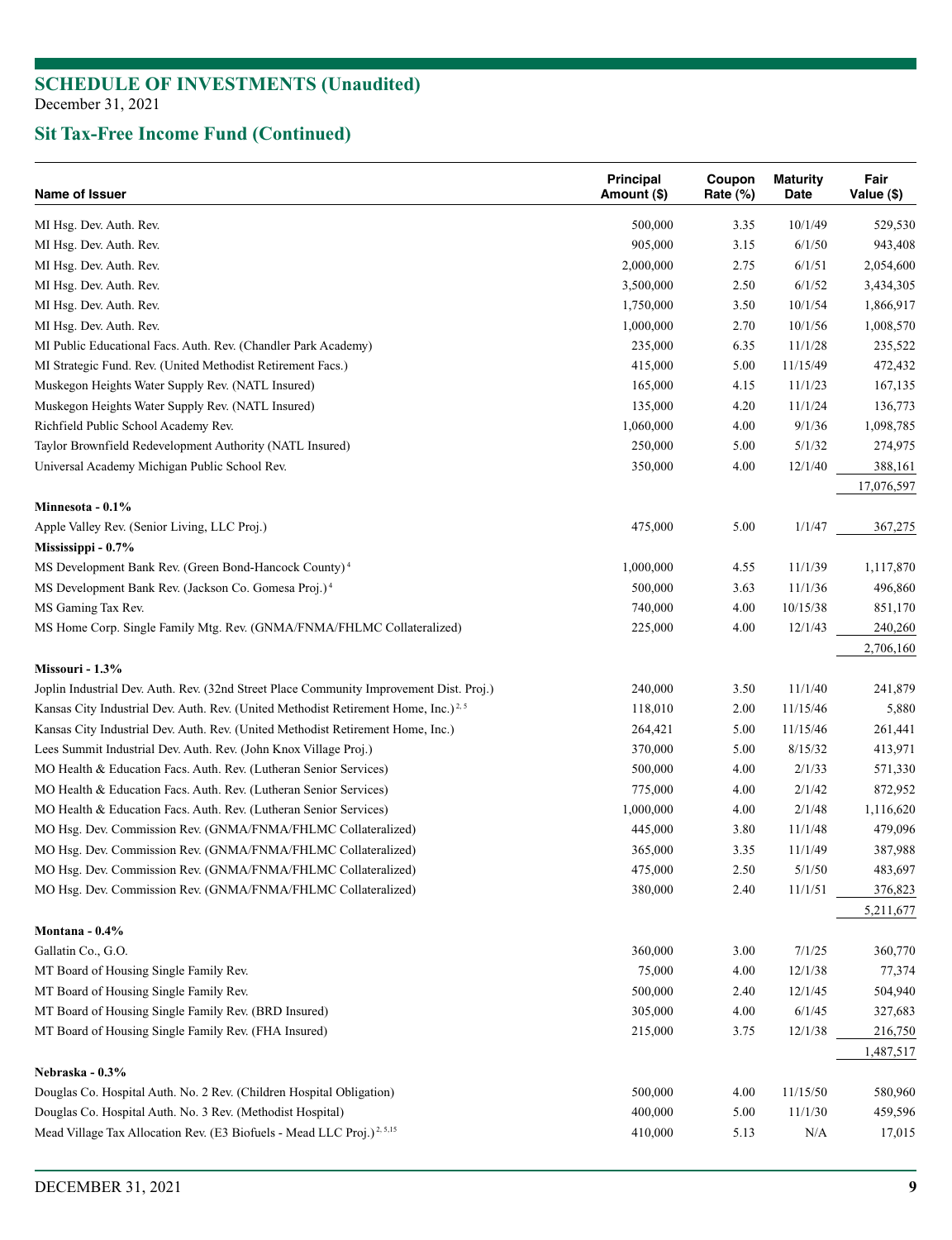| Name of Issuer                                                                    | Principal<br>Amount (\$) | Coupon<br>Rate (%) | <b>Maturity</b><br>Date | Fair<br>Value (\$) |
|-----------------------------------------------------------------------------------|--------------------------|--------------------|-------------------------|--------------------|
| Nebraska Investment Fin. Auth. Rev. (GNMA/FNMA/FHLMC Collateralized)              | 80,000                   | 3.05               | 9/1/42                  | 81,888             |
|                                                                                   |                          |                    |                         | 1,139,459          |
| <b>Nevada - 0.9%</b>                                                              |                          |                    |                         |                    |
| City of Las Vegas Special Improvement District No. 815                            | 500,000                  | 5.00               | 12/1/49                 | 579,770            |
| City of North Las Vegas (Special Northern Beltway Commercial Area) <sup>4</sup>   | 340,000                  | 5.00               | 12/1/37                 | 386,543            |
| NV Hsg. Division Rev. (GNMA/FNMA/FHLMC Collateralized)                            | 205,000                  | 3.85               | 10/1/39                 | 208,249            |
| NV Hsg. Division Rev. (GNMA/FNMA/FHLMC Collateralized)                            | 750,000                  | 2.60               | 4/1/46                  | 755,318            |
| NV Hsg. Division Rev. (GNMA/FNMA/FHLMC Collateralized)                            | 450,000                  | 3.35               | 10/1/49                 | 462,168            |
| NV Hsg. Division Rev. (GNMA/FNMA/FHLMC Collateralized)                            | 490,000                  | 3.40               | 10/1/49                 | 510,266            |
| NV Hsg. Division Rev. (GNMA/FNMA/FHLMC Collateralized)                            | 495,000                  | 2.45               | 10/1/51                 | 497,336            |
| New Hampshire - 0.8%                                                              |                          |                    |                         | 3,399,650          |
| NH Business Finance Auth. Rev. (Springpoint Senior Living Proj.)                  | 650,000                  | 4.00               | 1/1/41                  | 708,396            |
| NH Business Finance Auth. Rev. (The Vista Proj.) <sup>4</sup>                     | 310,000                  | 5.25               | 7/1/39                  | 329,663            |
| NH Business Finance Auth. Rev. (The Vista Proj.) <sup>4</sup>                     | 500,000                  | 5.63               | 7/1/46                  | 534,870            |
| NH Hsg. Fin. Auth. Rev. (Cimarron, Whittier Falls & Mars) (FHA Insured)           | 725,000                  | 4.00               | 7/1/52                  | 782,819            |
| NH Hsg. Fin. Auth. Rev. (FHA Insured)                                             | 500,000                  | 2.60               | 7/1/51                  | 502,170            |
| NH Hsg. Fin. Auth. Rev. (FHA Insured)                                             | 500,000                  | 2.85               | 7/1/61                  | 505,735            |
|                                                                                   |                          |                    |                         | 3,363,653          |
| New Jersey - 2.9%                                                                 |                          |                    |                         |                    |
| NJ Economic Dev. Auth. Rev. <sup>9</sup>                                          | 500,000                  | 4.00               | 6/15/50                 | 570,985            |
| NJ Economic Dev. Auth. Rev. (North Star Academy Charter School Newark)            | 250,000                  | 5.00               | 7/15/47                 | 285,668            |
| NJ Economic Dev. Auth. Rev. (State Government Buildings Proj.) <sup>9</sup>       | 500,000                  | 5.00               | 6/15/42                 | 595,145            |
| NJ Economic Dev. Auth. Rev. (State Housing Proj.) <sup>9</sup>                    | 250,000                  | 5.00               | 6/15/37                 | 305,420            |
| NJ Economic Dev. Auth. Rev. (State Housing Proj.) <sup>9</sup>                    | 500,000                  | 5.00               | 6/15/43                 | 604,260            |
| NJ Higher Education Student Assistance Auth. Rev.                                 | 1,250,000                | 3.50               | 12/1/39                 | 1,326,000          |
| NJ Higher Education Student Assistance Auth. Rev.                                 | 1,000,000                | 4.25               | 12/1/50                 | 1,051,350          |
| NJ Hsg. & Mtg. Finance Agy. Rev.                                                  | 750,000                  | 3.95               | 11/1/43                 | 823,822            |
| NJ Hsg. & Mtg. Finance Agy. Rev.                                                  | 500,000                  | 2.63               | 11/1/56                 | 506,560            |
| NJ Hsg. & Mtg. Finance Agy. Rev. (Mciver Homes Hsg. Proj.) (FHLMC Collateralized) | 550,000                  | 3.60               | 1/1/30                  | 564,680            |
| NJ Hsg. & Mtg. Finance Agy. Single Family Mtg. Rev.                               | 840,000                  | 3.75               | 10/1/35                 | 903,638            |
| NJ Hsg. & Mtg. Finance Agy. Single Family Mtg. Rev.                               | 750,000                  | 2.30               | 10/1/46                 | 734,828            |
| NJ Hsg. & Mtg. Finance Agy. Single Family Mtg. Rev.                               | 445,000                  | 4.50               | 10/1/48                 | 494,818            |
| NJ Hsg. & Mtg. Finance Agy. Single Family Mtg. Rev.                               | 435,000                  | 4.00               | 4/1/49                  | 470,761            |
| NJ Hsg. & Mtg. Finance Agy. Single Family Mtg. Rev.                               | 885,000                  | 2.45               | 10/1/50                 | 895,124            |
| NJ Transportation Trust Fund Auth. Rev. <sup>9</sup>                              | 500,000                  | 4.00               | 12/15/39                | 576,890            |
| NJ Transportation Trust Fund Auth. Rev. <sup>9</sup>                              | 500,000                  | 5.25               | 6/15/43                 | 613,635            |
| Tobacco Settlement Financing Corp. Rev.                                           | 300,000                  | 5.00               | 6/1/46                  | 349,359            |
|                                                                                   |                          |                    |                         | 11,672,943         |
| New Mexico - 1.6%                                                                 |                          |                    |                         |                    |
| Las Vegas NM Gross Receipts Tax Rev.                                              | 410,000                  | 4.00               | 6/1/28                  | 415,822            |
| NM Mtg. Fin. Auth. Single Family Mtg. Rev. (GNMA/FNMA/FHLMC Collateralized)       | 255,000                  | 3.90               | 9/1/42                  | 255,648            |
| NM Mtg. Fin. Auth. Single Family Mtg. Rev. (GNMA/FNMA/FHLMC Collateralized)       | 200,000                  | 4.13               | 9/1/42                  | 200,578            |
| NM Mtg. Fin. Auth. Single Family Mtg. Rev. (GNMA/FNMA/FHLMC Collateralized)       | 610,000                  | 3.85               | 7/1/43                  | 639,957            |
| NM Mtg. Fin. Auth. Single Family Mtg. Rev. (GNMA/FNMA/FHLMC Collateralized)       | 385,000                  | 3.85               | 7/1/43                  | 417,005            |
| NM Mtg. Fin. Auth. Single Family Mtg. Rev. (GNMA/FNMA/FHLMC Collateralized)       | 305,000                  | 3.80               | 9/1/46                  | 317,346            |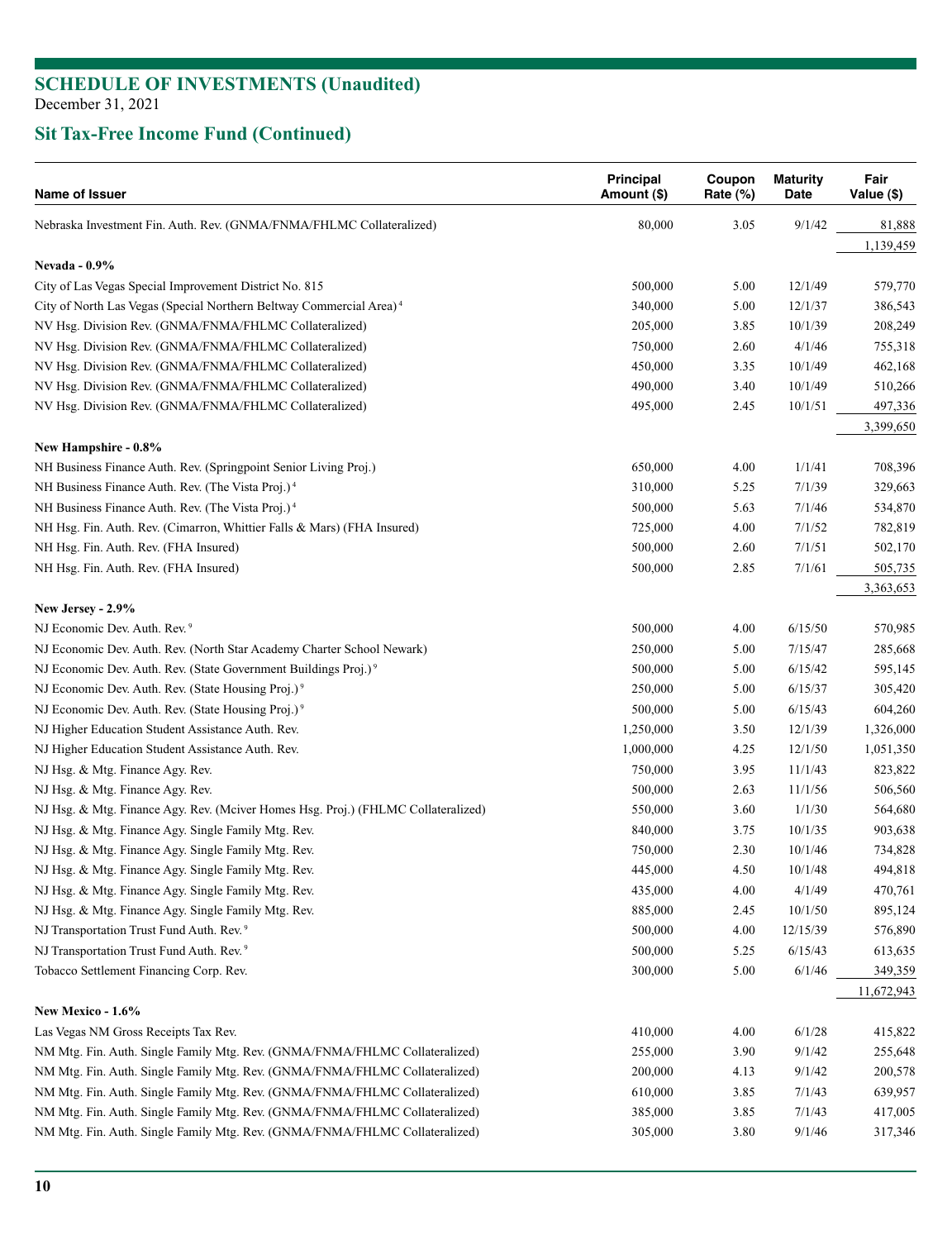| Name of Issuer                                                                                     | <b>Principal</b><br>Amount (\$) | Coupon<br>Rate (%) | <b>Maturity</b><br>Date | Fair<br>Value (\$) |
|----------------------------------------------------------------------------------------------------|---------------------------------|--------------------|-------------------------|--------------------|
| NM Mtg. Fin. Auth. Single Family Mtg. Rev. (GNMA/FNMA/FHLMC Collateralized)                        | 645,000                         | 4.00               | 7/1/48                  | 699,167            |
| NM Mtg. Fin. Auth. Single Family Mtg. Rev. (GNMA/FNMA/FHLMC Collateralized)                        | 885,000                         | 3.35               | 7/1/49                  | 933,233            |
| NM Mtg. Fin. Auth. Single Family Mtg. Rev. (GNMA/FNMA/FHLMC Collateralized)                        | 385,000                         | 4.00               | 7/1/49                  | 408,635            |
| NM Mtg. Fin. Auth. Single Family Mtg. Rev. (GNMA/FNMA/FHLMC Collateralized)                        | 500,000                         | 3.00               | 7/1/50                  | 520,545            |
| NM Mtg. Fin. Auth. Single Family Mtg. Rev. (GNMA/FNMA/FHLMC Collateralized)                        | 500,000                         | 2.35               | 7/1/51                  | 501,165            |
| NM Mtg. Fin. Auth. Single Family Mtg. Rev. (GNMA/FNMA/FHLMC Collateralized)                        | 1,000,000                       | 2.63               | 7/1/51                  | 1,010,850          |
|                                                                                                    |                                 |                    |                         | 6,319,951          |
| <b>New York - 5.7%</b>                                                                             |                                 |                    |                         |                    |
| Brookhaven Local Dev. Corp. Rev. (Jefferson's Ferry Proj.)                                         | 675,000                         | 4.00               | 11/1/45                 | 748,629            |
| Hempstead Town Local Development Corp. Rev. (Hofstra University Proj.)                             | 350,000                         | 4.00               | 7/1/33                  | 364,917            |
| New York City Housing Development Corp. Multifamily Mtg. Rev.                                      | 300,000                         | 4.05               | 11/1/41                 | 324,876            |
| New York City Housing Development Corp. Multifamily Mtg. Rev.                                      | 300,000                         | 3.85               | 11/1/42                 | 323,700            |
| New York City Housing Development Corp. Multifamily Mtg. Rev.                                      | 500,000                         | 2.63               | 8/1/45                  | 506,535            |
| New York City Housing Development Corp. Multifamily Mtg. Rev.                                      | 650,000                         | 3.65               | 11/1/47                 | 685,340            |
| New York City Housing Development Corp. Multifamily Mtg. Rev.                                      | 500,000                         | 3.95               | 11/1/49                 | 543,655            |
| New York City Housing Development Corp. Multifamily Mtg. Rev.                                      | 500,000                         | 2.80               | 2/1/50                  | 502,010            |
| New York City Housing Development Corp. Multifamily Mtg. Rev.                                      | 1,000,000                       | 3.00               | 11/1/55                 | 1,030,270          |
| New York City Housing Development Corp. Multifamily Mtg. Rev.                                      | 1,500,000                       | 2.60               | 11/1/56                 | 1,486,530          |
| New York City Housing Development Corp. Multifamily Mtg. Rev.                                      | 1,000,000                       | 2.80               | 11/1/60                 | 1,008,990          |
| New York City Housing Development Corp. Rev.                                                       | 500,000                         | 3.80               | 11/1/37                 | 502,745            |
| New York City Municipal Water Finance Authority                                                    | 750,000                         | 5.00               | 6/15/38                 | 798,622            |
| New York Transportation Dev. Corp. Rev. (John F. Kennedy International Airport Proj.)              | 300,000                         | 4.00               | 12/1/40                 | 345,906            |
| New York Transportation Dev. Corp. Rev. (Laguardia Airport Proj.)                                  | 750,000                         | 4.00               | 10/1/30                 | 875,760            |
| NY Monroe Co. Industrial Development Corp. Rev. (St. Ann's Community Proj.)                        | 705,000                         | 4.00               | 1/1/30                  | 773,188            |
| NY Mortgage Agency Rev.                                                                            | 85,000                          | 3.75               | 10/1/42                 | 85,320             |
| NY Mortgage Agency Rev.                                                                            | 1,065,000                       | 3.80               | 10/1/48                 | 1,120,242          |
| NY State Dormitory Auth. Rev. Ref. (N. Shore-Long Island Jewish Obligation)                        | 300,000                         | 5.00               | 5/1/33                  | 340,149            |
| NY State Housing Finance Agency Rev.                                                               | 500,000                         | 2.75               | 11/1/45                 | 513,785            |
| NY State Housing Finance Agency Rev.                                                               | 1,000,000                       | 2.60               | 11/1/46                 | 1,015,890          |
| NY State Housing Finance Agency Rev.                                                               | 500,000                         | 2.85               | 11/1/51                 | 505,860            |
| NY State Housing Finance Agency Rev.                                                               | 1,000,000                       | 2.75               | 11/1/56                 | 1,002,970          |
| NY State Housing Finance Agency Rev.                                                               | 750,000                         | 2.88               | 11/1/56                 | 756,135            |
| NY State Housing Finance Agency Rev. (Affordable Hsg. Proj.)                                       | 590,000                         | 3.75               | 11/1/37                 | 593,699            |
| NY State Housing Finance Agency Rev. (Affordable Hsg. Proj.) (FNMA/FHLMC Collateralized)           | 500,000                         | 3.65               | 11/1/34                 | 521,480            |
| NY State Housing Finance Agency Rev. (Affordable Hsg. Proj.) (GNMA/FNMA/FHLMC Collateralized)      | 500,000                         | 3.95               | 11/1/37                 | 539,860            |
| NY State Housing Finance Agency Rev. (GNMA/FNMA/FHLMC Collateralized)                              | 250,000                         | 4.10               | 11/1/41                 | 270,275            |
| NY State Mortgage Agency Rev.                                                                      | 750,000                         | 2.20               | 4/1/36                  | 754,733            |
| NY State Mortgage Agency Rev.                                                                      | 1,000,000                       | 2.50               | 10/1/46                 | 991,040            |
| NY State Mortgage Agency Rev.                                                                      | 1,700,000                       | 2.55               | 4/1/50                  | 1,683,884          |
| Westchester Co. Local Dev. Corp. Rev. (Purchase Senior Learning Community Inc. Proj.)              | 350,000                         | 3.60               | 7/1/29                  | 353,182            |
| Westchester Co. Local Dev. Corp. Rev. (Purchase Senior Learning Community Inc. Proj.) <sup>4</sup> | 350,000                         | 5.00               | 7/1/46                  | 375,942            |
| Western Regional Off-Track Betting Corp. Rev. <sup>4</sup>                                         | 500,000                         | 4.13               | 12/1/41                 | 507,190            |
|                                                                                                    |                                 |                    |                         | 22,753,309         |
| North Carolina - 1.3%                                                                              |                                 |                    |                         |                    |
| Mecklenburg Co. Rev. (Little Rock Apts)                                                            | 65,000                          | 5.15               | 1/1/22                  | 65,000             |
| Mecklenburg Co. Rev. (Little Rock Apts)                                                            | 510,000                         | 5.38               | 1/1/36                  | 511,586            |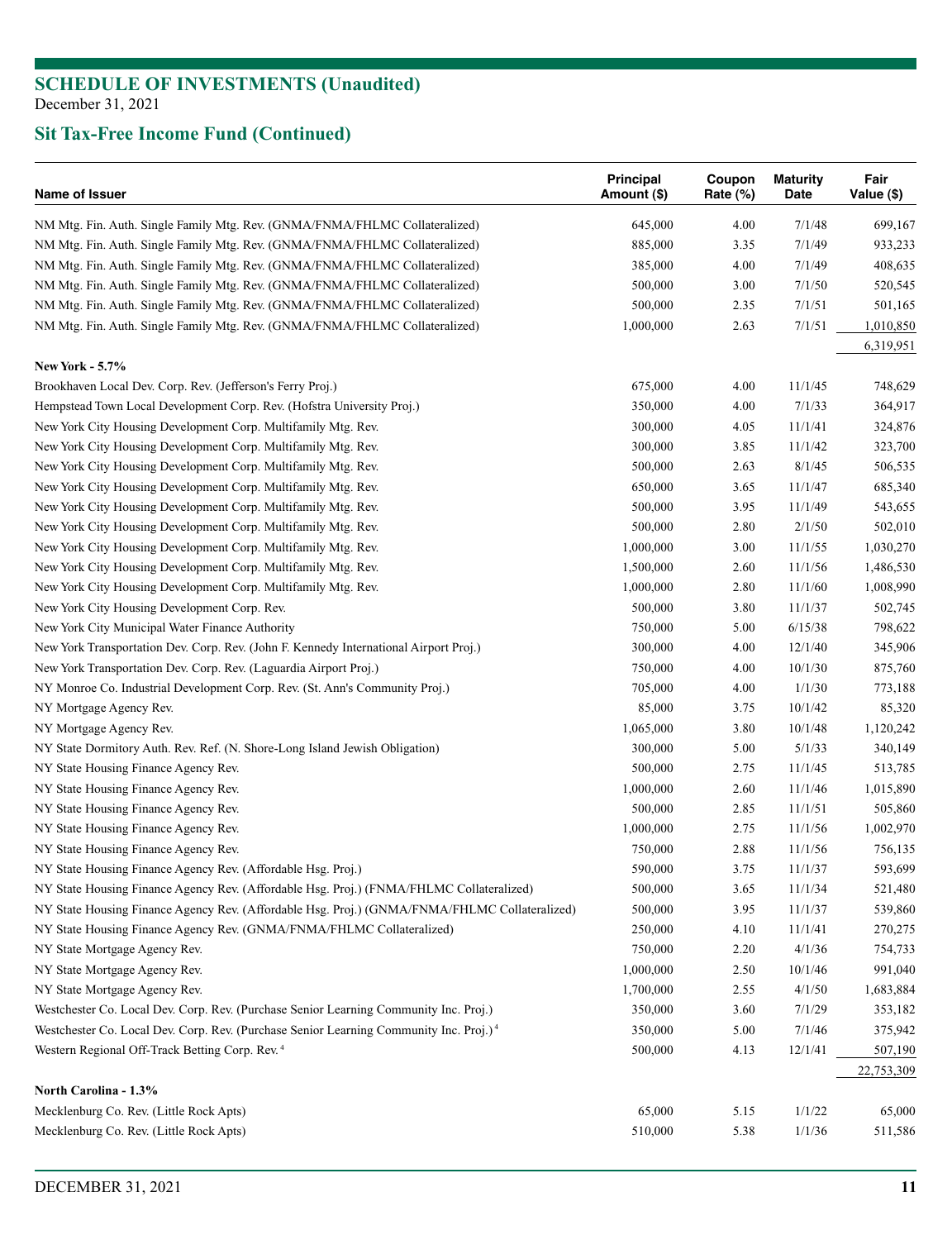| <b>Name of Issuer</b>                                                                    | <b>Principal</b><br>Amount (\$) | Coupon<br>Rate $(\%)$ | <b>Maturity</b><br>Date | Fair<br>Value (\$) |
|------------------------------------------------------------------------------------------|---------------------------------|-----------------------|-------------------------|--------------------|
| NC Education Assistance Auth. Senior Bond-Student Loan Rev.                              | 335,000                         | 3.13                  | 6/1/39                  | 340,169            |
| NC Housing Finance Agency Rev.                                                           | 220,000                         | 3.95                  | 1/1/41                  | 233,213            |
| NC Housing Finance Agency Rev.                                                           | 625,000                         | 4.00                  | 7/1/47                  | 673,012            |
| NC Housing Finance Agency Rev. (GNMA/FNMA/FHLMC Collateralized)                          | 1,000,000                       | 2.40                  | 7/1/44                  | 994,750            |
| NC Housing Finance Agency Rev. (GNMA/FNMA/FHLMC Collateralized)                          | 345,000                         | 4.00                  | 1/1/48                  | 366,180            |
| NC Housing Finance Agency Rev. (GNMA/FNMA/FHLMC Collateralized)                          | 840,000                         | 3.63                  | 7/1/49                  | 899,128            |
| NC Medical Care Comm. Rev. (Salemtowne Proj.)                                            | 400,000                         | 5.00                  | 10/1/38                 | 442,912            |
| University of North Carolina School of the Arts                                          | 500,000                         | 3.25                  | 2/1/46                  | 536,765            |
|                                                                                          |                                 |                       |                         | 5,062,715          |
| North Dakota - 0.6%<br>ND Housing Finance Agency Rev.                                    | 235,000                         | 3.85                  | 1/1/42                  | 244,470            |
| ND Housing Finance Agency Rev.                                                           | 1,000,000                       | 2.35                  | 7/1/44                  | 996,450            |
| ND Housing Finance Agency Rev.                                                           | 1,000,000                       | 2.50                  | 7/1/44                  | 1,015,950          |
|                                                                                          |                                 |                       |                         | 2,256,870          |
| Ohio - 3.2%                                                                              |                                 |                       |                         |                    |
| Butler Co. Port Auth. Rev.                                                               | 640,000                         | 5.00                  | 12/1/34                 | 641,664            |
| Cleveland-Cuyahoga County Port Auth. Rev. (Cleveland Museum of Natural History Proj.)    | 500,000                         | 4.00                  | 7/1/46                  | 585,640            |
| Cleveland-Cuyahoga County Port Auth. Tax Allocation (Flats East Bank Proj.) <sup>4</sup> | 500,000                         | 4.00                  | 12/1/55                 | 525,595            |
| Cleveland-Cuyahoga County Port Auth. Tax Allocation (Flats East Bank Proj.) <sup>4</sup> | 500,000                         | 4.50                  | 12/1/55                 | 531,420            |
| Columbus-Franklin Co. Finance Auth. Rev. (Beulah Park Phase 1 Proj.)                     | 840,000                         | 4.00                  | 5/15/49                 | 941,304            |
| Franklin Co. Health Care Facs. Rev. (Ohio Living Communities)                            | 1,000,000                       | 4.00                  | 7/1/45                  | 1,115,350          |
| Lake Co. Port & Economic Dev. Auth. Rev. (Tapestry Wickliffe Proj.) <sup>2,4,5</sup>     | 250,000                         | 6.50                  | 12/1/37                 | 87,500             |
| Liberty Community Infrastructure Financing Auth. Special Assessment                      | 500,000                         | 3.13                  | 12/1/46                 | 534,185            |
| Lucas Metro Hsg. Auth.                                                                   | 500,000                         | 5.00                  | 11/1/36                 | 547,875            |
| OH Higher Educational Facs. Commission Rev. (Tiffin University Proj.)                    | 1,045,000                       | 4.00                  | 11/1/49                 | 1,089,507          |
| OH Housing Finance Agency Rev.                                                           | 630,000                         | 3.35                  | 9/1/49                  | 666,786            |
| OH Housing Finance Agency Rev.                                                           | 1,985,000                       | 2.45                  | 9/1/51                  | 1,956,257          |
| OH Housing Finance Agency Rev. (GNMA/FNMA Collateralized)                                | 250,000                         | 4.05                  | 3/1/37                  | 260,597            |
| OH Housing Finance Agency Rev. (GNMA/FNMA/FHLMC Collateralized)                          | 300,000                         | 3.35                  | 9/1/39                  | 313,944            |
| OH Housing Finance Agency Rev. (GNMA/FNMA/FHLMC Collateralized)                          | 430,000                         | 4.00                  | 9/1/48                  | 452,257            |
| OH Housing Finance Agency Rev. (GNMA/FNMA/FHLMC Collateralized)                          | 380,000                         | 4.00                  | 3/1/49                  | 391,959            |
| OH Housing Finance Agency Rev. (GNMA/FNMA/FHLMC Collateralized)                          | 1,000,000                       | 2.75                  | 9/1/51                  | 1,017,030          |
| Port of Greater Cincinnati Dev. Auth. Rev. (St. Xavier High School, Inc. Proj.)          | 400,000                         | 4.00                  | 4/1/40                  | 465,224            |
| Toledo-Lucas Co. Port Auth. Rev. (University of Toledo Parking Proj.)                    | 350,000                         | 4.00                  | 1/1/46                  | 388,314            |
|                                                                                          |                                 |                       |                         | 12,512,408         |
| Oklahoma - 0.3%                                                                          |                                 |                       |                         |                    |
| Oklahoma Dev. Finance Auth. Rev. (Oklahoma City University Proj.)                        | 1,000,000                       | 5.00                  | 8/1/49                  | 1,165,860          |
| Oregon - 1.5%                                                                            |                                 |                       |                         |                    |
| Clackamas Co. Hospital Facs. Auth. Rev. (Rose Villa Proj.)                               | 500,000                         | 5.38                  | 11/15/55                | 550,365            |
| Clackamas Co. Hsg. Auth. Rev. (Easton Ridge Apts. Proj.)                                 | 350,000                         | 3.50                  | 9/1/33                  | 355,876            |
| Forest Grove Rev. (Campus Improvement-Pacific Unv. Proj.)                                | 250,000                         | 5.25                  | 5/1/34                  | 253,985            |
| Marion Co. School District No.1 Gervais G.O.                                             | 500,000                         | 4.00                  | 6/1/33                  | 500,930            |
| OR Hsg. & Community Services Dept. Rev.                                                  | 175,000                         | 3.80                  | 7/1/34                  | 186,088            |
| OR Hsg. & Community Services Dept. Rev. (Single Family Mtg. Program)                     | 310,000                         | 4.00                  | 7/1/38                  | 313,444            |
| OR Hsg. & Community Services Dept. Rev. (Single Family Mtg. Program)                     | 500,000                         | 2.35                  | 1/1/44                  | 506,870            |
| OR Hsg. & Community Services Dept. Rev. (Single Family Mtg. Program)                     | 320,000                         | 3.75                  | 7/1/48                  | 337,338            |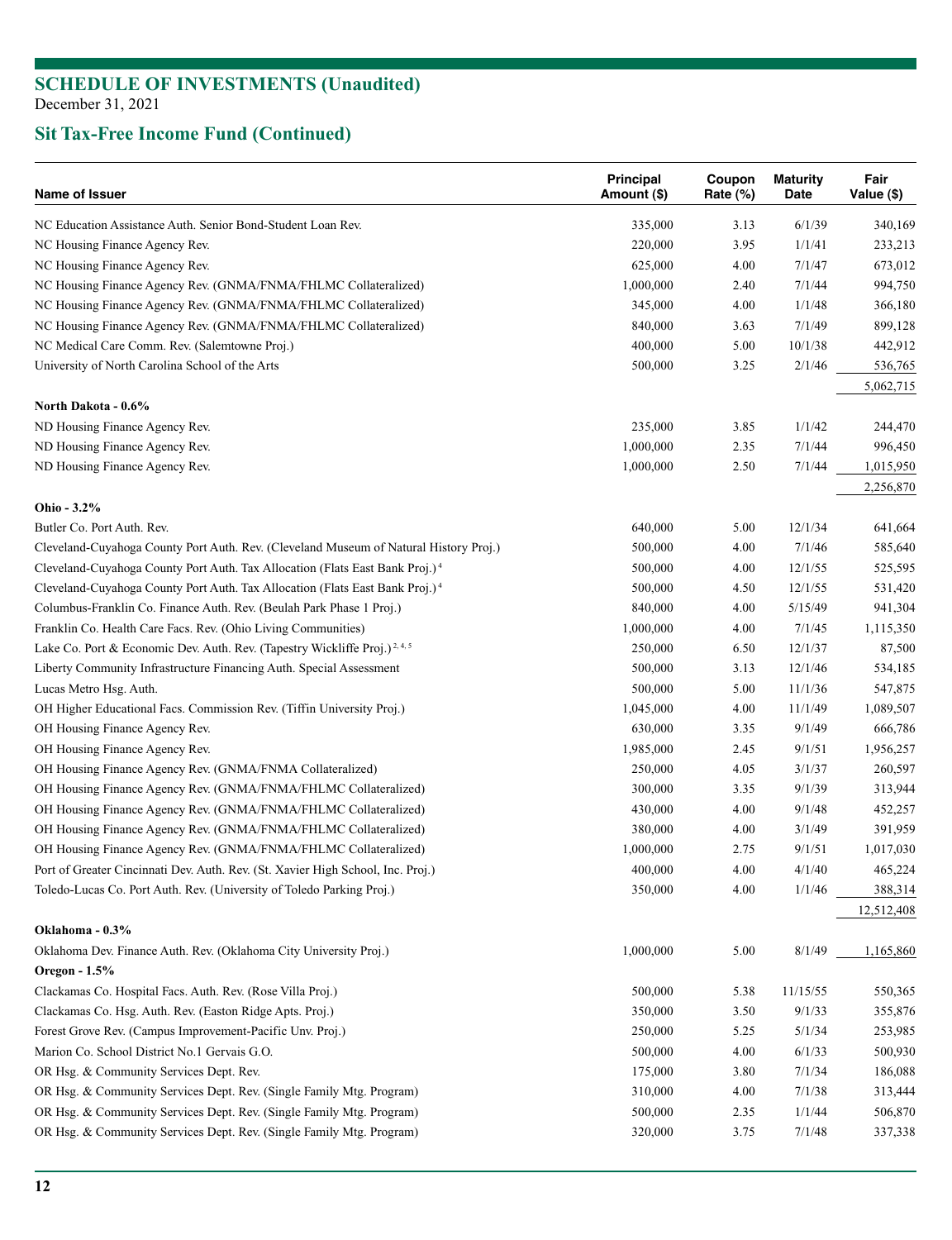| Name of Issuer                                                                                          | <b>Principal</b><br>Amount (\$) | Coupon<br>Rate (%) | <b>Maturity</b><br>Date | Fair<br>Value (\$) |
|---------------------------------------------------------------------------------------------------------|---------------------------------|--------------------|-------------------------|--------------------|
| OR State Ref G.O. (Veterans Welfare Service)                                                            | 1,000,000                       | 3.90               | 12/1/39                 | 1,034,910          |
| Polk Co. Hospital Fac. Auth. Rev. (Dallas Retirement Village Proj.)                                     | 1,000,000                       | 4.00               | 7/1/24                  | 1,000,000          |
| Polk Co. Hospital Fac. Auth. Rev. (Dallas Retirement Village Proj.)                                     | 500,000                         | 5.13               | 7/1/55                  | 518,990            |
| Yamhill County Hospital Auth. Rev. (Friendsview)                                                        | 350,000                         | 5.00               | 11/15/56                | 403,813            |
|                                                                                                         |                                 |                    |                         | 5,962,609          |
| Pennsylvania - 2.2%                                                                                     |                                 |                    |                         |                    |
| Butler Co. General Authority Rev. (School District Proj.) (AGM G.O. of District) <sup>1</sup>           | 465,000                         | 0.79               | 10/1/34                 | 457,430            |
| Chester Co. Health & Education Fac. Auth. Rev. (The Devereux Foundation)                                | 475,000                         | 3.00               | 11/1/30                 | 499,244            |
| Commonwealth Financing Auth. Rev. (Tobacco Master Settlement Payment) (AGM Insured)                     | 350,000                         | 4.00               | 6/1/39                  | 399,707            |
| Dauphin Co. General Auth. Rev. (Harrisburg University Science Technology) <sup>4</sup>                  | 100,000                         | 4.00               | 10/15/22                | 101,828            |
| PA Higher Educational Assistance Agy. Rev.                                                              | 485,000                         | 2.63               | 6/1/42                  | 488,895            |
| PA Higher Educational Facs. Auth. Rev. (La Salle University)                                            | 280,000                         | 5.00               | 5/1/42                  | 284,623            |
| PA Hsg. Finance Agy. Rev.                                                                               | 765,000                         | 3.65               | 10/1/42                 | 789,419            |
| PA Hsg. Finance Agy. Rev.                                                                               | 500,000                         | 3.00               | 10/1/46                 | 516,700            |
| PA Hsg. Finance Agy. Rev.                                                                               | 120,000                         | 4.00               | 10/1/46                 | 127,511            |
| PA Hsg. Finance Agy. Rev.                                                                               | 1,000,000                       | 3.40               | 10/1/49                 | 1,055,770          |
| PA Hsg. Finance Agy. Rev.                                                                               | 1,000,000                       | 2.55               | 10/1/51                 | 998,010            |
| PA Turnpike Commission Rev. Capital Appreciation <sup>6</sup>                                           | 1,250,000                       | 5.00               | 12/1/38                 | 1,549,137          |
| Philadelphia Industrial Dev. Auth. Rev. (Charter School Proj.)                                          | 350,000                         | 5.63               | 8/1/36                  | 390,897            |
| Southcentral General Auth. Rev. (York College of Pennsylvania)                                          | 500,000                         | 4.00               | 11/1/37                 | 584,245            |
| West Cornwall Township Municipal Auth. Rev. (Lebanon Valley Brethren Home Proj.)                        | 525,000                         | 4.00               | 11/15/46                | 597,712            |
|                                                                                                         |                                 |                    |                         | 8,841,128          |
| Rhode Island - 0.4%                                                                                     |                                 |                    |                         |                    |
| RI Hsg. & Mortgage Finance Corp. Rev.                                                                   | 250,000                         | 3.90               | 10/1/37                 | 253,705            |
| RI Hsg. & Mortgage Finance Corp. Rev.                                                                   | 500,000                         | 2.80               | 4/1/45                  | 506,515            |
| RI Student Loan Auth. Rev.                                                                              | 725,000                         | 3.63               | 12/1/37                 | 755,334            |
|                                                                                                         |                                 |                    |                         | 1,515,554          |
| South Carolina - 0.9%                                                                                   |                                 |                    |                         |                    |
| Berkeley Co. Nexton Improvement District Special Assessment                                             | 350,000                         | 4.25               | 11/1/40                 | 390,890            |
| SC Education Assistance Auth. Student Loan Rev.                                                         | 55,000                          | 5.10               | 10/1/29                 | 55,007             |
| SC Jobs-Economic Dev. Auth. Rev. (Bishop Gadsden Episcopal Retirement Community)                        | 500,000                         | 4.00               | 4/1/54                  | 540,520            |
| SC Jobs-Economic Dev. Auth. Rev. (Bon Secours Mercy Health, Inc.)                                       | 750,000                         | 4.00               | 12/1/44                 | 868,665            |
| SC Jobs-Economic Dev. Auth. Rev. (Kiawah Life Plan Village, Inc. Proj.) <sup>4</sup>                    | 500,000                         | 8.75               | 7/1/25                  | 516,770            |
| SC Public Service Auth. Rev. (Santee Cooper)                                                            | 250,000                         | 5.00               | 12/1/38                 | 276,078            |
| SC Public Service Auth. Rev. (Santee Cooper)                                                            | 500,000                         | 5.75               | 12/1/43                 | 551,525            |
| SC State Hsg. Finance & Dev. Auth. Rev.                                                                 | 490,000                         | 3.05               | 7/1/45                  | 514,030            |
|                                                                                                         |                                 |                    |                         | 3,713,485          |
| South Dakota - 0.1%                                                                                     |                                 |                    |                         |                    |
| SD Health & Educational Facs. Auth. Rev. (Westhills Village Retirement Community)                       | 500,000                         | 5.00               | 9/1/40                  | 568,135            |
| Tennessee - 2.5%                                                                                        |                                 |                    |                         |                    |
| Franklin Health & Education Facs. Board Rev. (Provision Cares Proton Therapy Center) <sup>2, 4, 5</sup> | 500,000                         | 6.50               | 6/1/27                  | 135,000            |
| Metropolitan Govt. Nashville & Davidson County Health & Edu. Facs. Board Rev. (Blakford at Green Hills) | 895,000                         | 4.00               | 11/1/45                 | 951,788            |
| Nashville Metropolitan Dev. & Hsg. Agency Tax Allocation <sup>4</sup>                                   | 300,000                         | 5.13               | 6/1/36                  | 341,970            |
| Shelby Co. Health, Education & Hsg. Facs. Rev. (CME Memphis Apts. Proj.) <sup>2, 5,15</sup>             | 1,850,000                       | 5.35               | N/A                     | 4,625              |
| Shelby Co. Health, Education & Hsg. Facs. Rev. (CME Memphis Apts. Proj.) <sup>2,5</sup>                 | 7,875,000                       | 5.55               | 1/1/29                  | 19,687             |
| Shelby Co. Health, Education & Hsg. Facs. Rev. (CME Memphis Apts. Proj.) <sup>2,5</sup>                 | 1,630,000                       | 6.00               | 1/1/29                  | 16                 |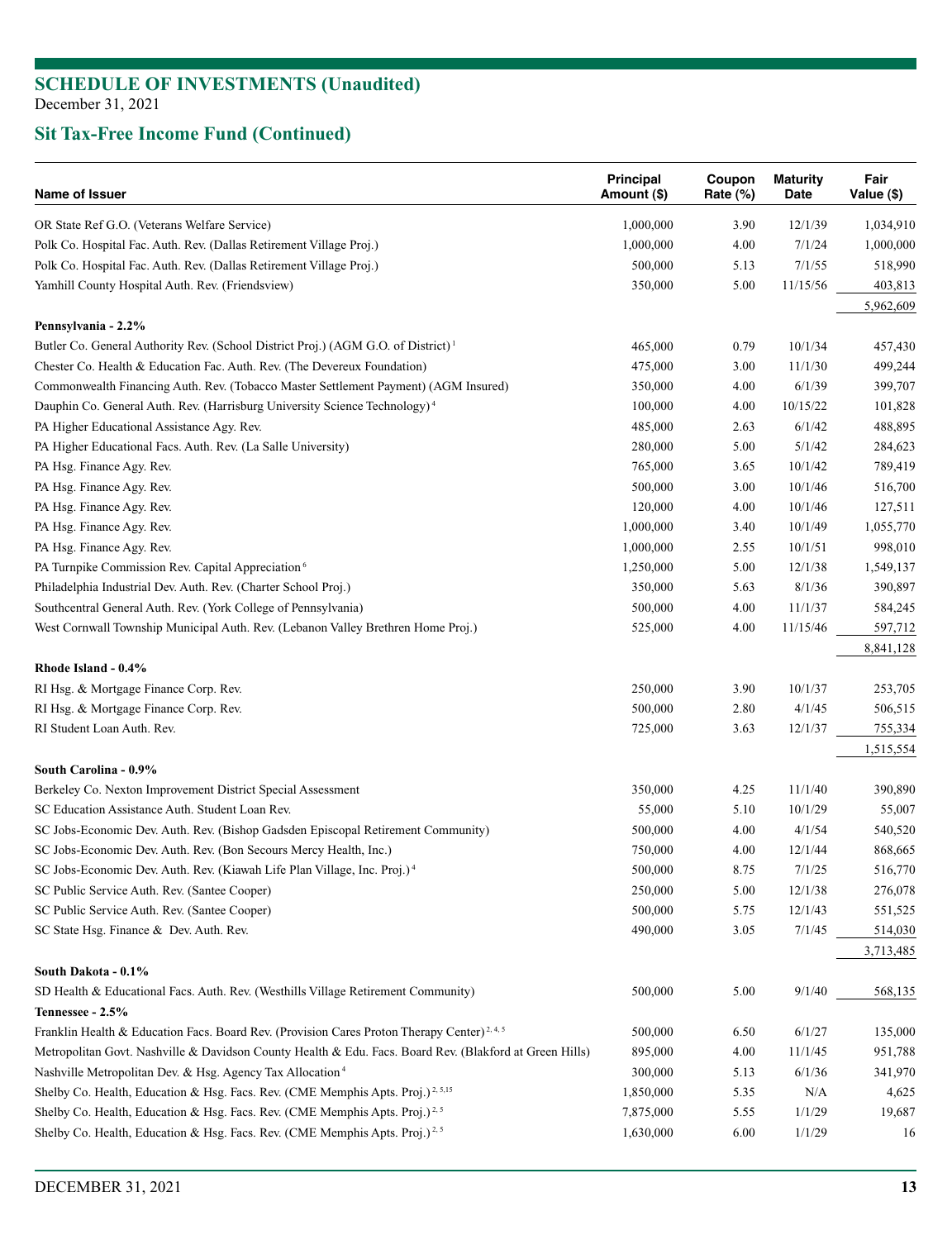| Shelby Co. Health, Education & Hsg. Facs. Rev. (The Farms at Bailey Station Proj.)<br>650,000<br>5.50<br>10/1/39<br>702,130<br>500,000<br>2.55<br>7/1/46<br>504,055<br>TN Hsg. Dev. Agency Rev.<br>TN Hsg. Dev. Agency. Rev.<br>245,000<br>3.60<br>1/1/31<br>249,582<br>TN Hsg. Dev. Agency. Rev.<br>265,000<br>3.88<br>7/1/35<br>273,300<br>TN Hsg. Dev. Agency. Rev.<br>125,000<br>3.95<br>7/1/35<br>130,060<br>TN Hsg. Dev. Agency. Rev.<br>235,000<br>4.00<br>7/1/39<br>245,131<br>7/1/42<br>TN Hsg. Dev. Agency. Rev.<br>330,000<br>3.85<br>350,981<br>3.90<br>TN Hsg. Dev. Agency. Rev.<br>330,000<br>7/1/42<br>354,638<br>760,000<br>4.00<br>7/1/44<br>TN Hsg. Dev. Agency. Rev.<br>792,733<br>TN Hsg. Dev. Agency. Rev.<br>1,000,000<br>2.55<br>1/1/45<br>1,023,170<br>TN Hsg. Dev. Agency. Rev.<br>750,000<br>2.38<br>7/1/46<br>749,453<br>TN Hsg. Dev. Agency. Rev.<br>775,000<br>3.95<br>1/1/49<br>807,635<br>TN Hsg. Dev. Agency. Rev.<br>1,135,000<br>4.05<br>1/1/49<br>1,214,790<br>TN Hsg. Dev. Agency. Rev.<br>1,000,000<br>2.50<br>7/1/51<br>1,000,790<br>9,851,534<br>Texas - 6.4%<br>Arlington Higher Education Finance Corp., Education Rev. (Ninos, Inc.)<br>350,000<br>2.38<br>8/15/51<br>335,237<br>Arlington Higher Education Finance Corp., Education Rev. (Pineywoods Community Academy)<br>750,000<br>2.38<br>8/15/51<br>715,358<br>Arlington Special Tax (BAM Insured)<br>350,000<br>5.00<br>2/15/41<br>385,970<br>Brazos Higher Education Auth., Inc. Rev. (Subordinate Student Loan)<br>1,000,000<br>3.00<br>4/1/40<br>968,880<br>Central Texas Regional Mobility Auth. Rev.<br>500,000<br>4.00<br>1/1/45<br>569,055<br>Central Texas Regional Mobility Auth. Rev.<br>500,000<br>4.00<br>1/1/50<br>572,425<br>Cypress Hill Municipal Utility Dist. No. 1 G.O. (AGM Insured)<br>1,000,000<br>4.00<br>9/1/34<br>1,021,580<br>Dallas/Fort Worth International Airport Rev. (JT Improvement)<br>500,000<br>5.25<br>11/1/37<br>542,380<br>Danbury Higher Education Auth. Education Rev. (Golden Rule Schools)<br>650,000<br>5.13<br>8/15/49<br>660,166<br>East Downtown Redevelopment Auth. Tax Rev. (AGM Insured)<br>560,000<br>3.00<br>9/1/40<br>593,925<br>Edinburg Economic Dev. Corp. Rev.<br>225,000<br>3.00<br>8/15/31<br>224,809<br>Edinburg Economic Dev. Corp. Rev.<br>500,000<br>3.25<br>8/15/41<br>488,610<br>El Paso Co. Hospital District G.O.<br>825,000<br>5.00<br>8/15/43<br>880,811<br>Grand Parkway Transportation Corp. Rev. (Grand Parkway System) (BAM Insured)<br>1,000,000<br>3.00<br>10/1/50<br>1,063,280<br>Hale Center Education Facs. Corp. Rev. (Wayland Baptist University Proj.)<br>500,000<br>5.00<br>3/1/35<br>501,210<br>Harris Co. Cultural Education Facs. Finance Corp. Rev. (Brazos Presbyterian Homes, Inc. Proj.)<br>5.00<br>1/1/37<br>551,785<br>500,000<br>Houston Higher Education Finance Corp. (Cosmos Foundation)<br>480,000<br>5.00<br>2/15/32<br>482,635<br>Houston Higher Education Finance Corp. (Houston Baptist University Proj.)<br>500,000<br>10/1/37<br>500,775<br>3.38<br>Meadowhill Regional Municipal Utility Dist. G.O. (AGM Insured)<br>500,000<br>4.00<br>10/1/35<br>511,940<br>7/1/23<br>New Hope Cultural Education Fac. Corp. Rev. (Cardinal Bay)<br>260,000<br>4.00<br>253,869<br>7/1/26<br>New Hope Cultural Education Fac. Corp. Rev. (Cardinal Bay)<br>460,000<br>4.00<br>424,750<br>New Hope Cultural Education Facs. Corp. Rev. (Beta Academy) <sup>4</sup><br>425,000<br>5.00<br>8/15/39<br>452,820<br>New Hope Cultural Education Facs. Corp. Rev. (Flower Mound Campus Proj.) <sup>9</sup><br>495,000<br>6/1/28<br>3.75<br>501,351<br>6/1/32<br>New Hope Cultural Education Facs. Corp. Rev. (Flower Mound Campus Proj.) <sup>9</sup><br>500,000<br>4.00<br>506,850<br>New Hope Cultural Education Facs. Corp. Rev. (Presbyterian Village North Proj.)<br>500,000<br>5.00<br>10/1/34<br>546,100<br>New Hope Cultural Education Facs. Corp. Rev. (Wesleyan Homes, Inc. Proj.)<br>250,000<br>5.50<br>1/1/35<br>262,560<br>New Hope Cultural Education Facs. Finance Corp. Rev. (Buckingham Senior Living Community, Inc.)<br>2.00<br>11/15/61<br>500,000<br>336,810<br>New Hope Cultural Education Facs. Finance Corp. Rev. (Presbyterian Village North Proj.)<br>350,000<br>5.25<br>10/1/49<br>380,895<br>New Hope Cultural Education Facs. Finance Corp. Rev. (Wesleyan Homes, Inc. Proj.)<br>1/1/55<br>750,000<br>5.00<br>780,487<br>New Hope Cultural Education Facs. Finance Corp. Rev. (Westminster Proj.)<br>500,000<br>4.00<br>11/1/49<br>561,260 | Name of Issuer | Principal<br>Amount (\$) | Coupon<br>Rate (%) | <b>Maturity</b><br>Date | Fair<br>Value (\$) |
|-----------------------------------------------------------------------------------------------------------------------------------------------------------------------------------------------------------------------------------------------------------------------------------------------------------------------------------------------------------------------------------------------------------------------------------------------------------------------------------------------------------------------------------------------------------------------------------------------------------------------------------------------------------------------------------------------------------------------------------------------------------------------------------------------------------------------------------------------------------------------------------------------------------------------------------------------------------------------------------------------------------------------------------------------------------------------------------------------------------------------------------------------------------------------------------------------------------------------------------------------------------------------------------------------------------------------------------------------------------------------------------------------------------------------------------------------------------------------------------------------------------------------------------------------------------------------------------------------------------------------------------------------------------------------------------------------------------------------------------------------------------------------------------------------------------------------------------------------------------------------------------------------------------------------------------------------------------------------------------------------------------------------------------------------------------------------------------------------------------------------------------------------------------------------------------------------------------------------------------------------------------------------------------------------------------------------------------------------------------------------------------------------------------------------------------------------------------------------------------------------------------------------------------------------------------------------------------------------------------------------------------------------------------------------------------------------------------------------------------------------------------------------------------------------------------------------------------------------------------------------------------------------------------------------------------------------------------------------------------------------------------------------------------------------------------------------------------------------------------------------------------------------------------------------------------------------------------------------------------------------------------------------------------------------------------------------------------------------------------------------------------------------------------------------------------------------------------------------------------------------------------------------------------------------------------------------------------------------------------------------------------------------------------------------------------------------------------------------------------------------------------------------------------------------------------------------------------------------------------------------------------------------------------------------------------------------------------------------------------------------------------------------------------------------------------------------------------------------------------------------------------------------------------------------------------------------------------------------------------------------------------------------------------------------------------------------------------------------------------------------------------------------------------------------------------------------------------------------------------------------------------------------------------------------------------|----------------|--------------------------|--------------------|-------------------------|--------------------|
|                                                                                                                                                                                                                                                                                                                                                                                                                                                                                                                                                                                                                                                                                                                                                                                                                                                                                                                                                                                                                                                                                                                                                                                                                                                                                                                                                                                                                                                                                                                                                                                                                                                                                                                                                                                                                                                                                                                                                                                                                                                                                                                                                                                                                                                                                                                                                                                                                                                                                                                                                                                                                                                                                                                                                                                                                                                                                                                                                                                                                                                                                                                                                                                                                                                                                                                                                                                                                                                                                                                                                                                                                                                                                                                                                                                                                                                                                                                                                                                                                                                                                                                                                                                                                                                                                                                                                                                                                                                                                                                                                           |                |                          |                    |                         |                    |
|                                                                                                                                                                                                                                                                                                                                                                                                                                                                                                                                                                                                                                                                                                                                                                                                                                                                                                                                                                                                                                                                                                                                                                                                                                                                                                                                                                                                                                                                                                                                                                                                                                                                                                                                                                                                                                                                                                                                                                                                                                                                                                                                                                                                                                                                                                                                                                                                                                                                                                                                                                                                                                                                                                                                                                                                                                                                                                                                                                                                                                                                                                                                                                                                                                                                                                                                                                                                                                                                                                                                                                                                                                                                                                                                                                                                                                                                                                                                                                                                                                                                                                                                                                                                                                                                                                                                                                                                                                                                                                                                                           |                |                          |                    |                         |                    |
|                                                                                                                                                                                                                                                                                                                                                                                                                                                                                                                                                                                                                                                                                                                                                                                                                                                                                                                                                                                                                                                                                                                                                                                                                                                                                                                                                                                                                                                                                                                                                                                                                                                                                                                                                                                                                                                                                                                                                                                                                                                                                                                                                                                                                                                                                                                                                                                                                                                                                                                                                                                                                                                                                                                                                                                                                                                                                                                                                                                                                                                                                                                                                                                                                                                                                                                                                                                                                                                                                                                                                                                                                                                                                                                                                                                                                                                                                                                                                                                                                                                                                                                                                                                                                                                                                                                                                                                                                                                                                                                                                           |                |                          |                    |                         |                    |
|                                                                                                                                                                                                                                                                                                                                                                                                                                                                                                                                                                                                                                                                                                                                                                                                                                                                                                                                                                                                                                                                                                                                                                                                                                                                                                                                                                                                                                                                                                                                                                                                                                                                                                                                                                                                                                                                                                                                                                                                                                                                                                                                                                                                                                                                                                                                                                                                                                                                                                                                                                                                                                                                                                                                                                                                                                                                                                                                                                                                                                                                                                                                                                                                                                                                                                                                                                                                                                                                                                                                                                                                                                                                                                                                                                                                                                                                                                                                                                                                                                                                                                                                                                                                                                                                                                                                                                                                                                                                                                                                                           |                |                          |                    |                         |                    |
|                                                                                                                                                                                                                                                                                                                                                                                                                                                                                                                                                                                                                                                                                                                                                                                                                                                                                                                                                                                                                                                                                                                                                                                                                                                                                                                                                                                                                                                                                                                                                                                                                                                                                                                                                                                                                                                                                                                                                                                                                                                                                                                                                                                                                                                                                                                                                                                                                                                                                                                                                                                                                                                                                                                                                                                                                                                                                                                                                                                                                                                                                                                                                                                                                                                                                                                                                                                                                                                                                                                                                                                                                                                                                                                                                                                                                                                                                                                                                                                                                                                                                                                                                                                                                                                                                                                                                                                                                                                                                                                                                           |                |                          |                    |                         |                    |
|                                                                                                                                                                                                                                                                                                                                                                                                                                                                                                                                                                                                                                                                                                                                                                                                                                                                                                                                                                                                                                                                                                                                                                                                                                                                                                                                                                                                                                                                                                                                                                                                                                                                                                                                                                                                                                                                                                                                                                                                                                                                                                                                                                                                                                                                                                                                                                                                                                                                                                                                                                                                                                                                                                                                                                                                                                                                                                                                                                                                                                                                                                                                                                                                                                                                                                                                                                                                                                                                                                                                                                                                                                                                                                                                                                                                                                                                                                                                                                                                                                                                                                                                                                                                                                                                                                                                                                                                                                                                                                                                                           |                |                          |                    |                         |                    |
|                                                                                                                                                                                                                                                                                                                                                                                                                                                                                                                                                                                                                                                                                                                                                                                                                                                                                                                                                                                                                                                                                                                                                                                                                                                                                                                                                                                                                                                                                                                                                                                                                                                                                                                                                                                                                                                                                                                                                                                                                                                                                                                                                                                                                                                                                                                                                                                                                                                                                                                                                                                                                                                                                                                                                                                                                                                                                                                                                                                                                                                                                                                                                                                                                                                                                                                                                                                                                                                                                                                                                                                                                                                                                                                                                                                                                                                                                                                                                                                                                                                                                                                                                                                                                                                                                                                                                                                                                                                                                                                                                           |                |                          |                    |                         |                    |
|                                                                                                                                                                                                                                                                                                                                                                                                                                                                                                                                                                                                                                                                                                                                                                                                                                                                                                                                                                                                                                                                                                                                                                                                                                                                                                                                                                                                                                                                                                                                                                                                                                                                                                                                                                                                                                                                                                                                                                                                                                                                                                                                                                                                                                                                                                                                                                                                                                                                                                                                                                                                                                                                                                                                                                                                                                                                                                                                                                                                                                                                                                                                                                                                                                                                                                                                                                                                                                                                                                                                                                                                                                                                                                                                                                                                                                                                                                                                                                                                                                                                                                                                                                                                                                                                                                                                                                                                                                                                                                                                                           |                |                          |                    |                         |                    |
|                                                                                                                                                                                                                                                                                                                                                                                                                                                                                                                                                                                                                                                                                                                                                                                                                                                                                                                                                                                                                                                                                                                                                                                                                                                                                                                                                                                                                                                                                                                                                                                                                                                                                                                                                                                                                                                                                                                                                                                                                                                                                                                                                                                                                                                                                                                                                                                                                                                                                                                                                                                                                                                                                                                                                                                                                                                                                                                                                                                                                                                                                                                                                                                                                                                                                                                                                                                                                                                                                                                                                                                                                                                                                                                                                                                                                                                                                                                                                                                                                                                                                                                                                                                                                                                                                                                                                                                                                                                                                                                                                           |                |                          |                    |                         |                    |
|                                                                                                                                                                                                                                                                                                                                                                                                                                                                                                                                                                                                                                                                                                                                                                                                                                                                                                                                                                                                                                                                                                                                                                                                                                                                                                                                                                                                                                                                                                                                                                                                                                                                                                                                                                                                                                                                                                                                                                                                                                                                                                                                                                                                                                                                                                                                                                                                                                                                                                                                                                                                                                                                                                                                                                                                                                                                                                                                                                                                                                                                                                                                                                                                                                                                                                                                                                                                                                                                                                                                                                                                                                                                                                                                                                                                                                                                                                                                                                                                                                                                                                                                                                                                                                                                                                                                                                                                                                                                                                                                                           |                |                          |                    |                         |                    |
|                                                                                                                                                                                                                                                                                                                                                                                                                                                                                                                                                                                                                                                                                                                                                                                                                                                                                                                                                                                                                                                                                                                                                                                                                                                                                                                                                                                                                                                                                                                                                                                                                                                                                                                                                                                                                                                                                                                                                                                                                                                                                                                                                                                                                                                                                                                                                                                                                                                                                                                                                                                                                                                                                                                                                                                                                                                                                                                                                                                                                                                                                                                                                                                                                                                                                                                                                                                                                                                                                                                                                                                                                                                                                                                                                                                                                                                                                                                                                                                                                                                                                                                                                                                                                                                                                                                                                                                                                                                                                                                                                           |                |                          |                    |                         |                    |
|                                                                                                                                                                                                                                                                                                                                                                                                                                                                                                                                                                                                                                                                                                                                                                                                                                                                                                                                                                                                                                                                                                                                                                                                                                                                                                                                                                                                                                                                                                                                                                                                                                                                                                                                                                                                                                                                                                                                                                                                                                                                                                                                                                                                                                                                                                                                                                                                                                                                                                                                                                                                                                                                                                                                                                                                                                                                                                                                                                                                                                                                                                                                                                                                                                                                                                                                                                                                                                                                                                                                                                                                                                                                                                                                                                                                                                                                                                                                                                                                                                                                                                                                                                                                                                                                                                                                                                                                                                                                                                                                                           |                |                          |                    |                         |                    |
|                                                                                                                                                                                                                                                                                                                                                                                                                                                                                                                                                                                                                                                                                                                                                                                                                                                                                                                                                                                                                                                                                                                                                                                                                                                                                                                                                                                                                                                                                                                                                                                                                                                                                                                                                                                                                                                                                                                                                                                                                                                                                                                                                                                                                                                                                                                                                                                                                                                                                                                                                                                                                                                                                                                                                                                                                                                                                                                                                                                                                                                                                                                                                                                                                                                                                                                                                                                                                                                                                                                                                                                                                                                                                                                                                                                                                                                                                                                                                                                                                                                                                                                                                                                                                                                                                                                                                                                                                                                                                                                                                           |                |                          |                    |                         |                    |
|                                                                                                                                                                                                                                                                                                                                                                                                                                                                                                                                                                                                                                                                                                                                                                                                                                                                                                                                                                                                                                                                                                                                                                                                                                                                                                                                                                                                                                                                                                                                                                                                                                                                                                                                                                                                                                                                                                                                                                                                                                                                                                                                                                                                                                                                                                                                                                                                                                                                                                                                                                                                                                                                                                                                                                                                                                                                                                                                                                                                                                                                                                                                                                                                                                                                                                                                                                                                                                                                                                                                                                                                                                                                                                                                                                                                                                                                                                                                                                                                                                                                                                                                                                                                                                                                                                                                                                                                                                                                                                                                                           |                |                          |                    |                         |                    |
|                                                                                                                                                                                                                                                                                                                                                                                                                                                                                                                                                                                                                                                                                                                                                                                                                                                                                                                                                                                                                                                                                                                                                                                                                                                                                                                                                                                                                                                                                                                                                                                                                                                                                                                                                                                                                                                                                                                                                                                                                                                                                                                                                                                                                                                                                                                                                                                                                                                                                                                                                                                                                                                                                                                                                                                                                                                                                                                                                                                                                                                                                                                                                                                                                                                                                                                                                                                                                                                                                                                                                                                                                                                                                                                                                                                                                                                                                                                                                                                                                                                                                                                                                                                                                                                                                                                                                                                                                                                                                                                                                           |                |                          |                    |                         |                    |
|                                                                                                                                                                                                                                                                                                                                                                                                                                                                                                                                                                                                                                                                                                                                                                                                                                                                                                                                                                                                                                                                                                                                                                                                                                                                                                                                                                                                                                                                                                                                                                                                                                                                                                                                                                                                                                                                                                                                                                                                                                                                                                                                                                                                                                                                                                                                                                                                                                                                                                                                                                                                                                                                                                                                                                                                                                                                                                                                                                                                                                                                                                                                                                                                                                                                                                                                                                                                                                                                                                                                                                                                                                                                                                                                                                                                                                                                                                                                                                                                                                                                                                                                                                                                                                                                                                                                                                                                                                                                                                                                                           |                |                          |                    |                         |                    |
|                                                                                                                                                                                                                                                                                                                                                                                                                                                                                                                                                                                                                                                                                                                                                                                                                                                                                                                                                                                                                                                                                                                                                                                                                                                                                                                                                                                                                                                                                                                                                                                                                                                                                                                                                                                                                                                                                                                                                                                                                                                                                                                                                                                                                                                                                                                                                                                                                                                                                                                                                                                                                                                                                                                                                                                                                                                                                                                                                                                                                                                                                                                                                                                                                                                                                                                                                                                                                                                                                                                                                                                                                                                                                                                                                                                                                                                                                                                                                                                                                                                                                                                                                                                                                                                                                                                                                                                                                                                                                                                                                           |                |                          |                    |                         |                    |
|                                                                                                                                                                                                                                                                                                                                                                                                                                                                                                                                                                                                                                                                                                                                                                                                                                                                                                                                                                                                                                                                                                                                                                                                                                                                                                                                                                                                                                                                                                                                                                                                                                                                                                                                                                                                                                                                                                                                                                                                                                                                                                                                                                                                                                                                                                                                                                                                                                                                                                                                                                                                                                                                                                                                                                                                                                                                                                                                                                                                                                                                                                                                                                                                                                                                                                                                                                                                                                                                                                                                                                                                                                                                                                                                                                                                                                                                                                                                                                                                                                                                                                                                                                                                                                                                                                                                                                                                                                                                                                                                                           |                |                          |                    |                         |                    |
|                                                                                                                                                                                                                                                                                                                                                                                                                                                                                                                                                                                                                                                                                                                                                                                                                                                                                                                                                                                                                                                                                                                                                                                                                                                                                                                                                                                                                                                                                                                                                                                                                                                                                                                                                                                                                                                                                                                                                                                                                                                                                                                                                                                                                                                                                                                                                                                                                                                                                                                                                                                                                                                                                                                                                                                                                                                                                                                                                                                                                                                                                                                                                                                                                                                                                                                                                                                                                                                                                                                                                                                                                                                                                                                                                                                                                                                                                                                                                                                                                                                                                                                                                                                                                                                                                                                                                                                                                                                                                                                                                           |                |                          |                    |                         |                    |
|                                                                                                                                                                                                                                                                                                                                                                                                                                                                                                                                                                                                                                                                                                                                                                                                                                                                                                                                                                                                                                                                                                                                                                                                                                                                                                                                                                                                                                                                                                                                                                                                                                                                                                                                                                                                                                                                                                                                                                                                                                                                                                                                                                                                                                                                                                                                                                                                                                                                                                                                                                                                                                                                                                                                                                                                                                                                                                                                                                                                                                                                                                                                                                                                                                                                                                                                                                                                                                                                                                                                                                                                                                                                                                                                                                                                                                                                                                                                                                                                                                                                                                                                                                                                                                                                                                                                                                                                                                                                                                                                                           |                |                          |                    |                         |                    |
|                                                                                                                                                                                                                                                                                                                                                                                                                                                                                                                                                                                                                                                                                                                                                                                                                                                                                                                                                                                                                                                                                                                                                                                                                                                                                                                                                                                                                                                                                                                                                                                                                                                                                                                                                                                                                                                                                                                                                                                                                                                                                                                                                                                                                                                                                                                                                                                                                                                                                                                                                                                                                                                                                                                                                                                                                                                                                                                                                                                                                                                                                                                                                                                                                                                                                                                                                                                                                                                                                                                                                                                                                                                                                                                                                                                                                                                                                                                                                                                                                                                                                                                                                                                                                                                                                                                                                                                                                                                                                                                                                           |                |                          |                    |                         |                    |
|                                                                                                                                                                                                                                                                                                                                                                                                                                                                                                                                                                                                                                                                                                                                                                                                                                                                                                                                                                                                                                                                                                                                                                                                                                                                                                                                                                                                                                                                                                                                                                                                                                                                                                                                                                                                                                                                                                                                                                                                                                                                                                                                                                                                                                                                                                                                                                                                                                                                                                                                                                                                                                                                                                                                                                                                                                                                                                                                                                                                                                                                                                                                                                                                                                                                                                                                                                                                                                                                                                                                                                                                                                                                                                                                                                                                                                                                                                                                                                                                                                                                                                                                                                                                                                                                                                                                                                                                                                                                                                                                                           |                |                          |                    |                         |                    |
|                                                                                                                                                                                                                                                                                                                                                                                                                                                                                                                                                                                                                                                                                                                                                                                                                                                                                                                                                                                                                                                                                                                                                                                                                                                                                                                                                                                                                                                                                                                                                                                                                                                                                                                                                                                                                                                                                                                                                                                                                                                                                                                                                                                                                                                                                                                                                                                                                                                                                                                                                                                                                                                                                                                                                                                                                                                                                                                                                                                                                                                                                                                                                                                                                                                                                                                                                                                                                                                                                                                                                                                                                                                                                                                                                                                                                                                                                                                                                                                                                                                                                                                                                                                                                                                                                                                                                                                                                                                                                                                                                           |                |                          |                    |                         |                    |
|                                                                                                                                                                                                                                                                                                                                                                                                                                                                                                                                                                                                                                                                                                                                                                                                                                                                                                                                                                                                                                                                                                                                                                                                                                                                                                                                                                                                                                                                                                                                                                                                                                                                                                                                                                                                                                                                                                                                                                                                                                                                                                                                                                                                                                                                                                                                                                                                                                                                                                                                                                                                                                                                                                                                                                                                                                                                                                                                                                                                                                                                                                                                                                                                                                                                                                                                                                                                                                                                                                                                                                                                                                                                                                                                                                                                                                                                                                                                                                                                                                                                                                                                                                                                                                                                                                                                                                                                                                                                                                                                                           |                |                          |                    |                         |                    |
|                                                                                                                                                                                                                                                                                                                                                                                                                                                                                                                                                                                                                                                                                                                                                                                                                                                                                                                                                                                                                                                                                                                                                                                                                                                                                                                                                                                                                                                                                                                                                                                                                                                                                                                                                                                                                                                                                                                                                                                                                                                                                                                                                                                                                                                                                                                                                                                                                                                                                                                                                                                                                                                                                                                                                                                                                                                                                                                                                                                                                                                                                                                                                                                                                                                                                                                                                                                                                                                                                                                                                                                                                                                                                                                                                                                                                                                                                                                                                                                                                                                                                                                                                                                                                                                                                                                                                                                                                                                                                                                                                           |                |                          |                    |                         |                    |
|                                                                                                                                                                                                                                                                                                                                                                                                                                                                                                                                                                                                                                                                                                                                                                                                                                                                                                                                                                                                                                                                                                                                                                                                                                                                                                                                                                                                                                                                                                                                                                                                                                                                                                                                                                                                                                                                                                                                                                                                                                                                                                                                                                                                                                                                                                                                                                                                                                                                                                                                                                                                                                                                                                                                                                                                                                                                                                                                                                                                                                                                                                                                                                                                                                                                                                                                                                                                                                                                                                                                                                                                                                                                                                                                                                                                                                                                                                                                                                                                                                                                                                                                                                                                                                                                                                                                                                                                                                                                                                                                                           |                |                          |                    |                         |                    |
|                                                                                                                                                                                                                                                                                                                                                                                                                                                                                                                                                                                                                                                                                                                                                                                                                                                                                                                                                                                                                                                                                                                                                                                                                                                                                                                                                                                                                                                                                                                                                                                                                                                                                                                                                                                                                                                                                                                                                                                                                                                                                                                                                                                                                                                                                                                                                                                                                                                                                                                                                                                                                                                                                                                                                                                                                                                                                                                                                                                                                                                                                                                                                                                                                                                                                                                                                                                                                                                                                                                                                                                                                                                                                                                                                                                                                                                                                                                                                                                                                                                                                                                                                                                                                                                                                                                                                                                                                                                                                                                                                           |                |                          |                    |                         |                    |
|                                                                                                                                                                                                                                                                                                                                                                                                                                                                                                                                                                                                                                                                                                                                                                                                                                                                                                                                                                                                                                                                                                                                                                                                                                                                                                                                                                                                                                                                                                                                                                                                                                                                                                                                                                                                                                                                                                                                                                                                                                                                                                                                                                                                                                                                                                                                                                                                                                                                                                                                                                                                                                                                                                                                                                                                                                                                                                                                                                                                                                                                                                                                                                                                                                                                                                                                                                                                                                                                                                                                                                                                                                                                                                                                                                                                                                                                                                                                                                                                                                                                                                                                                                                                                                                                                                                                                                                                                                                                                                                                                           |                |                          |                    |                         |                    |
|                                                                                                                                                                                                                                                                                                                                                                                                                                                                                                                                                                                                                                                                                                                                                                                                                                                                                                                                                                                                                                                                                                                                                                                                                                                                                                                                                                                                                                                                                                                                                                                                                                                                                                                                                                                                                                                                                                                                                                                                                                                                                                                                                                                                                                                                                                                                                                                                                                                                                                                                                                                                                                                                                                                                                                                                                                                                                                                                                                                                                                                                                                                                                                                                                                                                                                                                                                                                                                                                                                                                                                                                                                                                                                                                                                                                                                                                                                                                                                                                                                                                                                                                                                                                                                                                                                                                                                                                                                                                                                                                                           |                |                          |                    |                         |                    |
|                                                                                                                                                                                                                                                                                                                                                                                                                                                                                                                                                                                                                                                                                                                                                                                                                                                                                                                                                                                                                                                                                                                                                                                                                                                                                                                                                                                                                                                                                                                                                                                                                                                                                                                                                                                                                                                                                                                                                                                                                                                                                                                                                                                                                                                                                                                                                                                                                                                                                                                                                                                                                                                                                                                                                                                                                                                                                                                                                                                                                                                                                                                                                                                                                                                                                                                                                                                                                                                                                                                                                                                                                                                                                                                                                                                                                                                                                                                                                                                                                                                                                                                                                                                                                                                                                                                                                                                                                                                                                                                                                           |                |                          |                    |                         |                    |
|                                                                                                                                                                                                                                                                                                                                                                                                                                                                                                                                                                                                                                                                                                                                                                                                                                                                                                                                                                                                                                                                                                                                                                                                                                                                                                                                                                                                                                                                                                                                                                                                                                                                                                                                                                                                                                                                                                                                                                                                                                                                                                                                                                                                                                                                                                                                                                                                                                                                                                                                                                                                                                                                                                                                                                                                                                                                                                                                                                                                                                                                                                                                                                                                                                                                                                                                                                                                                                                                                                                                                                                                                                                                                                                                                                                                                                                                                                                                                                                                                                                                                                                                                                                                                                                                                                                                                                                                                                                                                                                                                           |                |                          |                    |                         |                    |
|                                                                                                                                                                                                                                                                                                                                                                                                                                                                                                                                                                                                                                                                                                                                                                                                                                                                                                                                                                                                                                                                                                                                                                                                                                                                                                                                                                                                                                                                                                                                                                                                                                                                                                                                                                                                                                                                                                                                                                                                                                                                                                                                                                                                                                                                                                                                                                                                                                                                                                                                                                                                                                                                                                                                                                                                                                                                                                                                                                                                                                                                                                                                                                                                                                                                                                                                                                                                                                                                                                                                                                                                                                                                                                                                                                                                                                                                                                                                                                                                                                                                                                                                                                                                                                                                                                                                                                                                                                                                                                                                                           |                |                          |                    |                         |                    |
|                                                                                                                                                                                                                                                                                                                                                                                                                                                                                                                                                                                                                                                                                                                                                                                                                                                                                                                                                                                                                                                                                                                                                                                                                                                                                                                                                                                                                                                                                                                                                                                                                                                                                                                                                                                                                                                                                                                                                                                                                                                                                                                                                                                                                                                                                                                                                                                                                                                                                                                                                                                                                                                                                                                                                                                                                                                                                                                                                                                                                                                                                                                                                                                                                                                                                                                                                                                                                                                                                                                                                                                                                                                                                                                                                                                                                                                                                                                                                                                                                                                                                                                                                                                                                                                                                                                                                                                                                                                                                                                                                           |                |                          |                    |                         |                    |
|                                                                                                                                                                                                                                                                                                                                                                                                                                                                                                                                                                                                                                                                                                                                                                                                                                                                                                                                                                                                                                                                                                                                                                                                                                                                                                                                                                                                                                                                                                                                                                                                                                                                                                                                                                                                                                                                                                                                                                                                                                                                                                                                                                                                                                                                                                                                                                                                                                                                                                                                                                                                                                                                                                                                                                                                                                                                                                                                                                                                                                                                                                                                                                                                                                                                                                                                                                                                                                                                                                                                                                                                                                                                                                                                                                                                                                                                                                                                                                                                                                                                                                                                                                                                                                                                                                                                                                                                                                                                                                                                                           |                |                          |                    |                         |                    |
|                                                                                                                                                                                                                                                                                                                                                                                                                                                                                                                                                                                                                                                                                                                                                                                                                                                                                                                                                                                                                                                                                                                                                                                                                                                                                                                                                                                                                                                                                                                                                                                                                                                                                                                                                                                                                                                                                                                                                                                                                                                                                                                                                                                                                                                                                                                                                                                                                                                                                                                                                                                                                                                                                                                                                                                                                                                                                                                                                                                                                                                                                                                                                                                                                                                                                                                                                                                                                                                                                                                                                                                                                                                                                                                                                                                                                                                                                                                                                                                                                                                                                                                                                                                                                                                                                                                                                                                                                                                                                                                                                           |                |                          |                    |                         |                    |
|                                                                                                                                                                                                                                                                                                                                                                                                                                                                                                                                                                                                                                                                                                                                                                                                                                                                                                                                                                                                                                                                                                                                                                                                                                                                                                                                                                                                                                                                                                                                                                                                                                                                                                                                                                                                                                                                                                                                                                                                                                                                                                                                                                                                                                                                                                                                                                                                                                                                                                                                                                                                                                                                                                                                                                                                                                                                                                                                                                                                                                                                                                                                                                                                                                                                                                                                                                                                                                                                                                                                                                                                                                                                                                                                                                                                                                                                                                                                                                                                                                                                                                                                                                                                                                                                                                                                                                                                                                                                                                                                                           |                |                          |                    |                         |                    |
|                                                                                                                                                                                                                                                                                                                                                                                                                                                                                                                                                                                                                                                                                                                                                                                                                                                                                                                                                                                                                                                                                                                                                                                                                                                                                                                                                                                                                                                                                                                                                                                                                                                                                                                                                                                                                                                                                                                                                                                                                                                                                                                                                                                                                                                                                                                                                                                                                                                                                                                                                                                                                                                                                                                                                                                                                                                                                                                                                                                                                                                                                                                                                                                                                                                                                                                                                                                                                                                                                                                                                                                                                                                                                                                                                                                                                                                                                                                                                                                                                                                                                                                                                                                                                                                                                                                                                                                                                                                                                                                                                           |                |                          |                    |                         |                    |
|                                                                                                                                                                                                                                                                                                                                                                                                                                                                                                                                                                                                                                                                                                                                                                                                                                                                                                                                                                                                                                                                                                                                                                                                                                                                                                                                                                                                                                                                                                                                                                                                                                                                                                                                                                                                                                                                                                                                                                                                                                                                                                                                                                                                                                                                                                                                                                                                                                                                                                                                                                                                                                                                                                                                                                                                                                                                                                                                                                                                                                                                                                                                                                                                                                                                                                                                                                                                                                                                                                                                                                                                                                                                                                                                                                                                                                                                                                                                                                                                                                                                                                                                                                                                                                                                                                                                                                                                                                                                                                                                                           |                |                          |                    |                         |                    |
|                                                                                                                                                                                                                                                                                                                                                                                                                                                                                                                                                                                                                                                                                                                                                                                                                                                                                                                                                                                                                                                                                                                                                                                                                                                                                                                                                                                                                                                                                                                                                                                                                                                                                                                                                                                                                                                                                                                                                                                                                                                                                                                                                                                                                                                                                                                                                                                                                                                                                                                                                                                                                                                                                                                                                                                                                                                                                                                                                                                                                                                                                                                                                                                                                                                                                                                                                                                                                                                                                                                                                                                                                                                                                                                                                                                                                                                                                                                                                                                                                                                                                                                                                                                                                                                                                                                                                                                                                                                                                                                                                           |                |                          |                    |                         |                    |
|                                                                                                                                                                                                                                                                                                                                                                                                                                                                                                                                                                                                                                                                                                                                                                                                                                                                                                                                                                                                                                                                                                                                                                                                                                                                                                                                                                                                                                                                                                                                                                                                                                                                                                                                                                                                                                                                                                                                                                                                                                                                                                                                                                                                                                                                                                                                                                                                                                                                                                                                                                                                                                                                                                                                                                                                                                                                                                                                                                                                                                                                                                                                                                                                                                                                                                                                                                                                                                                                                                                                                                                                                                                                                                                                                                                                                                                                                                                                                                                                                                                                                                                                                                                                                                                                                                                                                                                                                                                                                                                                                           |                |                          |                    |                         |                    |
|                                                                                                                                                                                                                                                                                                                                                                                                                                                                                                                                                                                                                                                                                                                                                                                                                                                                                                                                                                                                                                                                                                                                                                                                                                                                                                                                                                                                                                                                                                                                                                                                                                                                                                                                                                                                                                                                                                                                                                                                                                                                                                                                                                                                                                                                                                                                                                                                                                                                                                                                                                                                                                                                                                                                                                                                                                                                                                                                                                                                                                                                                                                                                                                                                                                                                                                                                                                                                                                                                                                                                                                                                                                                                                                                                                                                                                                                                                                                                                                                                                                                                                                                                                                                                                                                                                                                                                                                                                                                                                                                                           |                |                          |                    |                         |                    |
|                                                                                                                                                                                                                                                                                                                                                                                                                                                                                                                                                                                                                                                                                                                                                                                                                                                                                                                                                                                                                                                                                                                                                                                                                                                                                                                                                                                                                                                                                                                                                                                                                                                                                                                                                                                                                                                                                                                                                                                                                                                                                                                                                                                                                                                                                                                                                                                                                                                                                                                                                                                                                                                                                                                                                                                                                                                                                                                                                                                                                                                                                                                                                                                                                                                                                                                                                                                                                                                                                                                                                                                                                                                                                                                                                                                                                                                                                                                                                                                                                                                                                                                                                                                                                                                                                                                                                                                                                                                                                                                                                           |                |                          |                    |                         |                    |
|                                                                                                                                                                                                                                                                                                                                                                                                                                                                                                                                                                                                                                                                                                                                                                                                                                                                                                                                                                                                                                                                                                                                                                                                                                                                                                                                                                                                                                                                                                                                                                                                                                                                                                                                                                                                                                                                                                                                                                                                                                                                                                                                                                                                                                                                                                                                                                                                                                                                                                                                                                                                                                                                                                                                                                                                                                                                                                                                                                                                                                                                                                                                                                                                                                                                                                                                                                                                                                                                                                                                                                                                                                                                                                                                                                                                                                                                                                                                                                                                                                                                                                                                                                                                                                                                                                                                                                                                                                                                                                                                                           |                |                          |                    |                         |                    |
|                                                                                                                                                                                                                                                                                                                                                                                                                                                                                                                                                                                                                                                                                                                                                                                                                                                                                                                                                                                                                                                                                                                                                                                                                                                                                                                                                                                                                                                                                                                                                                                                                                                                                                                                                                                                                                                                                                                                                                                                                                                                                                                                                                                                                                                                                                                                                                                                                                                                                                                                                                                                                                                                                                                                                                                                                                                                                                                                                                                                                                                                                                                                                                                                                                                                                                                                                                                                                                                                                                                                                                                                                                                                                                                                                                                                                                                                                                                                                                                                                                                                                                                                                                                                                                                                                                                                                                                                                                                                                                                                                           |                |                          |                    |                         |                    |
|                                                                                                                                                                                                                                                                                                                                                                                                                                                                                                                                                                                                                                                                                                                                                                                                                                                                                                                                                                                                                                                                                                                                                                                                                                                                                                                                                                                                                                                                                                                                                                                                                                                                                                                                                                                                                                                                                                                                                                                                                                                                                                                                                                                                                                                                                                                                                                                                                                                                                                                                                                                                                                                                                                                                                                                                                                                                                                                                                                                                                                                                                                                                                                                                                                                                                                                                                                                                                                                                                                                                                                                                                                                                                                                                                                                                                                                                                                                                                                                                                                                                                                                                                                                                                                                                                                                                                                                                                                                                                                                                                           |                |                          |                    |                         |                    |
|                                                                                                                                                                                                                                                                                                                                                                                                                                                                                                                                                                                                                                                                                                                                                                                                                                                                                                                                                                                                                                                                                                                                                                                                                                                                                                                                                                                                                                                                                                                                                                                                                                                                                                                                                                                                                                                                                                                                                                                                                                                                                                                                                                                                                                                                                                                                                                                                                                                                                                                                                                                                                                                                                                                                                                                                                                                                                                                                                                                                                                                                                                                                                                                                                                                                                                                                                                                                                                                                                                                                                                                                                                                                                                                                                                                                                                                                                                                                                                                                                                                                                                                                                                                                                                                                                                                                                                                                                                                                                                                                                           |                |                          |                    |                         |                    |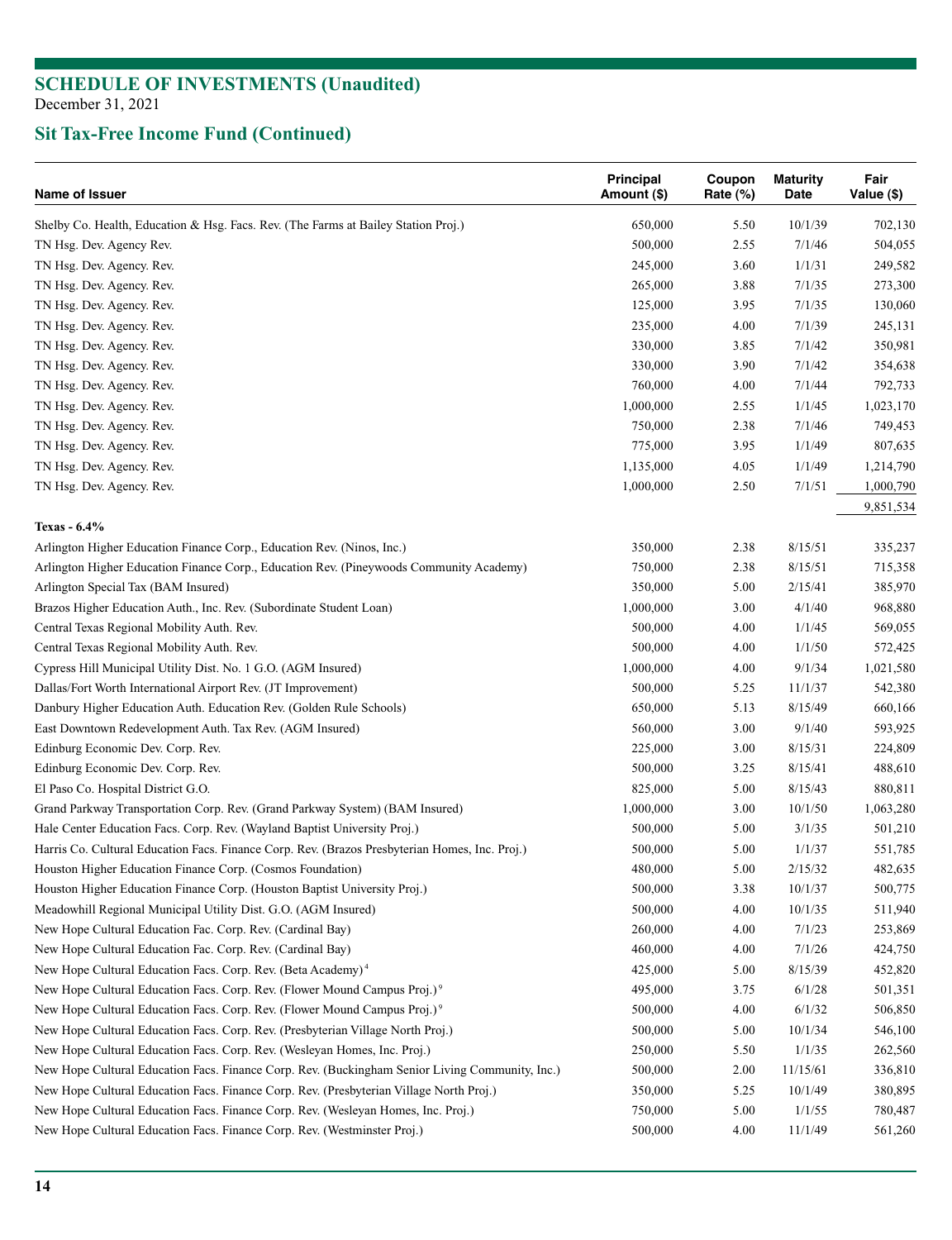| Name of Issuer                                                                                | Principal<br>Amount (\$) | Coupon<br>Rate (%) | <b>Maturity</b><br>Date | Fair<br>Value (\$) |
|-----------------------------------------------------------------------------------------------|--------------------------|--------------------|-------------------------|--------------------|
| Newark Higher Education Finance Corp. Rev. (Austin Achieve Public School)                     | 1,000,000                | 5.00               | 6/15/42                 | 1,021,120          |
| North Central Texas Health Facility Development Corp. (CC Young Memorial Home) <sup>5</sup>   | 204,000                  | 5.38               | 2/15/25                 | 142,800            |
| Parkway Utility Dist. G.O. (BAM Insured)                                                      | 500,000                  | 3.63               | 3/1/35                  | 501,125            |
| Parkway Utility Dist. G.O. (Waterworks and Sewer System) (BAM Insured)                        | 275,000                  | 4.00               | 3/1/33                  | 276,455            |
| Red River Health Facs. Dev. Corp. Rev. (MRC Crossings Proj.)                                  | 250,000                  | 7.50               | 11/15/34                | 297,445            |
| San Antonio Education Facs. Corp. Rev. (Hallmark University Proj.)                            | 290,000                  | 5.00               | 10/1/41                 | 315,140            |
| Sugar Land Dev. Corp. Rev. (BAM Insured)                                                      | 500,000                  | 5.00               | 2/15/33                 | 524,800            |
| Tarrant Co. Cultural Education Facs. Finance Corp. Rev. (Buckner Retirement Service)          | 500,000                  | 5.00               | 11/15/37                | 593,075            |
| Tarrant Co. Cultural Education Facs. Finance Corp. Rev. (Buckner Senior Living Ventana Proj.) | 80,000                   | 5.63               | 11/15/24                | 80,154             |
| TX Department of Housing & Community Affairs (GNMA Collateralized)                            | 420,000                  | 4.13               | 9/1/38                  | 449,593            |
| TX Department of Housing & Community Affairs (GNMA Collateralized)                            | 1,100,000                | 3.63               | 9/1/44                  | 1,183,809          |
| TX Department of Housing & Community Affairs (GNMA Collateralized)                            | 500,000                  | 3.00               | 9/1/45                  | 528,300            |
| TX Department of Housing & Community Affairs (GNMA Collateralized)                            | 990,000                  | 2.50               | 7/1/51                  | 1,002,959          |
| TX Department of Housing & Community Affairs (GNMA Collateralized)                            | 745,000                  | 2.35               | 9/1/51                  | 723,283            |
| TX Grand Parkway Transportation Corp. Rev. <sup>6</sup>                                       | 500,000                  | 6.00               | 10/1/35                 | 585,655            |
| TX State Affordable Hsg. Corp. Rev. (Heroes Home Loan Program) (GNMA Collateralized)          | 485,000                  | 4.00               | 3/1/50                  | 501,713            |
|                                                                                               |                          |                    |                         | 25,306,009         |
| Utah - 0.9%                                                                                   |                          |                    |                         |                    |
| Black Desert Public Infrastructure District G.O. <sup>4</sup>                                 | 500,000                  | 4.00               | 3/1/51                  | 510,590            |
| Military Installation Dev. Auth. Rev.                                                         | 400,000                  | 4.00               | 6/1/41                  | 403,132            |
| Military Installation Dev. Auth. Rev.                                                         | 1,000,000                | 4.00               | 6/1/52                  | 980,640            |
| ROAM Public Infrastructure District No. 1 G.O. <sup>4</sup>                                   | 500,000                  | 4.25               | 3/1/51                  | 501,200            |
| UT Charter School Finance Auth. Rev. (Mountain Sunrise Academy) <sup>4</sup>                  | 515,000                  | 3.50               | 12/15/31                | 512,847            |
| UT Hsg. Corp. Single Family Mtg. Rev.                                                         | 25,000                   | 5.75               | 1/1/33                  | 25,055             |
| UT Hsg. Corp. Single Family Mtg. Rev.                                                         | 45,000                   | 4.60               | 7/1/34                  | 45,062             |
| UT Hsg. Corp. Single Family Mtg. Rev. (FHA Insured)                                           | 195,000                  | 4.00               | 1/1/36                  | 203,194            |
| West Valley City Municipal Building Auth. Rev. (AGM Insured)                                  | 400,000                  | 5.00               | 2/1/39                  | 469,124            |
| Vermont - $0.3\%$                                                                             |                          |                    |                         | 3,650,844          |
| Vermont Economic Dev. Auth. Mtg. Rev. (Wake Robin Corporation Proj.)                          | 500,000                  | 4.00               | 5/1/45                  | 537,020            |
| VT Hsg. Fin. Agy. Rev.                                                                        | 550,000                  | 2.50               | 8/15/41                 | 552,376            |
| VT Hsg. Fin. Agy. Rev. (GNMA/FNMA/FHLMC Collateralized)                                       | 230,000                  | 3.50               | 5/1/38                  | 240,249            |
|                                                                                               |                          |                    |                         | 1,329,645          |
| Virginia - 0.3%                                                                               |                          |                    |                         |                    |
| James City Co. Economic Dev. Auth. Rev.                                                       | 350,000                  | 4.00               | 6/1/47                  | 377,181            |
| VA Hsg. Dev. Auth. Rev. (GNMA/FNMA/FHLMC Collateralized)                                      | 500,000                  | 2.45               | 11/1/45                 | 503,805            |
| VA Hsg. Dev. Auth. Rev. (Rental Hsg. Proj.)                                                   | 400,000                  | 4.13               | 7/1/33                  | 410,092            |
|                                                                                               |                          |                    |                         | 1,291,078          |
| Washington - 2.8%                                                                             |                          |                    |                         |                    |
| Kalispel Tribe of Indians Rev. <sup>4</sup>                                                   | 300,000                  | 5.25               | 1/1/38                  | 354,360            |
| King Co. Hsg. Auth. Rev.                                                                      | 1,000,000                | 3.00               | 11/1/39                 | 1,072,470          |
| King Co. Hsg. Auth. Rev.                                                                      | 500,000                  | 2.38               | 10/1/41                 | 495,965            |
| King Co. Hsg. Auth. Rev. (Bellevue Manor and Abbey Ridge)                                     | 750,000                  | 3.00               | 8/1/40                  | 789,630            |
| King County Hsg. Auth. Rev.                                                                   | 700,000                  | 2.25               | 12/1/41                 | 680,575            |
| Pike Place Market Preservation Dev. Auth. Rev.                                                | 500,000                  | 5.00               | 12/1/40                 | 541,075            |
| Seattle Hsg. Auth. Rev. (Hinoki Apartments Proj.)                                             | 500,000                  | 3.00               | 6/1/52                  | 513,505            |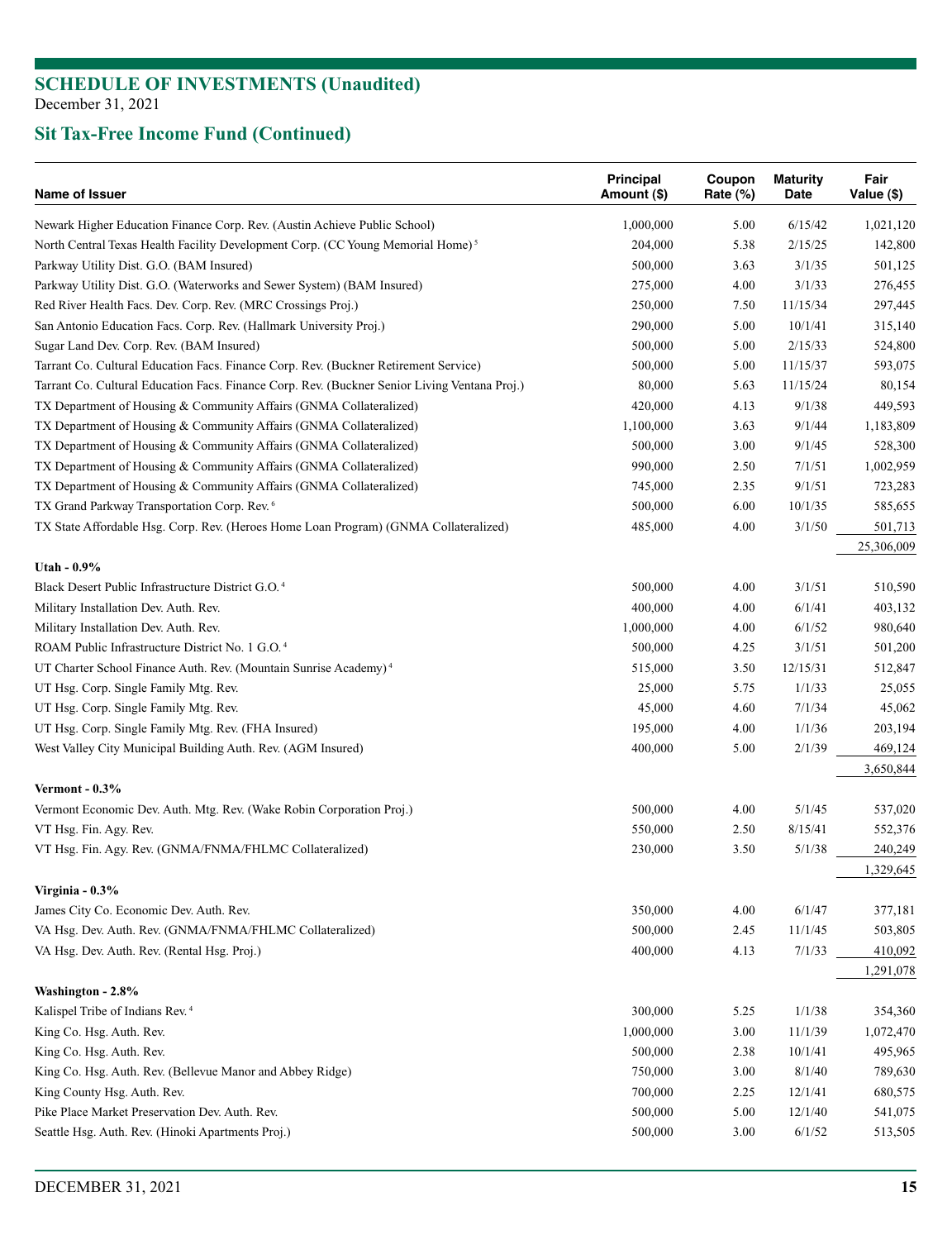| Name of Issuer                                                                                         | Principal<br>Amount (\$) | Coupon<br>Rate $(\%)$ | <b>Maturity</b><br>Date | Fair<br>Value (\$) |
|--------------------------------------------------------------------------------------------------------|--------------------------|-----------------------|-------------------------|--------------------|
| Seattle Hsg. Auth. Rev. (Lam Bow Apartments Proj.)                                                     | 500,000                  | 2.38                  | 6/1/41                  | 501,190            |
| Snohomish Co. Hsg. Auth. Rev.                                                                          | 500,000                  | 4.00                  | 4/1/44                  | 552,855            |
| Vancouver Hsg. Auth. Rev.                                                                              | 470,000                  | 3.75                  | 8/1/34                  | 511,679            |
| Vancouver Hsg. Auth. Rev.                                                                              | 30,000                   | 3.75                  | 8/1/34                  | 34,318             |
| Vancouver Hsg. Auth. Rev. (Anthem Park & Columbia Hsg. Proj.)                                          | 1,000,000                | 3.00                  | 6/1/38                  | 1,063,560          |
| Vancouver Hsg. Auth. Rev. (Van Vista Plaza Proj.)                                                      | 1,000,000                | 3.30                  | 12/1/51                 | 1,065,240          |
| WA Hsg. Fin. Commission Multi Family Mtg. Rev. (Bayview Manor Homes) <sup>4</sup>                      | 250,000                  | 5.00                  | 7/1/31                  | 267,750            |
| WA Hsg. Fin. Commission Multi Family Mtg. Rev. (Bayview Manor Homes) <sup>4</sup>                      | 1,000,000                | 5.00                  | 7/1/36                  | 1,066,730          |
| WA Hsg. Fin. Commission Multi Family Mtg. Rev. (Horizon House Proj.) <sup>4</sup>                      | 500,000                  | 5.00                  | 1/1/38                  | 570,875            |
| WA Hsg. Fin. Commission Multi Family Mtg. Rev. (Transforming Age Proj.) <sup>4</sup>                   | 500,000                  | 5.00                  | 1/1/44                  | 560,950            |
| WA Hsg. Fin. Commission Multi Family Mtg. Rev. (Wesley Homes Lea Hill Proj.) <sup>4</sup>              | 300,000                  | 5.00                  | 7/1/36                  | 326,484            |
|                                                                                                        |                          |                       |                         | 10,969,211         |
| West Virginia - 0.6%                                                                                   |                          |                       |                         |                    |
| WV Hsg. Dev. Fund Rev.                                                                                 | 250,000                  | 3.75                  | 11/1/32                 | 262,830            |
| WV Hsg. Dev. Fund Rev.                                                                                 | 1,005,000                | 2.75                  | 11/1/45                 | 1,041,311          |
| WV Hsg. Dev. Fund Rev.                                                                                 | 1,005,000                | 2.50                  | 11/1/51                 | 1,013,321          |
|                                                                                                        |                          |                       |                         | 2,317,462          |
| Wisconsin - 4.8%<br>Public Finance Auth. Rev. (Appalachian Regional Healthcare System Obligated Group) | 500,000                  | 4.00                  | 7/1/46                  | 578,850            |
|                                                                                                        |                          |                       |                         |                    |
| Public Finance Auth. Rev. (Presbyterian Villages of Michigan) <sup>4</sup>                             | 895,000                  | 4.75                  | 11/15/53                | 947,563            |
| WI Health & Education Facs. Auth. Rev. (Medical College)                                               | 870,000                  | 5.25                  | 12/1/35                 | 873,149            |
| WI Health & Education Facs. Auth. Rev. (PHW Oconomowoc, Inc. Proj.)                                    | 500,000                  | 5.13                  | 10/1/48                 | 517,575            |
| WI Health & Education Facs. Auth. Rev. (St. John's Communities, Inc. Proj.)                            | 500,000                  | 5.00                  | 9/15/40                 | 539,185            |
| WI Health & Education Facs. Auth. Rev. (St. John's Communities, Inc. Proj.)                            | 500,000                  | 5.00                  | 9/15/45                 | 539,185            |
| WI Health & Educational Facs. Auth. Rev. (Benevolent Corp. Cedar Community)                            | 300,000                  | 5.00                  | 6/1/37                  | 328,971            |
| WI Health & Educational Facs. Auth. Rev. (Froedtert Health, Inc. Obligated Group)                      | 500,000                  | 5.00                  | 4/1/35                  | 595,560            |
| WI Health & Educational Facs. Auth. Rev. (Hope Christian Schools)                                      | 615,000                  | 3.00                  | 12/1/31                 | 623,130            |
| WI Health & Educational Facs. Auth. Rev. (PHW Muskego, Inc. Proj.)                                     | 500,000                  | 4.00                  | 10/1/51                 | 521,730            |
| WI Health & Educational Facs. Auth. Rev. (St. Camillus Health System, Inc.)                            | 745,000                  | 5.00                  | 11/1/27                 | 856,676            |
| WI Health & Educational Facs. Auth. Rev. (St. Camillus Health System, Inc.)                            | 350,000                  | 5.00                  | 11/1/46                 | 389,463            |
| WI Health & Educational Facs. Auth. Rev. (Three Pillars Senior Living Communities)                     | 920,000                  | 5.00                  | 8/15/43                 | 989,727            |
| WI Housing & Economic Dev. Auth. Rev.                                                                  | 250,000                  | 3.88                  | 11/1/35                 | 265,715            |
| WI Housing & Economic Dev. Auth. Rev.                                                                  | 560,000                  | 3.90                  | 11/1/42                 | 605,237            |
| WI Housing & Economic Dev. Auth. Rev.                                                                  | 1,500,000                | 4.15                  | 5/1/55                  | 1,623,900          |
| WI Housing & Economic Dev. Auth. Rev.                                                                  | 1,500,000                | 2.70                  | 11/1/56                 | 1,512,300          |
| WI Housing & Economic Dev. Auth. Rev.                                                                  | 500,000                  | 3.38                  | 5/1/57                  | 529,230            |
| WI Housing & Economic Dev. Auth. Rev.                                                                  | 500,000                  | 2.85                  | 11/1/51                 | 501,635            |
| WI Public Finance Auth. Rev. (ACTS Retirement-Life Community, Inc.)                                    | 600,000                  | 4.00                  | 11/15/37                | 696,306            |
| WI Public Finance Auth. Rev. (Carmelite System, Inc.)                                                  | 500,000                  | 5.00                  | 1/1/45                  | 595,115            |
| WI Public Finance Auth. Rev. (Coral Academy of Science Reno) <sup>4</sup>                              | 700,000                  | 5.00                  | 6/1/39                  | 780,864            |
| WI Public Finance Auth. Rev. (Delray Beach Radiation Therapy) <sup>4</sup>                             | 750,000                  | 6.25                  | 11/1/28                 | 763,418            |
| WI Public Finance Auth. Rev. (Lombard Public Facilities Corp.) <sup>2, 4, 6</sup>                      | 16,520                   | 9.00                  | 1/1/46                  | 557                |
| WI Public Finance Auth. Rev. (Lombard Public Facilities Corp.) <sup>2,4,6</sup>                        | 16,287                   | 9.00                  | 1/1/47                  | 527                |
| WI Public Finance Auth. Rev. (Lombard Public Facilities Corp.) <sup>2,4,6</sup>                        | 447                      | 12.00                 | 1/1/47                  | 14                 |
| WI Public Finance Auth. Rev. (Lombard Public Facilities Corp.) <sup>2,4,6</sup>                        | 16,171                   | 9.00                  | 1/1/48                  | 514                |
| WI Public Finance Auth. Rev. (Lombard Public Facilities Corp.) <sup>2,4,6</sup>                        | 390                      | 12.00                 | 1/1/48                  | 12                 |
|                                                                                                        |                          |                       |                         |                    |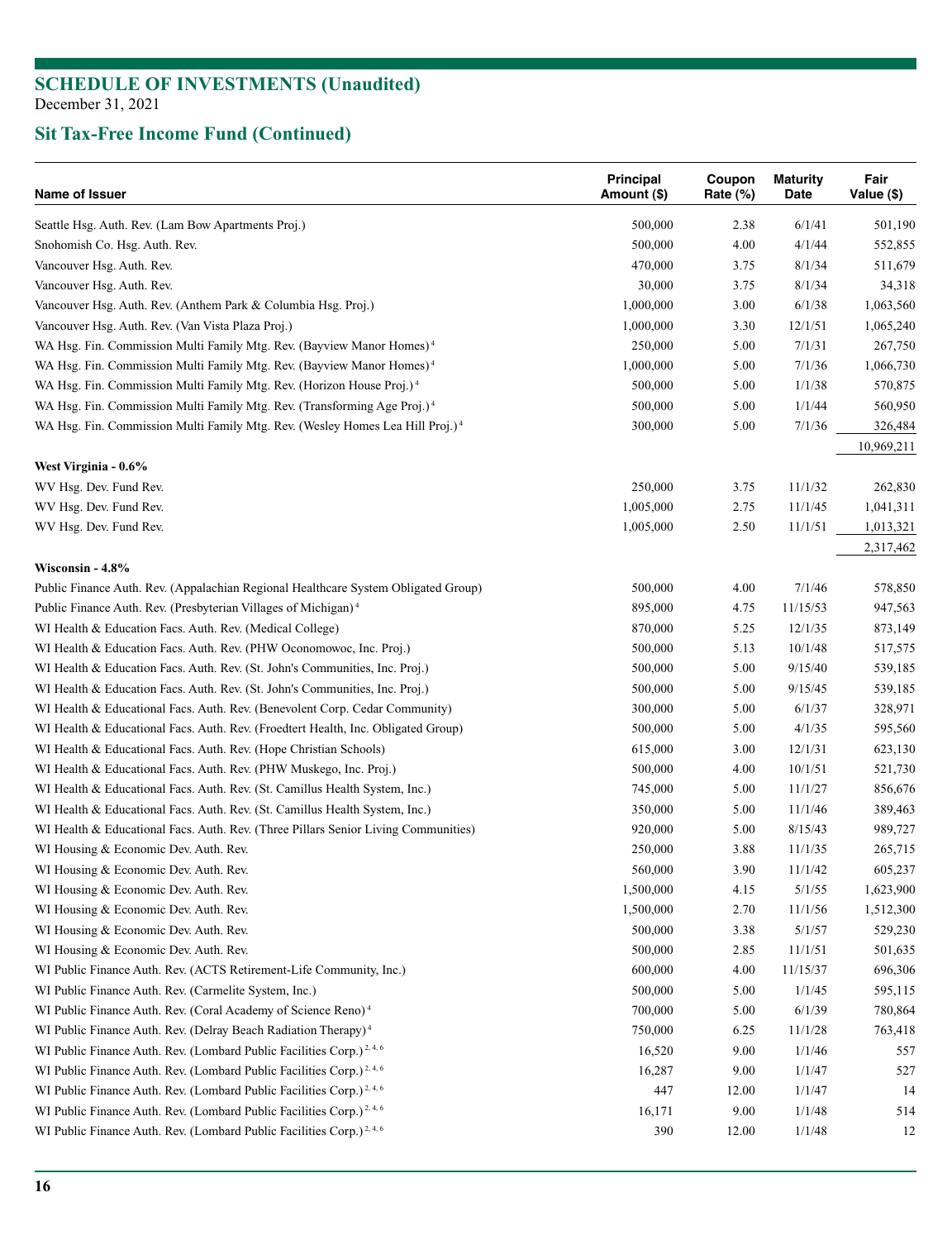| Name of Issuer                                                                       | <b>Principal</b><br>Amount (\$) | Coupon<br>Rate (%) | <b>Maturity</b><br>Date | Fair<br>Value (\$) |
|--------------------------------------------------------------------------------------|---------------------------------|--------------------|-------------------------|--------------------|
| WI Public Finance Auth. Rev. (Lombard Public Facilities Corp.) <sup>2,4,6</sup>      | 16,055                          | 9.00               | 1/1/49                  | 499                |
| WI Public Finance Auth. Rev. (Lombard Public Facilities Corp.) <sup>2,4,6</sup>      | 384                             | 11.00              | 1/1/49                  | 12                 |
| WI Public Finance Auth. Rev. (Lombard Public Facilities Corp.) <sup>2, 4, 6</sup>    | 15,822                          | 9.00               | 1/1/50                  | 472                |
| WI Public Finance Auth. Rev. (Lombard Public Facilities Corp.) <sup>2,4,6</sup>      | 372                             | 11.00              | 1/1/50                  | 11                 |
| WI Public Finance Auth. Rev. (Lombard Public Facilities Corp.) <sup>2, 4, 6</sup>    | 17,334                          | 9.00               | 1/1/51                  | 507                |
| WI Public Finance Auth. Rev. (Lombard Public Facilities Corp.) <sup>2,4,6</sup>      | 365                             | 11.00              | 1/1/51                  | 11                 |
| WI Public Finance Auth. Rev. (Lombard Public Facilities Corp.) <sup>1, 2, 4, 5</sup> | 446,246                         | 3.75               | 7/1/51                  | 291,358            |
| WI Public Finance Auth. Rev. (Lombard Public Facilities Corp.) <sup>2, 4, 6</sup>    | 17,218                          | 9.00               | 1/1/52                  | 484                |
| WI Public Finance Auth. Rev. (Lombard Public Facilities Corp.) <sup>2,4,6</sup>      | 475                             | 10.00              | 1/1/52                  | 13                 |
| WI Public Finance Auth. Rev. (Lombard Public Facilities Corp.) <sup>2, 4, 6</sup>    | 16,985                          | 9.00               | 1/1/53                  | 468                |
| WI Public Finance Auth. Rev. (Lombard Public Facilities Corp.) <sup>2,4,6</sup>      | 469                             | 10.00              | 1/1/53                  | 13                 |
| WI Public Finance Auth. Rev. (Lombard Public Facilities Corp.) <sup>2,4,6</sup>      | 16,869                          | 9.00               | 1/1/54                  | 452                |
| WI Public Finance Auth. Rev. (Lombard Public Facilities Corp.) <sup>2,4,6</sup>      | 453                             | 10.00              | 1/1/54                  | 12                 |
| WI Public Finance Auth. Rev. (Lombard Public Facilities Corp.) <sup>2,4,6</sup>      | 16,636                          | 9.00               | 1/1/55                  | 436                |
| WI Public Finance Auth. Rev. (Lombard Public Facilities Corp.) <sup>2,4,6</sup>      | 444                             | 9.00               | 1/1/55                  | 12                 |
| WI Public Finance Auth. Rev. (Lombard Public Facilities Corp.) <sup>2,4,6</sup>      | 434                             | 9.00               | 1/1/56                  | 11                 |
| WI Public Finance Auth. Rev. (Lombard Public Facilities Corp.) <sup>2,4,6</sup>      | 16,404                          | 9.00               | 1/1/56                  | 422                |
| WI Public Finance Auth. Rev. (Lombard Public Facilities Corp.) <sup>2, 4, 5</sup>    | 22,407                          | 5.50               | 7/1/56                  | 16,859             |
| WI Public Finance Auth. Rev. (Lombard Public Facilities Corp.) <sup>2,4,6</sup>      | 16,287                          | 9.00               | 1/1/57                  | 408                |
|                                                                                      |                                 |                    |                         |                    |
| WI Public Finance Auth. Rev. (Lombard Public Facilities Corp.) <sup>2, 4, 6</sup>    | 481                             | 9.00               | 1/1/57                  | 12                 |
| WI Public Finance Auth. Rev. (Lombard Public Facilities Corp.) <sup>2,4,6</sup>      | 16,055                          | 9.00               | 1/1/58                  | 393                |
| WI Public Finance Auth. Rev. (Lombard Public Facilities Corp.) <sup>2,4,6</sup>      | 469                             | 9.00               | 1/1/58                  | 11                 |
| WI Public Finance Auth. Rev. (Lombard Public Facilities Corp.) <sup>2,4,6</sup>      | 456                             | 9.00               | 1/1/59                  | 11                 |
| WI Public Finance Auth. Rev. (Lombard Public Facilities Corp.) <sup>2,4,6</sup>      | 15,938                          | 9.00               | 1/1/59                  | 383                |
| WI Public Finance Auth. Rev. (Lombard Public Facilities Corp.) <sup>2,4,6</sup>      | 447                             | 8.00               | 1/1/60                  | 10                 |
| WI Public Finance Auth. Rev. (Lombard Public Facilities Corp.) <sup>2, 4, 6</sup>    | 15,822                          | 9.00               | 1/1/60                  | 368                |
| WI Public Finance Auth. Rev. (Lombard Public Facilities Corp.) <sup>2,4,6</sup>      | 440                             | 8.00               | 1/1/61                  | 10                 |
| WI Public Finance Auth. Rev. (Lombard Public Facilities Corp.) <sup>2,4,6</sup>      | 15,589                          | 9.00               | 1/1/61                  | 352                |
| WI Public Finance Auth. Rev. (Lombard Public Facilities Corp.) <sup>2, 4, 6</sup>    | 428                             | 8.00               | 1/1/62                  | 9                  |
| WI Public Finance Auth. Rev. (Lombard Public Facilities Corp.) <sup>2,4,6</sup>      | 15,473                          | 9.00               | 1/1/62                  | 341                |
| WI Public Finance Auth. Rev. (Lombard Public Facilities Corp.) <sup>2, 4, 6</sup>    | 419                             | 8.00               | 1/1/63                  | 9                  |
| WI Public Finance Auth. Rev. (Lombard Public Facilities Corp.) <sup>2, 4, 6</sup>    | 15,240                          | 9.00               | 1/1/63                  | 329                |
| WI Public Finance Auth. Rev. (Lombard Public Facilities Corp.) <sup>2,4,6</sup>      | 409                             | 8.00               | 1/1/64                  | 9                  |
| WI Public Finance Auth. Rev. (Lombard Public Facilities Corp.) <sup>2,4,6</sup>      | 15,124                          | 9.00               | 1/1/64                  | 321                |
| WI Public Finance Auth. Rev. (Lombard Public Facilities Corp.) <sup>2, 4, 6</sup>    | 403                             | 7.00               | 1/1/65                  | 8                  |
| WI Public Finance Auth. Rev. (Lombard Public Facilities Corp.) <sup>2, 4, 6</sup>    | 15,008                          | 9.00               | 1/1/65                  | 308                |
| WI Public Finance Auth. Rev. (Lombard Public Facilities Corp.) <sup>2, 4, 6</sup>    | 434                             | 7.00               | 1/1/66                  | 9                  |
| WI Public Finance Auth. Rev. (Lombard Public Facilities Corp.) <sup>2,4,6</sup>      | 14,775                          | 9.00               | 1/1/66                  | 289                |
| WI Public Finance Auth. Rev. (Lombard Public Facilities Corp.) <sup>2,4,6</sup>      | 5,235                           | 5.00               | 1/1/67                  | 95                 |
| WI Public Finance Auth. Rev. (Lombard Public Facilities Corp.) <sup>2, 4, 6</sup>    | 192,429                         | 9.00               | 1/1/67                  | 3,500              |
| WI Public Finance Auth. Rev. (MD Proton Treatment Center) <sup>4</sup>               | 500,000                         | 6.13               | 1/1/33                  | 412,950            |
| WI Public Finance Auth. Rev. (MN College of Osteopathic Medicine) <sup>2,4,5</sup>   | 7,608                           | 5.50               | 12/1/48                 | 3,804              |
| WI Public Finance Auth. Rev. (North Carolina Leadership Academy) <sup>4</sup>        | 410,000                         | 5.00               | 6/15/39                 | 452,882            |
| WI Public Finance Auth. Rev. (Roseman University Health Sciences)                    | 135,000                         | 5.00               | 4/1/25                  | 144,245            |
| WI Public Finance Auth. Rev. (Roseman University Health Sciences)                    | 500,000                         | 5.50               | 4/1/32                  | 505,390            |
| WI Public Finance Auth. Rev. (Searstone CCRC Project)                                | 750,000                         | 3.00               | 6/1/28                  | 758,730            |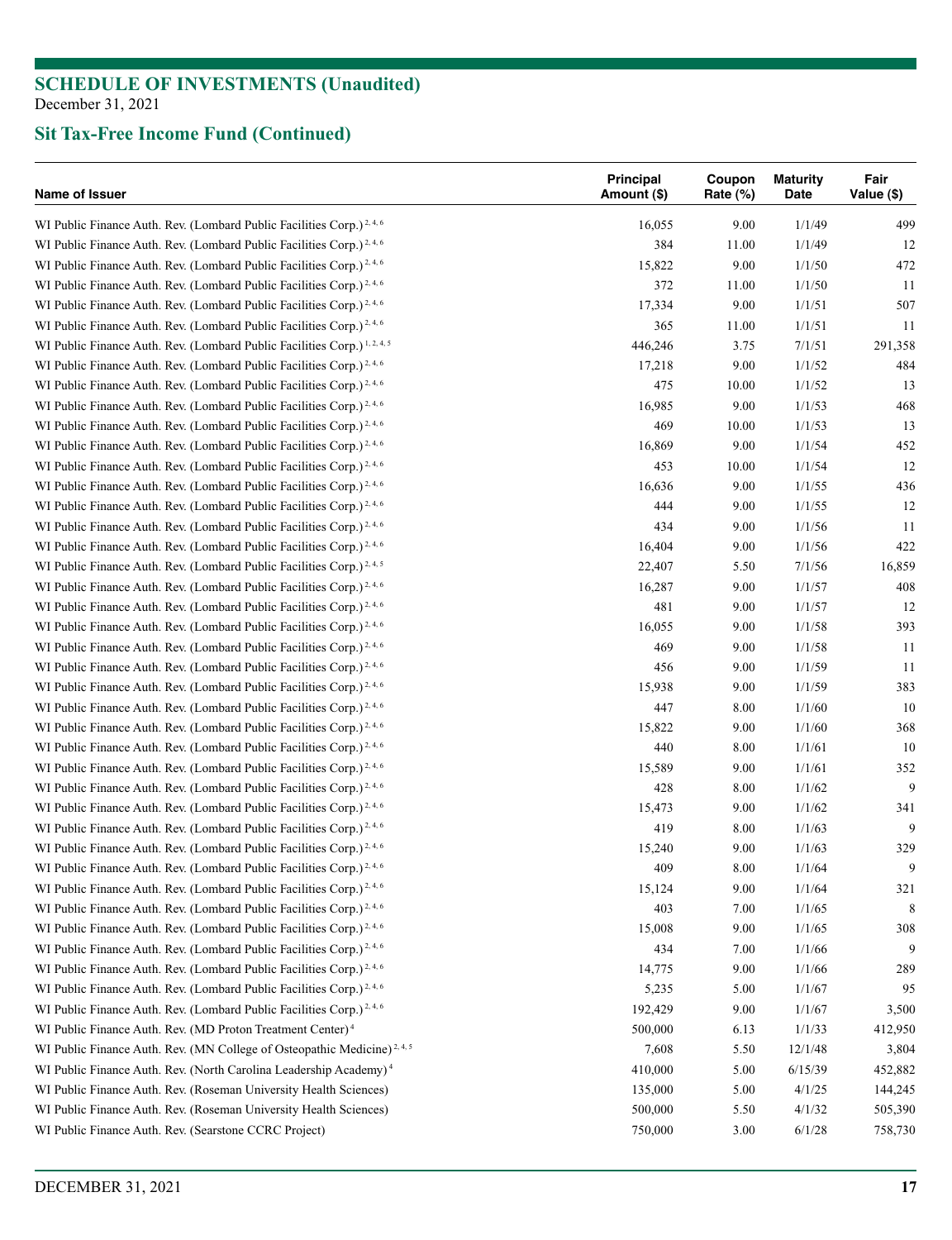| Name of Issuer                                                   | <b>Principal</b><br>Amount (\$) | Coupon<br>Rate (%) | <b>Maturity</b><br>Date | Fair<br>Value (\$) |
|------------------------------------------------------------------|---------------------------------|--------------------|-------------------------|--------------------|
| WI Public Finance Auth. Rev. (Southminster) <sup>4</sup>         | 250,000                         | 5.00               | 10/1/43                 | 274,740            |
|                                                                  |                                 |                    |                         | 19,048,086         |
| Wyoming $-0.1\%$                                                 |                                 |                    |                         |                    |
| WY Community Dev. Auth. Rev.                                     | 280,000                         | 4.05               | 12/1/38                 | 282,744            |
| <b>Total Municipal Bonds</b><br>(Cost: \$359,112,195)            |                                 |                    |                         | 361,462,770        |
| <b>Investment Companies - 5.1%</b>                               |                                 |                    |                         |                    |
| BlackRock Long-Term Municipal Advantage Trust (BTA)              | 50,383                          |                    |                         | 755,745            |
| BlackRock MuniHoldings Florida Insured Fund (MFL)                | 85,398                          |                    |                         | 1,269,014          |
| BlackRock MuniHoldings Fund, Inc. (MHD)                          | 81,102                          |                    |                         | 1,359,270          |
| BlackRock MuniHoldings Quality Fund II, Inc. (MUE)               | 57,814                          |                    |                         | 810,552            |
| BlackRock MuniYield Insured Fund (MYI)                           | 71,171                          |                    |                         | 1,054,754          |
| BlackRock MuniYield Michigan Insured Fund (MIY)                  | 21,538                          |                    |                         | 330,393            |
| BlackRock MuniYield Quality Fund, Inc. (MQY)                     | 24,512                          |                    |                         | 395,624            |
| BNY Mellon Strategic Municipal Bond Fund, Inc. (DSM)             | 35,000                          |                    |                         | 292,250            |
| DWS Municipal Income Trust (KTF)                                 | 93,236                          |                    |                         | 1,102,050          |
| DWS Strategic Municipal Income Trust (KSM)                       | 29,351                          |                    |                         | 356,908            |
| Eaton Vance Municipal Bond Fund (EIM)                            | 5,360                           |                    |                         | 72,789             |
| Invesco Municipal Opportunity Trust (VMO)                        | 67,520                          |                    |                         | 932,451            |
| Invesco Municipal Trust (VKQ)                                    | 76,872                          |                    |                         | 1,032,391          |
| Invesco Pennsylvania Value Municipal Income Trust (VPV)          | 31,500                          |                    |                         | 440,055            |
| Invesco Quality Municipal Income Trust (IQI)                     | 91,114                          |                    |                         | 1,238,239          |
| Invesco Value Municipal Income Trust (IIM)                       | 45,799                          |                    |                         | 780,415            |
| Invesco Van Kampen Advantage Muni Income Trust (VKI)             | 111,341                         |                    |                         | 1,356,133          |
| Invesco Van Kampen Trust For Investment Grade Municipals (VGM)   | 66,847                          |                    |                         | 933,853            |
| Nuveen AMT-Free Quality Municipal Income Fund (NEA)              | 168,972                         |                    |                         | 2,635,963          |
| Nuveen Dividend Advantage Municipal Income Fund (NVG)            | 20,000                          |                    |                         | 358,600            |
| Nuveen Pennsylvania Quality Municipal Income Fund (NQP)          | 5,000                           |                    |                         | 74,500             |
| Nuveen Quality Municipal Income Fund (NAD)                       | 163,973                         |                    |                         | 2,641,605          |
| <b>Total Investment Companies</b><br>(cost: \$18,144,739)        |                                 |                    |                         | 20,223,554         |
| Total Investments in Securities - 96.2%<br>(cost: \$377,256,934) |                                 |                    |                         | 381,686,324        |
| Other Assets and Liabilities, net - 3.8%                         |                                 |                    |                         | 15,281,842         |
| Total Net Assets - 100.0%                                        |                                 |                    |                         | \$396,968,166      |